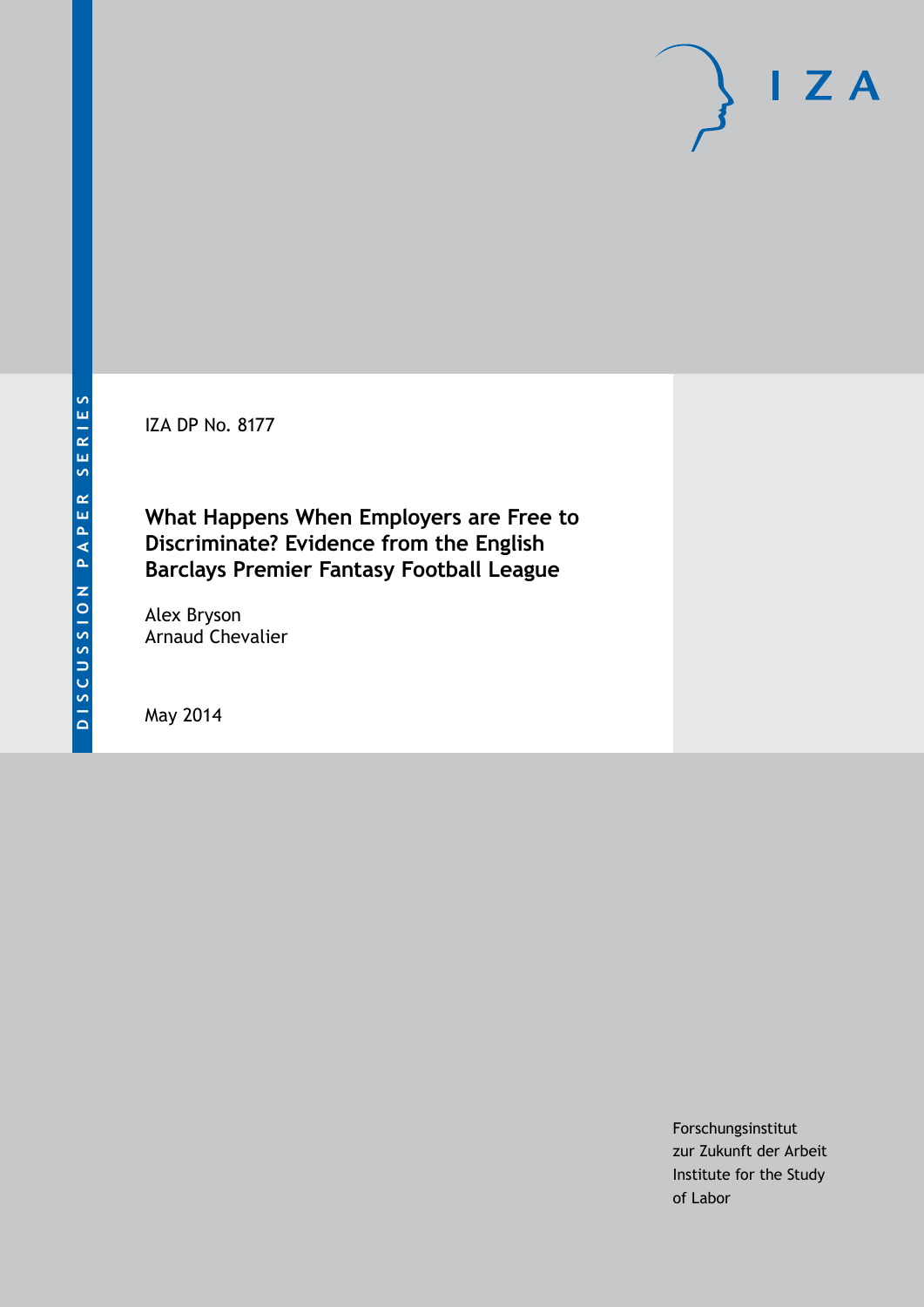# **What Happens When Employers are Free to Discriminate? Evidence from the English Barclays Premier Fantasy Football League**

## **Alex Bryson**

*National Institute of Economic and Social Research and CEP, LSE*

## **Arnaud Chevalier**

*Royal Holloway, University of London CEE, LSE, Deutsche Sporthochschule Koeln and IZA*

> Discussion Paper No. 8177 May 2014

> > IZA

P.O. Box 7240 53072 Bonn **Germany** 

Phone: +49-228-3894-0 Fax: +49-228-3894-180 E-mail: [iza@iza.org](mailto:iza@iza.org)

Any opinions expressed here are those of the author(s) and not those of IZA. Research published in this series may include views on policy, but the institute itself takes no institutional policy positions. The IZA research network is committed to the IZA Guiding Principles of Research Integrity.

The Institute for the Study of Labor (IZA) in Bonn is a local and virtual international research center and a place of communication between science, politics and business. IZA is an independent nonprofit organization supported by Deutsche Post Foundation. The center is associated with the University of Bonn and offers a stimulating research environment through its international network, workshops and conferences, data service, project support, research visits and doctoral program. IZA engages in (i) original and internationally competitive research in all fields of labor economics, (ii) development of policy concepts, and (iii) dissemination of research results and concepts to the interested public.

<span id="page-1-0"></span>IZA Discussion Papers often represent preliminary work and are circulated to encourage discussion. Citation of such a paper should account for its provisional character. A revised version may be available directly from the author.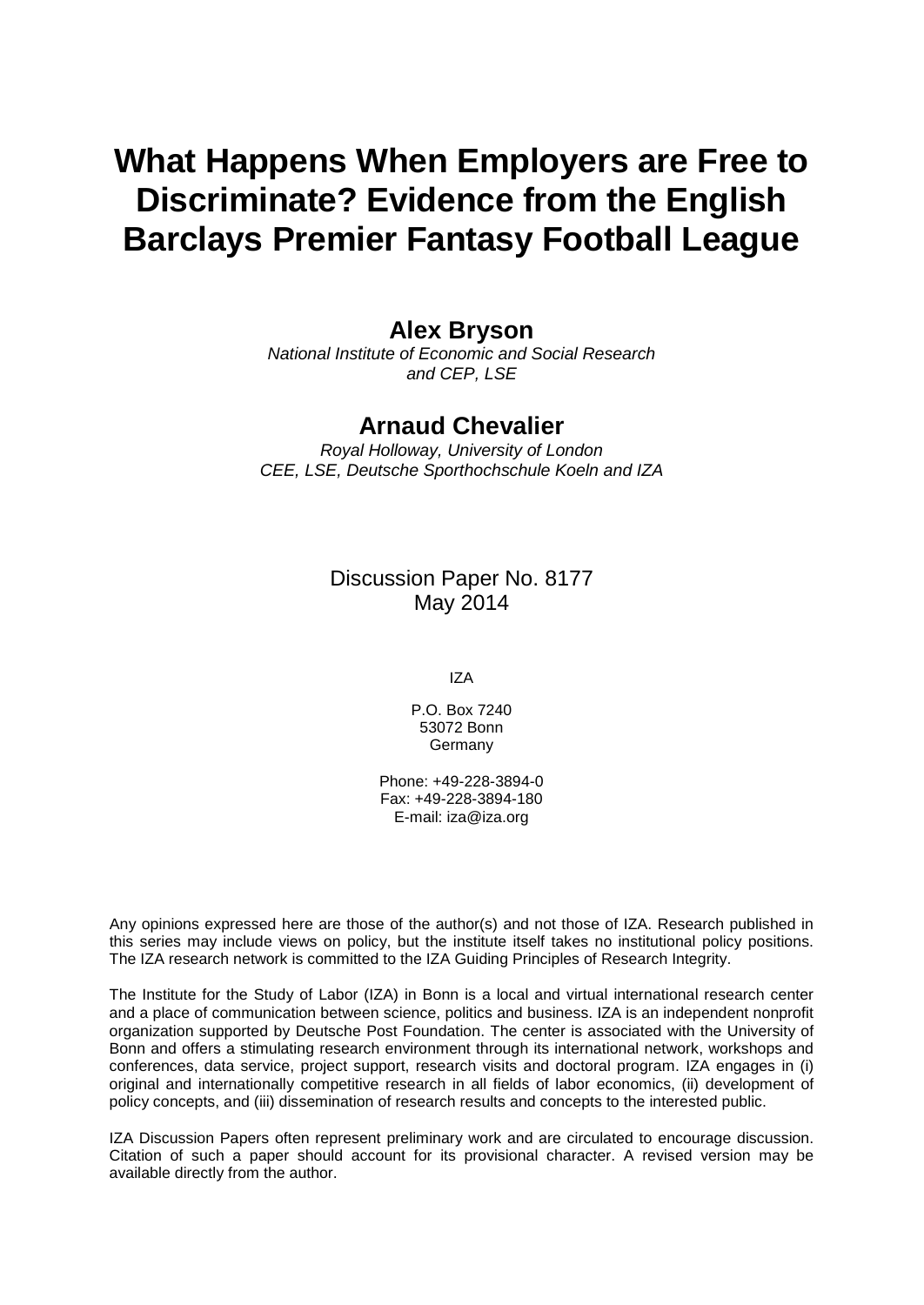IZA Discussion Paper No. 8177 May 2014

## **ABSTRACT**

## **What Happens When Employers are Free to Discriminate? Evidence from the English Barclays Premier Fantasy Football League[\\*](#page-1-0)**

Research on employers' hiring discrimination is limited by the unlawfulness of such activity. Consequently, researchers have focused on the intention to hire. Instead, we rely on a virtual labour market, the Fantasy Football Premier League, where employers can freely exercise their taste for racial discrimination in terms of hiring and firing. The setting allows us to eliminate co-worker, consumer-based and statistical discrimination as potential sources of discrimination, thus isolating the effects of taste-based discrimination. We find no evidence of racial discrimination, either in initial hiring or through the season, in a context where employers are fully aware of current and prospective workers' productivity.

JEL Classification: J15, J23, J24, J71, M51

Keywords: race, labour market discrimination, football

Corresponding author:

Arnaud Chevalier Department of Economics Royal Holloway, University of London Egham, TW20 0EX **England** E-mail: [arnaud.chevalier@rhul.ac.uk](mailto:arnaud.chevalier@rhul.ac.uk)

We thank participants at the Work, Pensions and Economics Group (WPEG) Conference 2012 in Sheffield, the European Society of Population Economics 2013 in Aarhus, the Royal Economic Society 2014 in Manchester and seminars at the Centre for Economic Performance and the Deutsche Sporthochschule (Koeln) for valuable comments. Alex Bryson would like to thank the Norwegian Research Council (grant number 202647).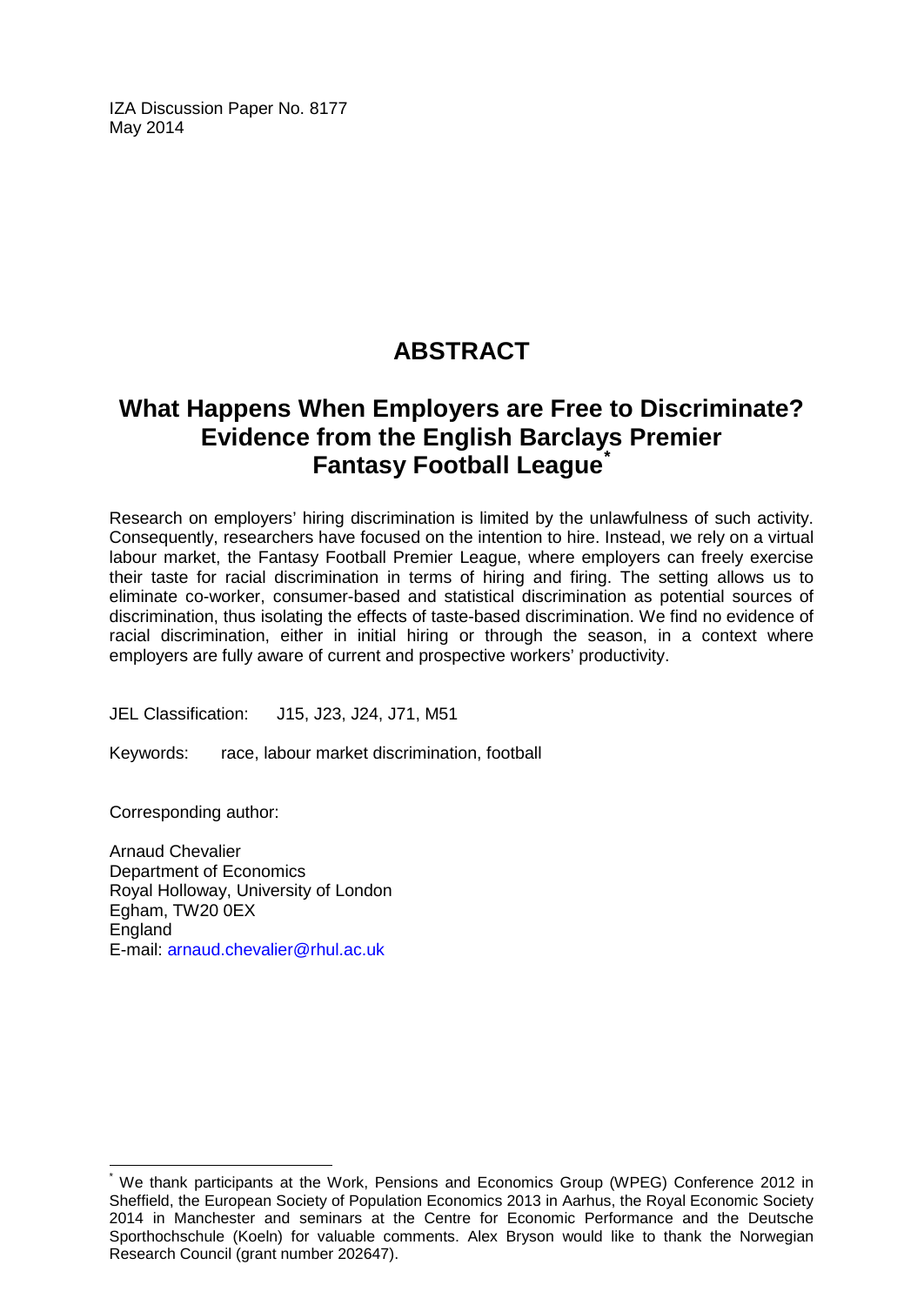IZA Discussion Paper No. 8177 May 2014

#### **NON-TECHNICAL SUMMARY**

Research on employers' hiring discrimination is limited by the unlawfulness of such activity. Observational studies report lower wages for minority, but may be affected by the difficulty of comparing "like for like". An alternative strand of research focuses on the intention to hire. Typically, fake curriculum vitas, differing only by the implied race of the applicant, are sent to recruiting employers. Differences in call back rate imply discrimination in the hiring process. However, these studies can only observe variation in call back rate and not in hiring decisions.

In new research we look at actual hiring decisions in a virtual labour market, the Fantasy Premier League (FPL), an on-line game based on the English Professional football league. The aim of the game is to hire 15 footballers playing in the English Premier League and to accumulate points according to their performance on the pitch. As such, we can think of the FPL participants as employers. 2.8 million individuals play FPL each week, behaving just like employers in hiring and transferring football players in the hope of winning the league. These employers are "free" to discriminate because there is no legal impediment to them doing so. Despite this, the authors find FFL employers show no racial discriminatory behaviour in choosing their team. This is true, for the three seasons of FPL that are investigated (2009/10 to 2011/12).

Discrimination in the labour market can have various sources: Employers may have a preference for workers of a given group and hire workers of other groups only at a discount – this is known as employers taste base discrimination. Similarly, co-workers or customers, may have a preference for working with, being served by, employees of a given group. Finally, in the absence of accurate information on the productivity of applicants, firms may resort to use the average productivity of the applicant's group when making hiring decisions; this is known as statistical discrimination. Typically, it is very difficult to separate between the sources of discrimination.

This study allows us to estimate taste base discrimination only. This is because in the virtual labour market of the FPL, workers do not interact; they do not even know they have been hired by a FPL participant. Firms in the FPL do not have customers; they produce points for the fantasy league, which only have value for the manager of the firm. Finally, full information on the productivity of each potential employee is fully disclosed, as such there is no statistical discrimination. Thus, the only potential source of discrimination in this study is taste base discrimination, which would be easy, since photographs of all potential employees are available.

Despite anti-discrimination legislation numerous studies based on "fake" job applications indicate employers do discriminate on grounds of race and the size of these effects appears substantial. The lack of discriminatory behaviour amongst FPL participants indicates that taste base discrimination is not a major concern. The difference between Bryson and Chevalier and other studies suggest that racial discrimination in the labour market is mostly driven by statistical discrimination, whereby employer make hiring decisions based on imperfect productivity information.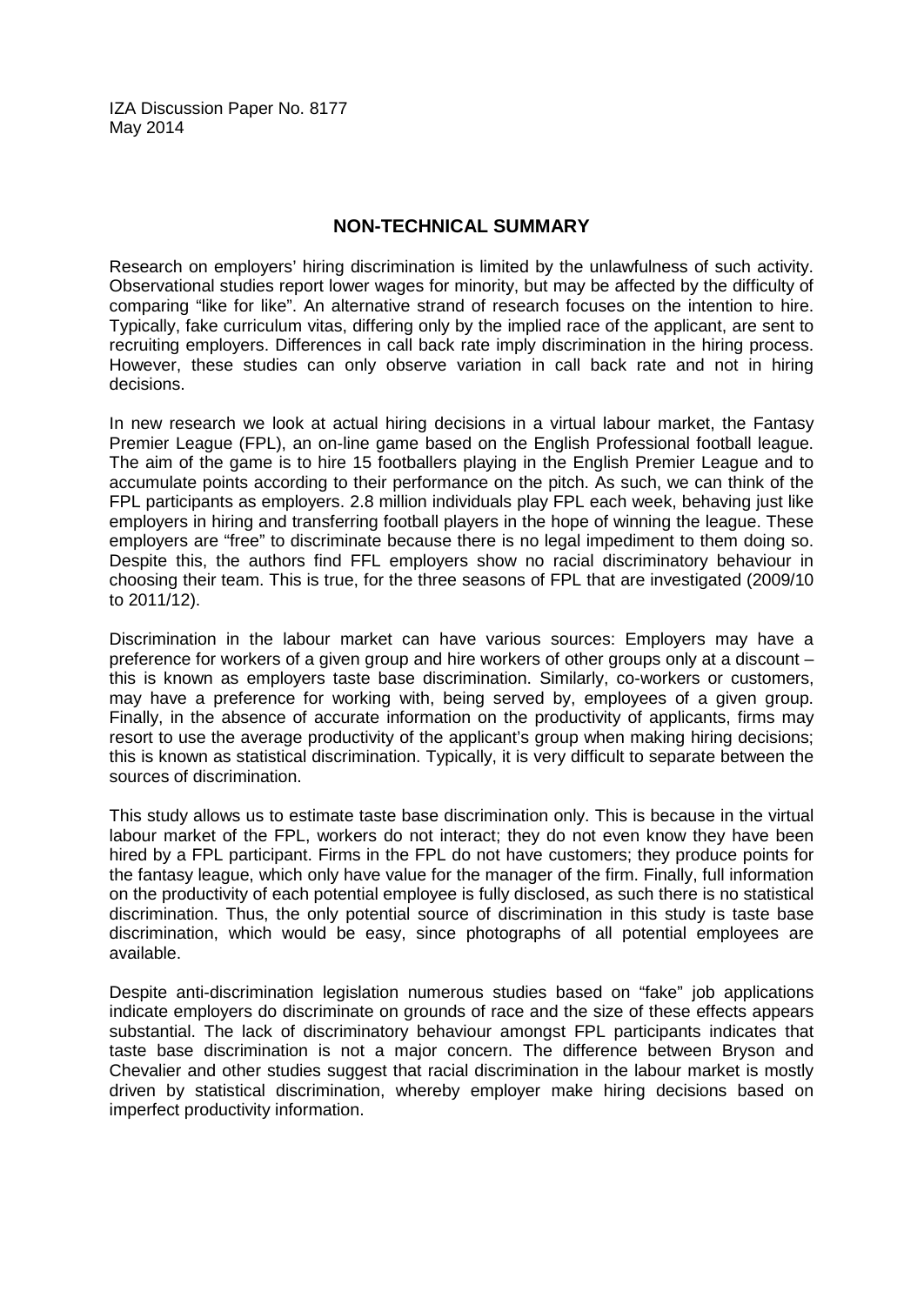#### **1. INTRODUCTION**

 $\overline{a}$ 

In most advanced economies it is unlawful for employers to discriminate against individuals either directly or indirectly on grounds of race, either in their recruitment practices or once an individual has become an employee.<sup>1</sup> Despite anti-discrimination legislation numerous studies suggest that employers do discriminate on grounds of race. One set of studies identifies discrimination by seeking to control for differences across workers in wage regressions, treating remaining racial differences as evidence of discrimination. Another set use audit studies/field experiments to identify employer discrimination in recruitment by submitting made-up curricula vitae differing only by race to real job vacancies. Those studies identify a reduced likelihood of an employer "call back" for black applicants relative to identical candidates whose race can be inferred as "white". However, the first type of study is often limited by the lack of individual level productivity measures, while the second type only identify possible discrimination at one early stage in the hiring process.

There are various sources of discrimination in the labour market. Becker (1957) emphasises employers' taste-based discrimination, but also notes that customers and employees may discriminate. Arrow (1972, 1973) and Phelps (1972) emphasise asymmetry of information as a source of discrimination.<sup>2</sup> In the absence of information on the productivity of prospective employees, employers rely on group statistics as evidence on which to base their hiring decisions. As noted by Levitt (2004: 433) "in

<sup>&</sup>lt;sup>1</sup> There are exceptions. Policies of "positive discrimination" and "affirmative action" may permit employers to discriminate in favour of minority groups who are identified as particularly disadvantaged in the labour market.

 $2^{2}$  For a recent review of these theories and their ability to account for racial differences in labour market outcomes see Lang and Lehmann (2011). As the authors point out, the presence of prejudiced employers can lead to differential impact of search frictions across race groups, helping to explain black-white differences in equilibrium unemployment and employment.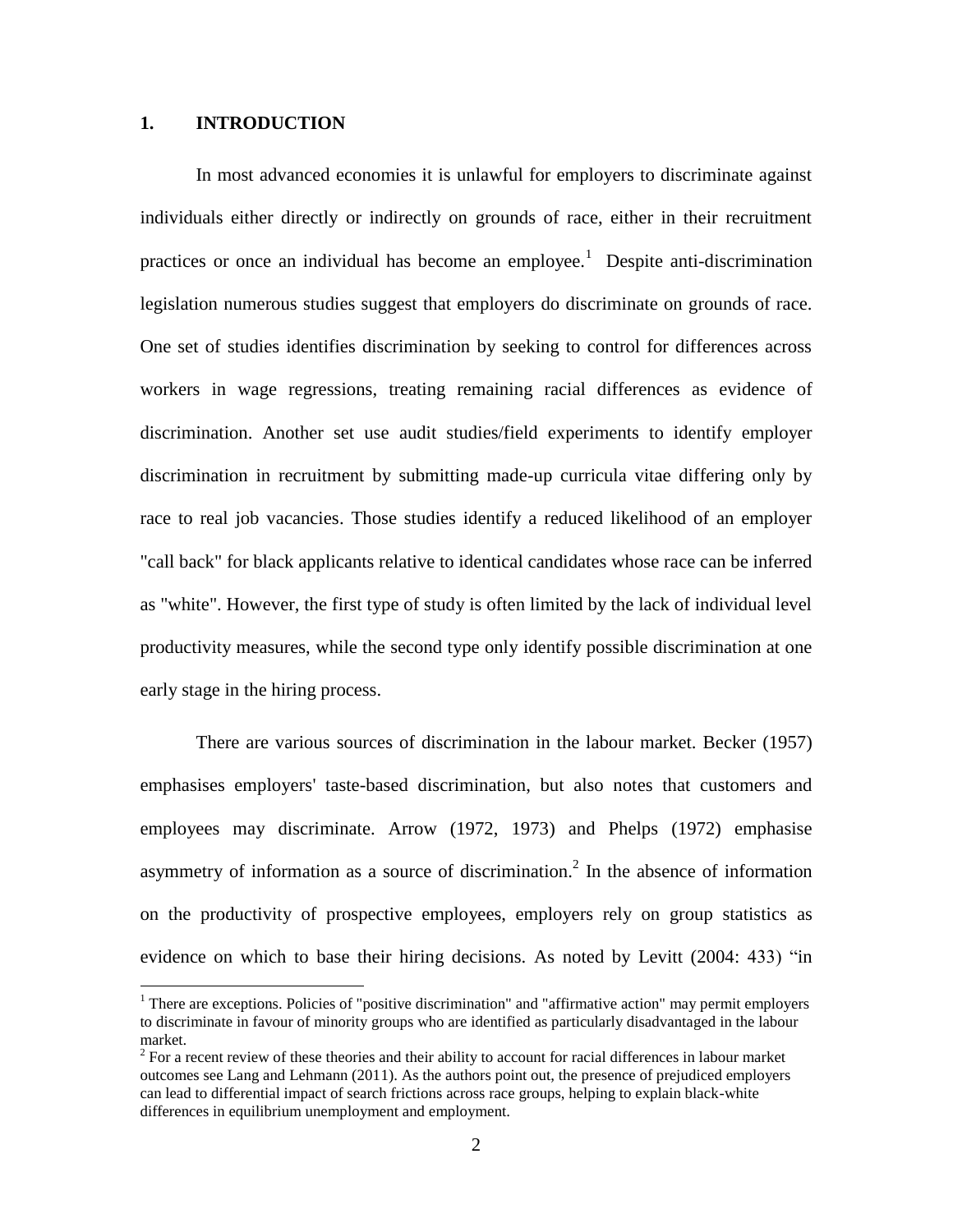general, empirical tests have a difficult time distinguishing between taste-based and information-based models of discrimination".

This paper contributes to the literature in this dimension as we are able to differentiate between taste-based and statistical discrimination theories in a labour market context. Charles and Guryan (2008) provide evidence that at the State level, prejudice matters and negatively affects the wages of black workers. In our set-up we can directly identify employer taste-based discrimination since productivity is measured at no cost for each potential employee, wages are set outside the firm, firm production is simply additive in each worker and firms do not have customers. As such, all the potential channels of discrimination are blocked apart from employer taste-based discrimination, which in this environment is not unlawful (information regarding the workers employed remains private to the firm) and can be fully satisfied. The environment is similar to a laboratory experiment but with the advantage that employers' decisions are observed for months. We observe the dynamic of discriminatory behaviour, as more information on the potential workers' productivity is revealed overtime, and workers can be sacked/hired at low costs.

Our study is based on the analysis of the virtual labour market created by the Fantasy Premier League (FPL), an on-line competition based on the English football Premier League entered by about 2.5 million individuals each season.<sup>3</sup> The aim of participants in the FPL is to assemble and manage the best performing team in the fantasy league, something that is achieved by accumulating points related to the performance of professional footballers on the pitch. Employers hire their initial team and can

 $3$  For further details check: http://fantasy.premierleague.com/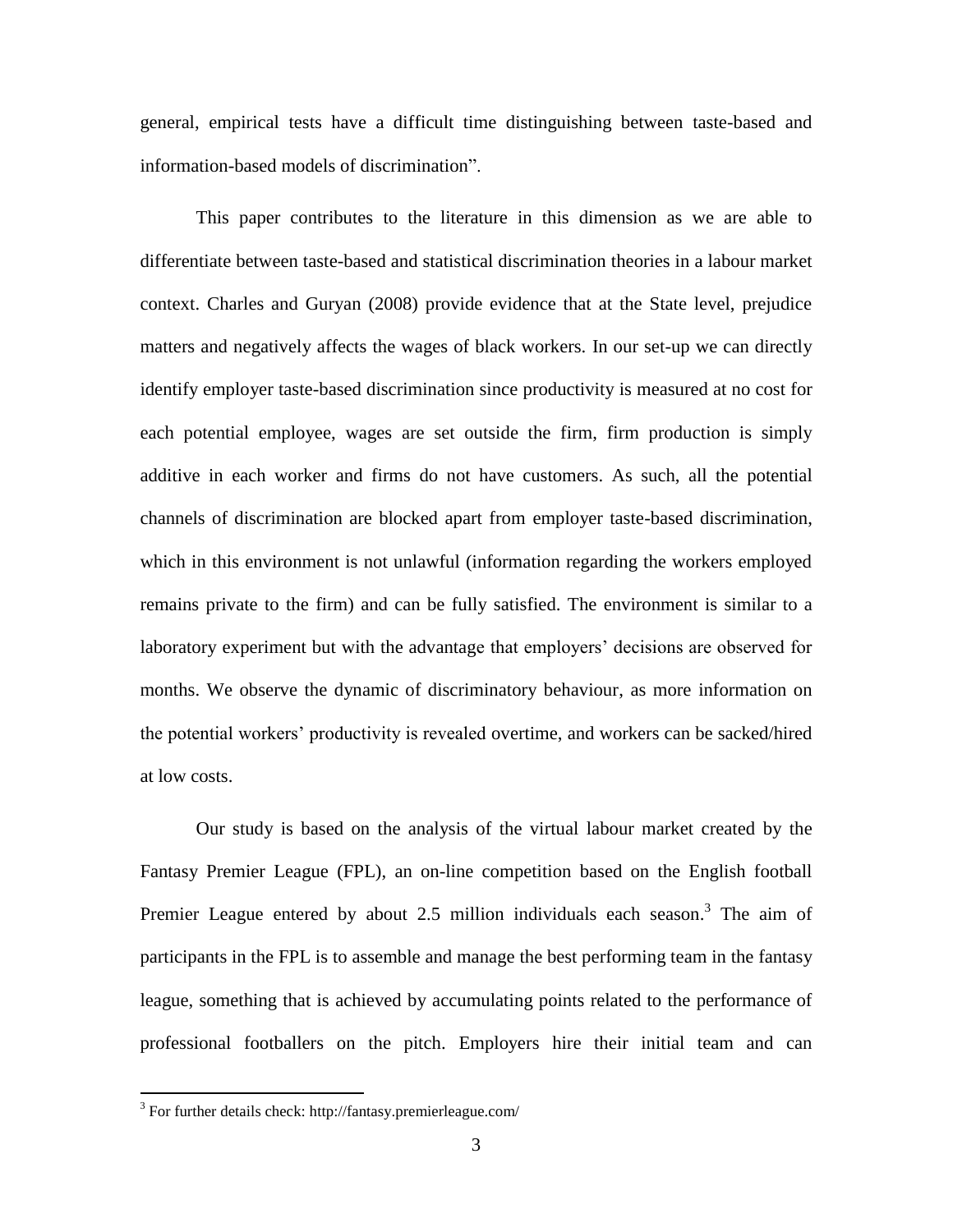subsequently buy and sell players in any game week during the 38 week season. This initial squad choice at the start of the season is the focus of our first set of analyses. Our first dependent variable is the number of times a player is hired. For subsequent weeks the data at our disposal are the weekly net demand for a given player after productivity information and price have been updated.

Our analyses examine what role, if any, workers' race plays in employers' choice of their squad at the start of the season and their subsequent decisions to recruit and retain players each week of the season, conditional on their productivity and other factors. While the popular press has reported cases of racial discrimination between footballers and from fans in English football, we find no racial differential in employers' choice of their squad either for the start of the season or in subsequent weeks as more accurate productivity information becomes available. These results suggest taste-based discrimination is absent when fantasy league employers hire workers.

The remainder of the paper is set out as follows. Section Two reviews the previous literature on racial discrimination in the labour market and other markets. Section Three presents our data and the institutional setting for the empirical analysis. Section Four outlines our empirical strategy. Section Five presents results and Section Six concludes.

#### **2. PREVIOUS LITERATURE**

There are a variety of reasons as to why employers discriminate on grounds of race. Profit maximising employers may exploit the labour market vulnerability of certain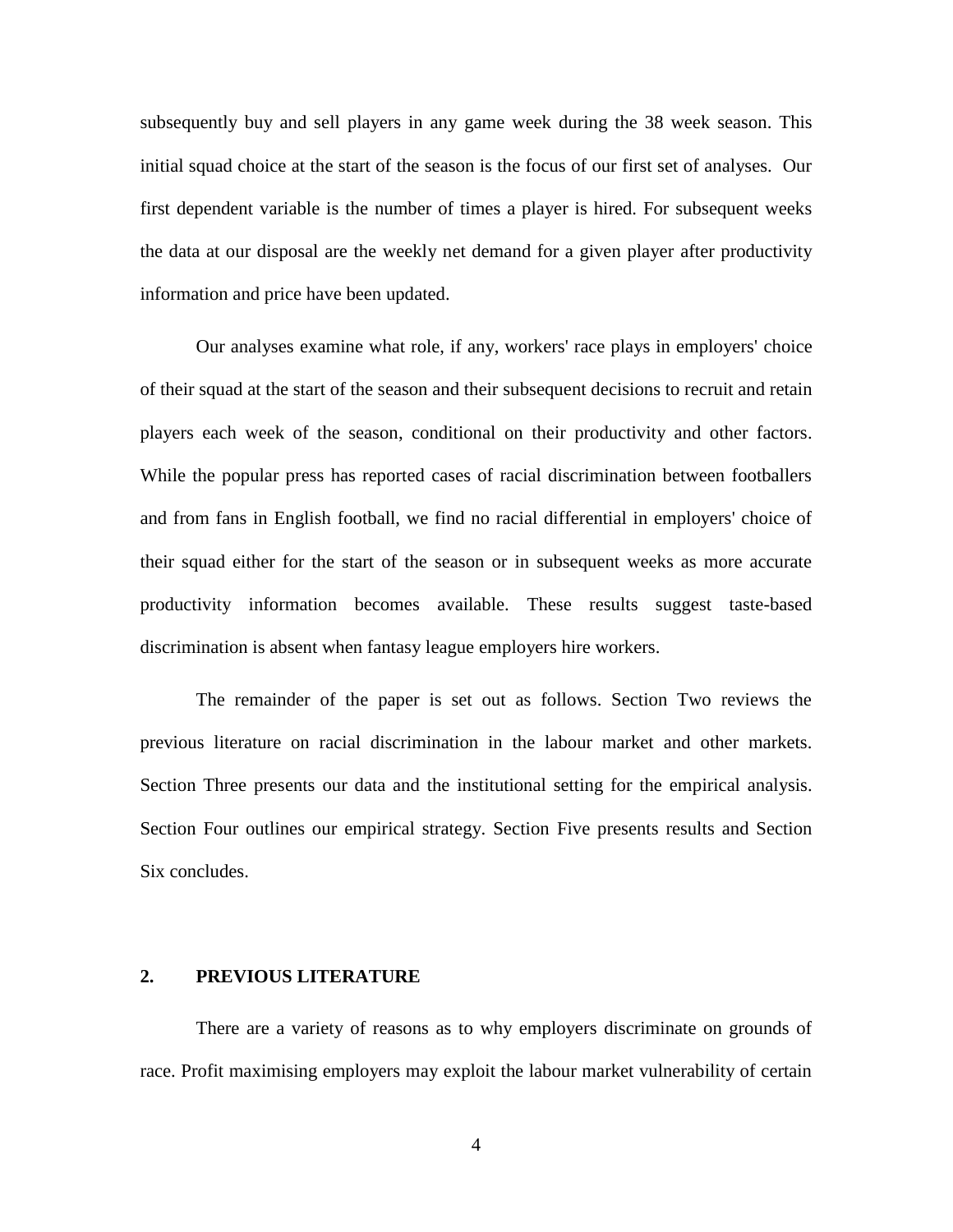groups of workers, such as illegal migrants, by offering them employment at lower wages than other workers vying for the same positions, leading to an increased propensity to be taken on but at a lower wage than might otherwise be the case. Alternatively, employers may have a "taste" for employing individuals "like" themselves, in which case white employers are engaged in what Becker (1957) termed "taste-based discrimination" when they offer jobs to whites before non-whites regardless of their aptitude for the job. In such circumstances, employers may pay a price for their taste-based discrimination if their recruitment or promotion procedures are based on skin colour rather than aptitude or productivity. Becker argued that the price of such discrimination is not sustainable in the long-run in competitive markets. Another possibility is that, in the absence of information on prospective employees' worth, employers may judge the quality of applicants based on group characteristics, such as age or race, resulting in what has been termed "statistical discrimination" (Arrow, 1972, 1973; Phelps, 1972).

Studies capturing perceptions of racial discrimination in the labour market suggest it remains commonplace, a finding which is supported by depth interviews with employers themselves (see Pager and Shepherd (2008) for a review). Reviewing audit studies which identify racial differentials in hiring rates, Altonji and Blank (1999: 3194) conclude: "the studies to date generally suggest that hiring discrimination continues to occur". These studies typically send CVs that differ only in the implied race of the applicant to real job openings. Bertrand and Mullainathan (2004) for example, find substantial racial discrimination in call-backs, which is uniform across occupation, industry and employer size. This finding has been replicated in studies using a similar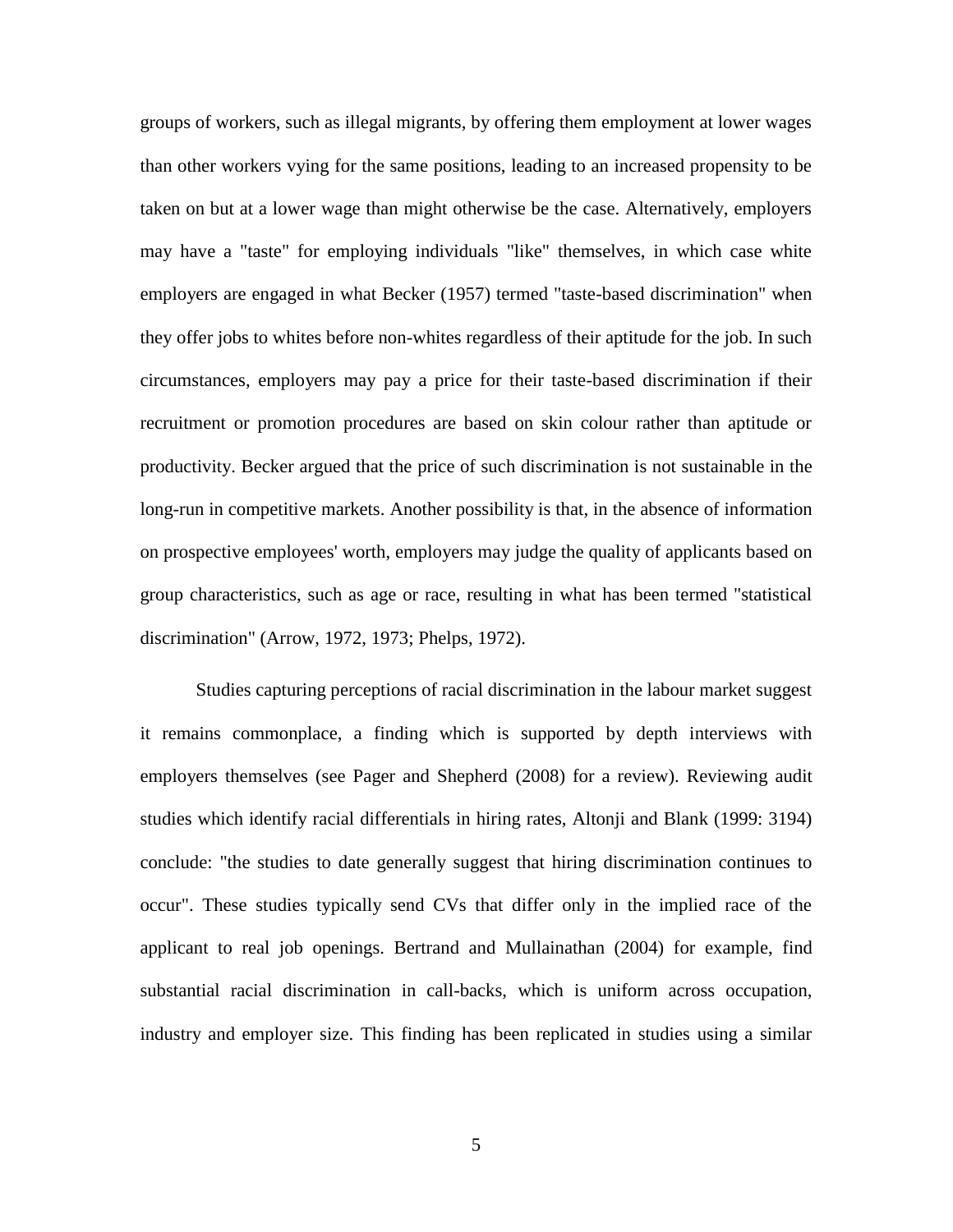set-up.<sup>4</sup> These field experiment studies are clean in the sense that they are able to isolate the role of race on hiring through the manipulation of curricula vitae, but they suffer from the fact that no actual hiring takes place. What they observe instead are 'call-backs' or offers; i.e. discrimination at an early stage of the recruitment process. In our data real hires occur.<sup>5</sup> In this sense, our setting is similar to Goldin and Rouse's (2000) study which used real auditions for musicians and found women were more likely to be hired in a blind audition when the employers could not see the sex of the musician. In a laboratory experiment Dovidio and Gaertner (2000) find employers discriminate on racial grounds, but only in the case of applicants whose qualifications mean the hiring decision is a difficult one. $6$ 

It is only recently that discrimination studies have sought to distinguish between statistical and taste-based discrimination. List (2004) shows sports-card traders from minority groups receive lower initial and final offers than those from majority groups. In four complementary follow-up experiments exogenously manipulating information on race he finds the observable differences in treatment are due to statistical discrimination. Similarly, Zussman (2013) experimentally manipulates information on the race of online car buyers and sellers in Israel and finds discrimination against Arab buyers and sellers is statistical rather than taste-based. Doleac and Stein (2013) adopt similar techniques in the online sale of iPods in the United States: they conclude that discrimination against black sellers is due to statistical discrimination rather than taste-based discrimination.

<sup>&</sup>lt;sup>4</sup> See Bendick (2007) for a review of audit studies providing evidence of employment discrimination on grounds of race.

<sup>5</sup> As in the case of most audit and correspondence studies, we lack information on the identity of the employer so we are unable to test for exophobia and endopheilia (Feld et al., 2103).

<sup>&</sup>lt;sup>6</sup> Charness and Kuhn (2011) summarize the experimental literature on discrimination. In the laboratory, racial discrimination appears to stem mostly from stereotyping.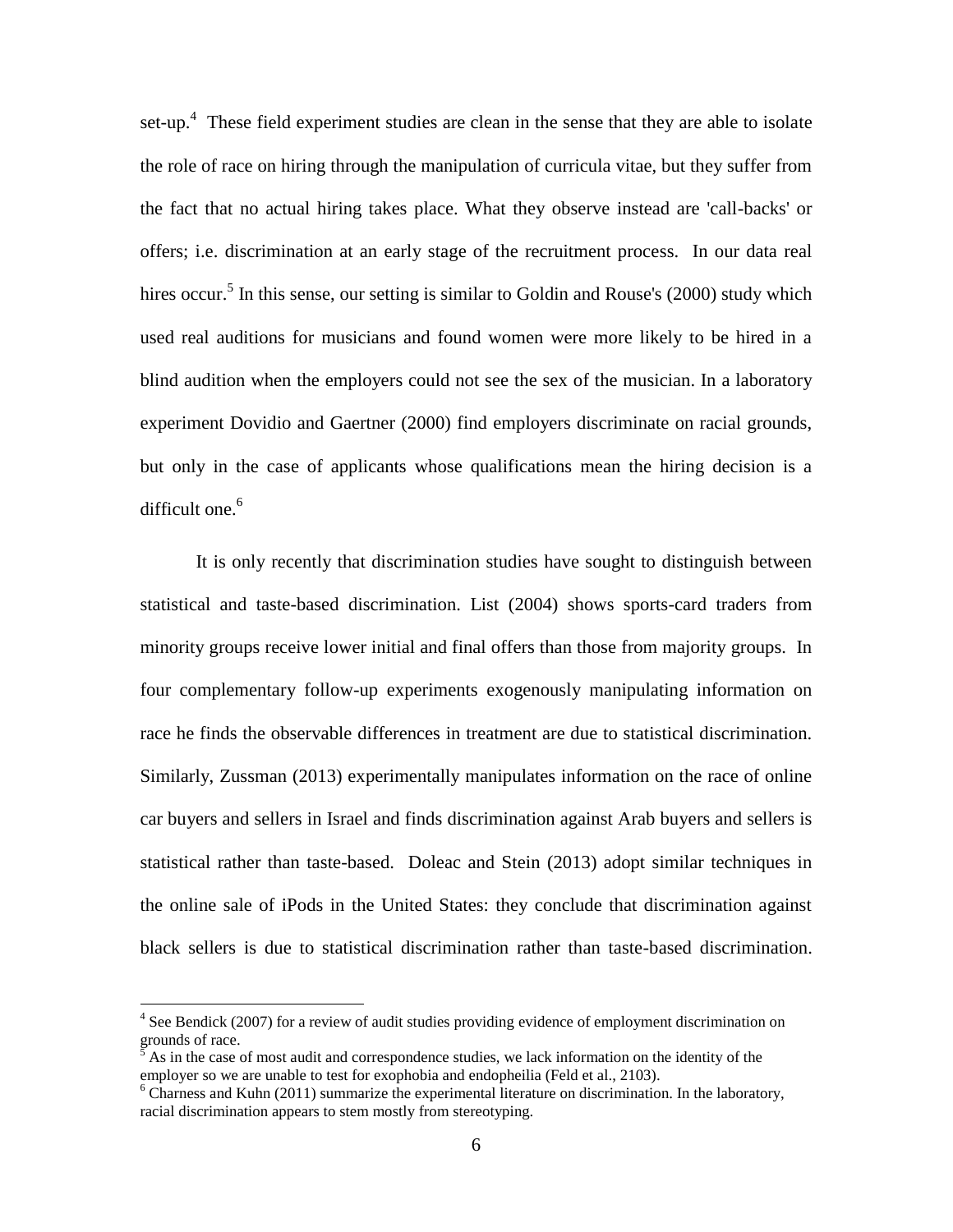Both Zussman (2013) and Doleac and Stein (2013) point to distrust across groups as the cause of such behaviour, which is also consistent with Pope and Sydnor's (2011) evidence that black borrowers face higher interest rates in peer to peer lending. To our knowledge, our study is the first to seek to isolate taste-based discrimination in a labour market setting.

Turning to the sports literature on racial discrimination, the consensus is that racial discrimination has declined over time. Reviewing the wage discrimination literature for the United States, Rosen and Sanderson (2001: F58) suggest that the discrimination which "was easily detected in the initial studies of the 1960s and 1970s...had mostly disappeared by the 1990s...It is difficult to find a negative coefficient on race in US data these days". Kahn (2009) suggests that the racial discrimination on compensation in basketball found in early studies disappeared over time, although there is some evidence of an unexplained black-white salary shortfall among elite players (Hamilton, 1997). Further, two studies on hiring decisions for marginal workers suggest no racial bias against players or coaches in basketball (Brown et al., 1991; Kahn, 2006). However, in their review of the sports literature through to the late 1990s Altonji and Blank (1999: 3196) argue that there is evidence of salary discrimination, especially in professional basketball, some customer discrimination against minority players, and "some hiring discrimination, although these results depend on the sport and position [of the player on the field]".

There also appears to be some diminution in the degree of customer discrimination. An early study identified racial discrimination in the value of baseball cards traded by individual collectors (Nardinelli and Simon, 1990). The price paid for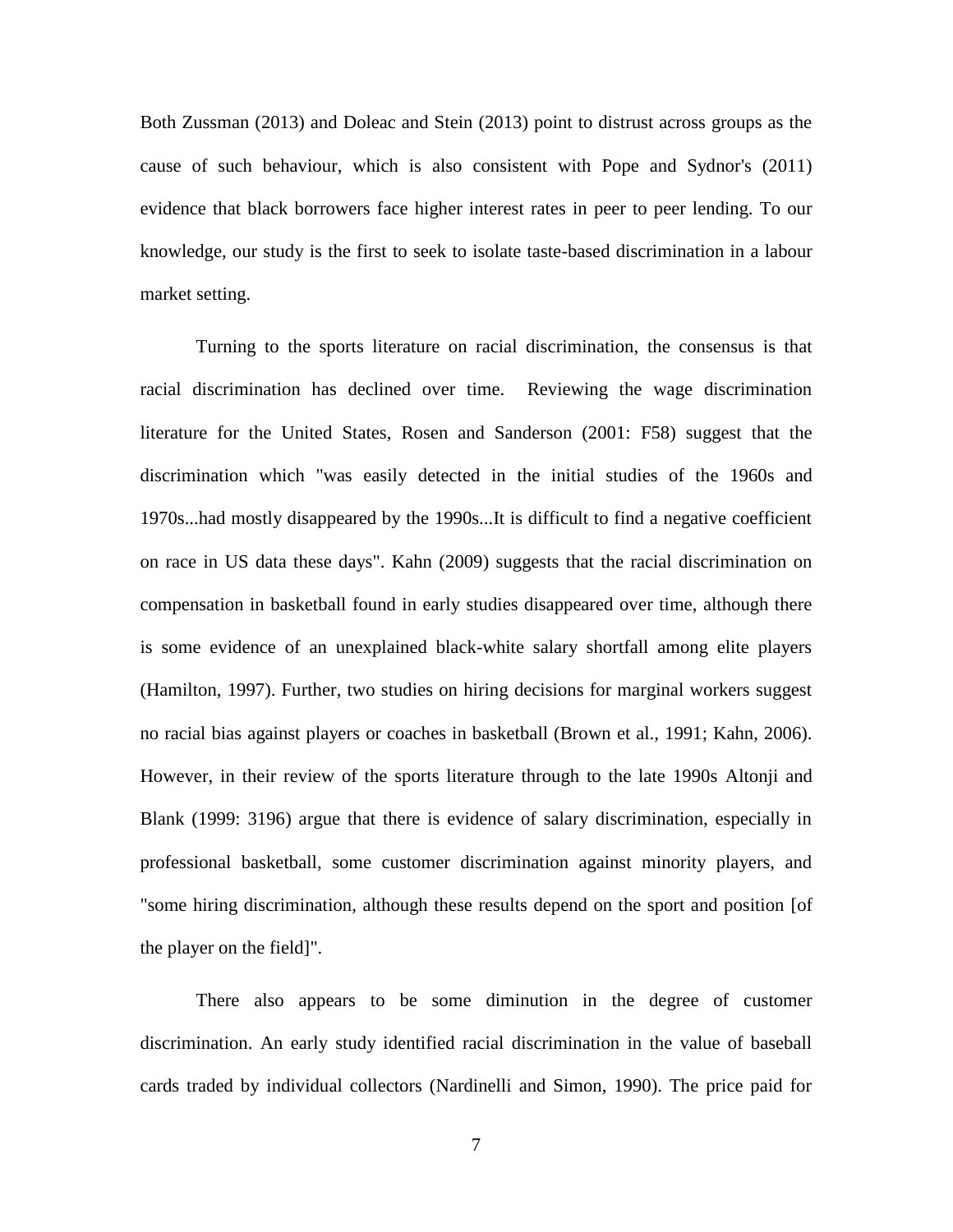black and Hispanic retired baseball players is lower than that for whites conditional on career performance statistics.<sup>7</sup> However, a more recent paper finds no such price differential (Bodvarsson and Brastow, 1999).

Racial discrimination may be less apparent than it used to be because black players have been integrated into North American professional sports. Goff et al. (2002) treat the integration of black players into North American baseball and basketball as akin to the diffusion of a productivity-enhancing technology. Consistent with this proposition they show black players were more productive than white players during the quarter century over which sports moved from a segregated to an integrated equilibrium. The productivity differential dissipates post-diffusion.

Most of the empirical studies of racial discrimination focus on North American labour markets, especially the sports literature. However, there is one study that focuses directly on racial discrimination in English professional soccer. Szymanski (2000) shows that teams with a higher share of black players have higher performance controlling for payroll expenditures, a finding which is consistent with racial discrimination. Whereas Szymanski uses payroll expenditures to proxy for talent, we have direct match-by-match time-varying data on individuals' on-field labour productivity, measured across a variety of dimensions.

 $<sup>7</sup>$  Unlike their study which captures customer discrimination, our private individuals are picking players in</sup> order to win and they are in competition with others.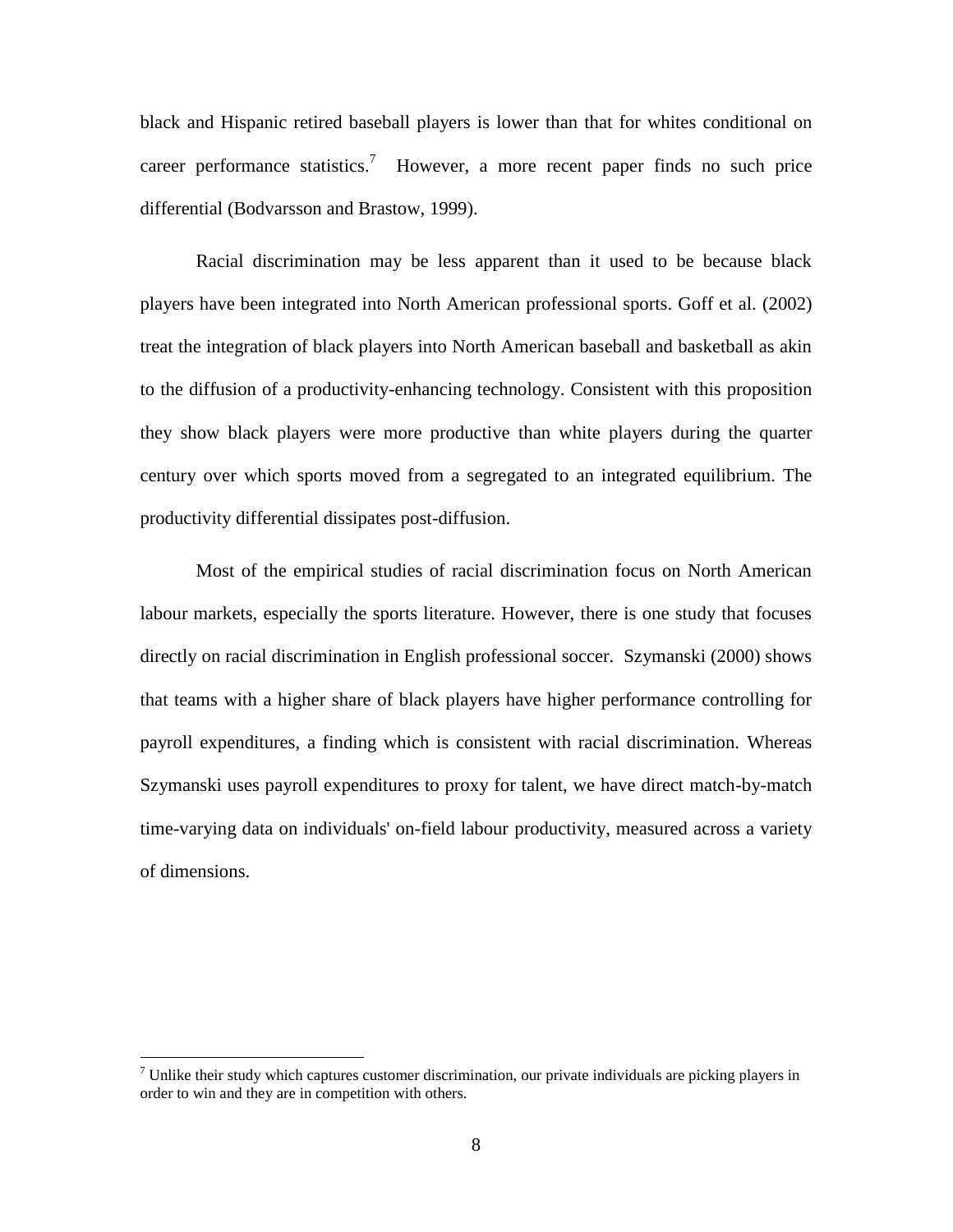#### **3. DATA AND INSTITUTIONAL SETTING**

#### *3.1 Institutional Set-up*

We analyse the virtual market of the Fantasy Premier League (FPL); an on-line game based on the Barclays Premier League, which is the top flight of professional football in England. FPL is played by about 2.5 million individuals who sign up to play the game in the course of a season. Participation in the FPL is free. On subscribing, participants are given a fictional budget of £100 million from which they must purchase a squad of fifteen professional footballers playing in the league<sup>8</sup>. The price of players is set by the FPL and reviewed every week. Like in a real firm, different positions must be filled. Here, a team must consist of two goalkeepers, five defenders, five midfielders and three strikers. These players are real footballers playing professional football in the Barclays Premier League. Participants in the FPL are employers in the sense that they buy and sell the players they need in order to produce points and win the league. The overall winner is the team with the most points at the end of the season, or over a month for the monthly prizes. It is also possible to enter teams in private leagues, so as to compete amongst friends. These competitions create incentives for FPL participants to maximize the number of points scored throughout the season, even when an overall win is no longer possible.

As well as selecting their initial squad, employers are able to fire and hire new workers after each game, subject to budget constraints. The cost of a hire is the value of the incoming player plus the gap between the value of the outgoing player on the open

<sup>&</sup>lt;sup>8</sup> There are roughly 600 players to choose from in a given season. They cannot hire more than three footballers playing for the same club in the Premier league.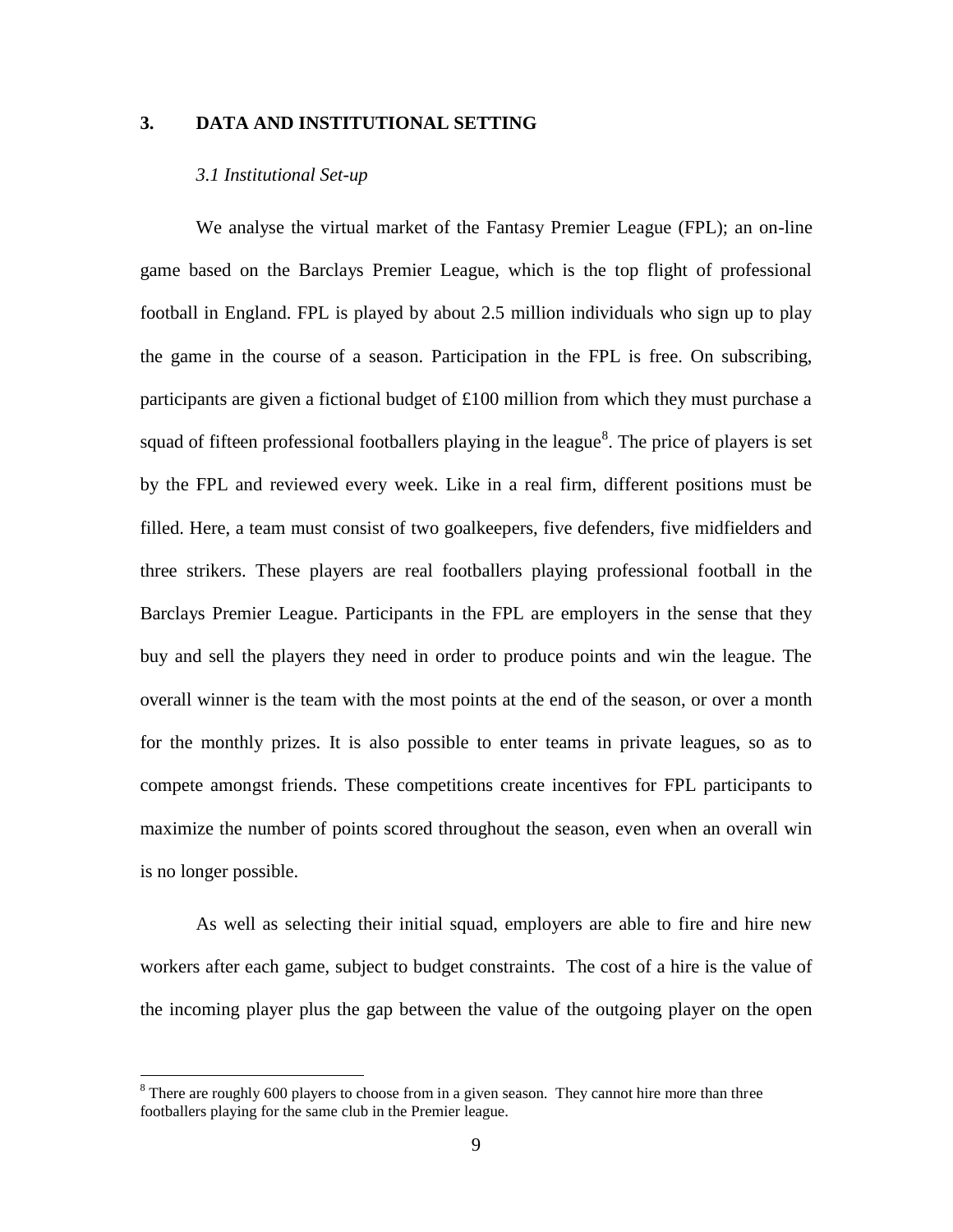market and the value the employer recovers on sale (which is not the full market price).<sup>9</sup> Employers are permitted one transfer per week which does not affect their accumulated points total. Any additional transfers entail a deduction of four points, which must be added to the financial cost of making a transfer. Once a year, FPL participants are allowed to hire an unlimited number of footballers with no points penalty.

The points scoring system, i.e. the production function of our firms, is presented in Appendix Table A1. Footballers score points for playing in that particular week, for the time spent on the pitch, and for the actions they perform (positive points for goal scoring, assists and the like, and negative points for own goals, and disciplinary offences leading to red and yellow cards) and bonus points for overall performance. Bonus points are awarded to the best three players in each game, again based on some pre-determined metrics (see Table A1).Productivity is thus objectively measured.

Demand for particular players reflects what is known about their on-field performance, i.e. their productivity, as well as their cost to the employer – as determined by the market value of the player set by FPL – and employers' personal preferences. Employers have excellent information on each player's on-field performance across the dimensions described in Table A1, both in previous years when the season starts and in the past games as the season progresses. As such, information about the productivity of each potential worker improves over time, and is available to all firms. Importantly to study racial discrimination, the summary information presented for each footballer contains a colour picture, as well as his position, team, the proportion of other employers

 $9$  There is a gap between the buying and selling prices of players. This margin is half of the difference between the current price and the price at which the player was bought; this can be thought as a tax on the value added. As such, transferring players has a financial cost and leads to a reduction in the firms' budget. So firms may not always optimize their teams and may refrain from using their weekly transfer.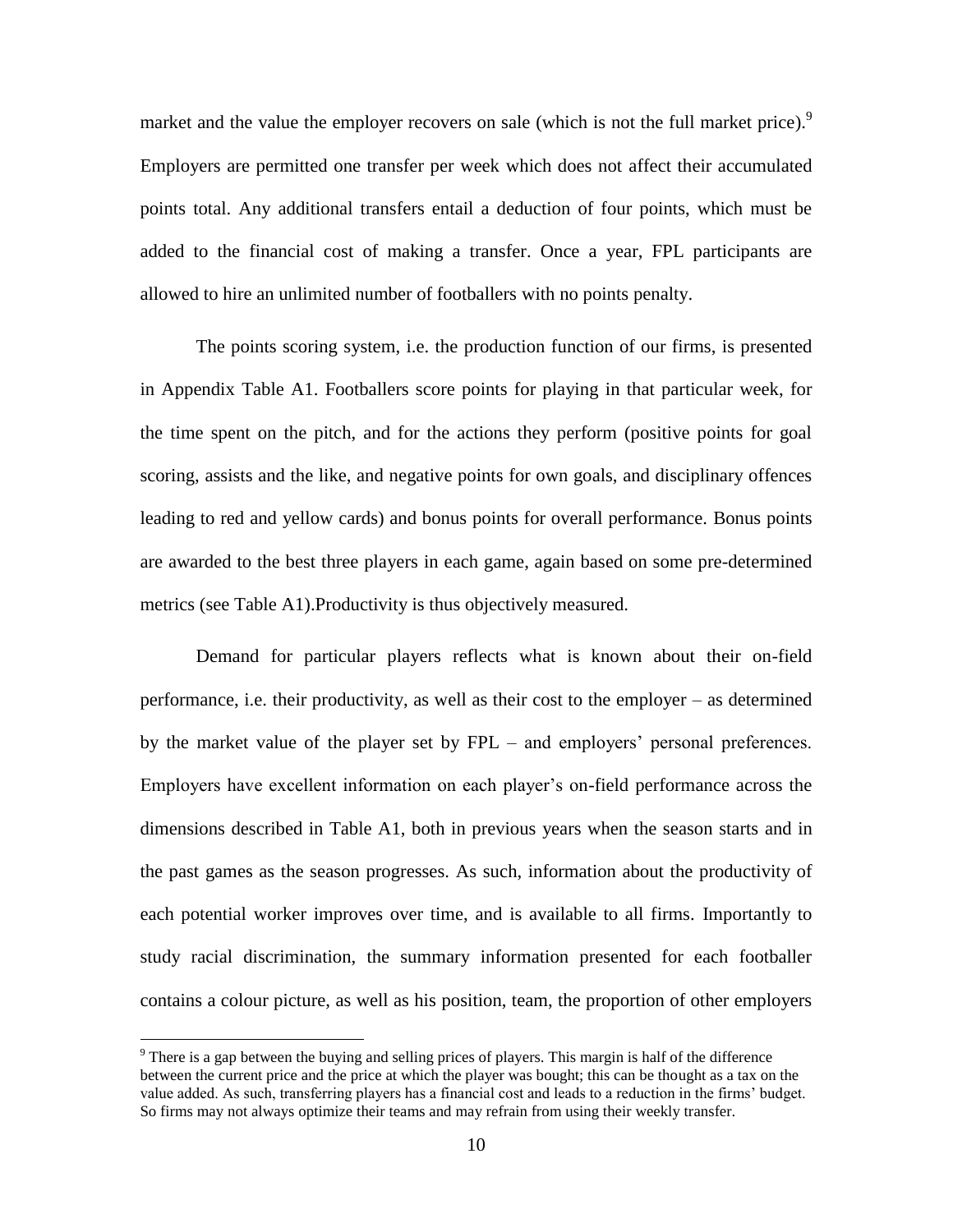who have that player in their squad, his performance in recent matches, his current market value, upcoming fixtures, the number of games the player is scheduled to play this week (usually one, but sometimes, zero or two) and an injuries update. This is illustrated in Figure A1 for Emmanuel Adebayor. These pictures were used to determine the race of each footballer, using a dichotomous categorisation: white, non-white.<sup>10</sup>

Seven features of this setting mean that we can recover more precise estimates of racial discrimination in relation to hiring than is possible in other settings. First, we are able to identify the effects of taste-based employer discrimination, as opposed to the effects of customer, co-worker or statistical discrimination. There is no possibility of customer discrimination since employers do not have clients.<sup>11</sup> Team production is simply additive in individual workers' production; the absence of co-worker relations means there is no co-worker discrimination. It also means that we can ignore the importance of productivity spill-over across footballers, which would complicate recruitment and retention decisions by bringing in factors other than individual talent. Employers have access to very comprehensive weekly data on the productivity histories of all workers in the industry, together with their market prices, so their information set regarding worker value is much richer than would ordinarily be the case. Since the productivity of each worker (not only of employees) is perfectly known, at least as the season progresses, there is no scope for statistical discrimination. Employers also know the skin colour of all workers in the population of potential recruits: it is not just proxied by name as in most field experiments (Bertrand et al, Mulainathan, 2004, for example).

 $10$  There are few players defined as other races – for the analysis they have been grouped with black players. This ethnicity variable was defined by three individuals and race determined by a simple majority rule.

 $11$  In a real world setting customer discrimination can affect team selection via crowd attendance at games (Bryson et al., 2014).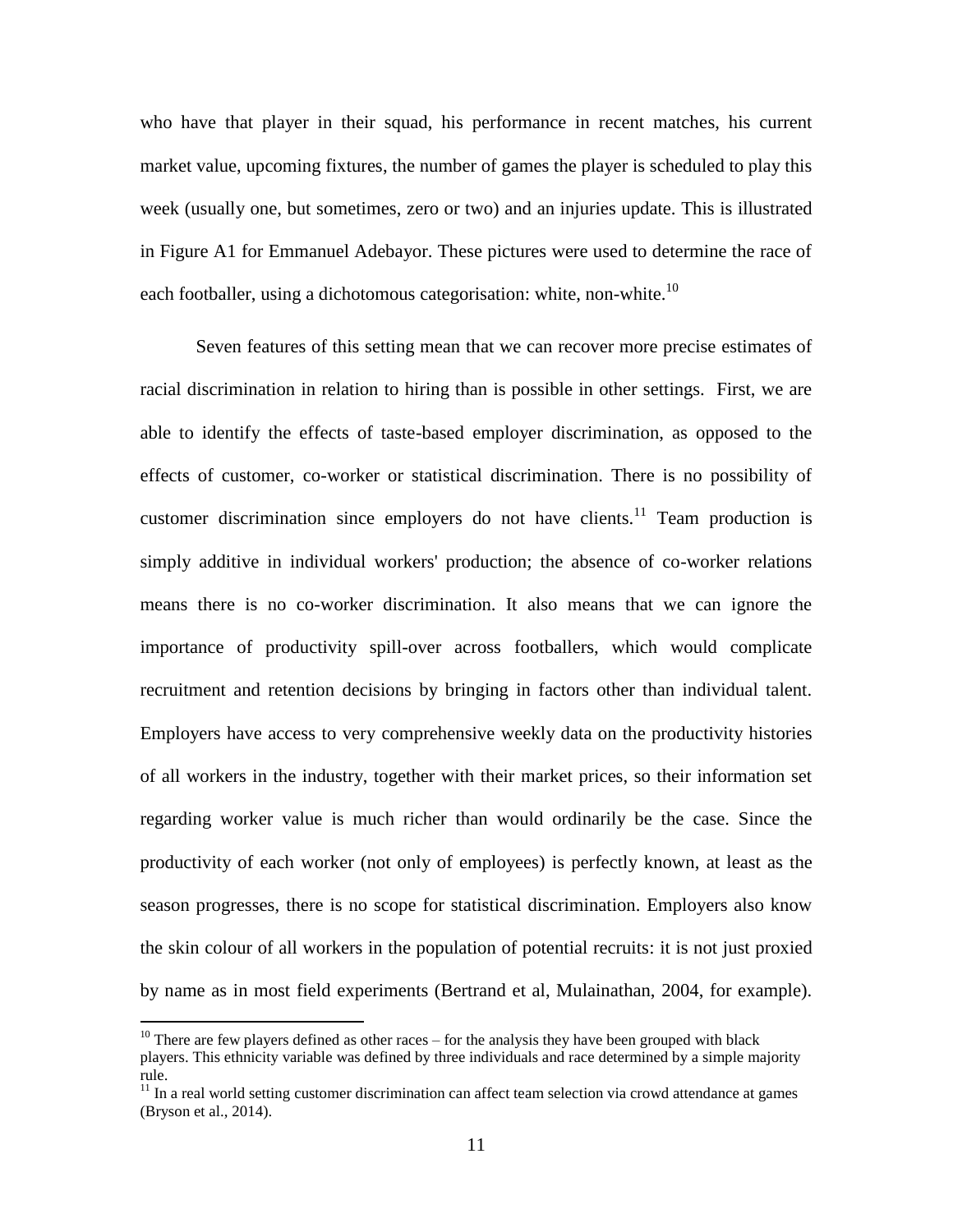They are therefore able to account fully for the performance of workers and their race in decisions concerning recruitment and retention. Thus, if there are any indications of racial bias, they are unlikely to reflect anything but employer taste-based discrimination.

Second, employers are free to discriminate in their hiring and firing behaviour. In this sense we are "turning back the clock" to a time when employers faced no legal impediments to discrimination. Therefore the costs of discrimination are low and we can thus identify an unbiased taste for discrimination.

Third, the setting is a single occupation in a single industry, so workers are perfectly substitutable for one another (within a position on the field), and the full productivity history of workers is available at no cost; i.e. there is no monitoring cost. Thus, this study can overcome the problem that, in many observational studies, it is difficult to compare "like-for-like" workers.

Fourth, as in a laboratory experiment, the firms are identical in size, technology and initial budget. In assembling the workers required by the firm, employers must fill identical job slots within the firm. At the beginning of the year all employers face the same budget constraint, so their ability to recruit a mix of more and less talented workers is identical at the outset, although budgets vary as the season progresses due to value added (destroyed) when selling workers.

Fifth, although firms are in competition with one another, workers are able to work at more than one firm simultaneously so that firms are not in direct competition with one another for worker talent. Thus, in principle, all workers are available for hire, subject to firms' budget constraints.

12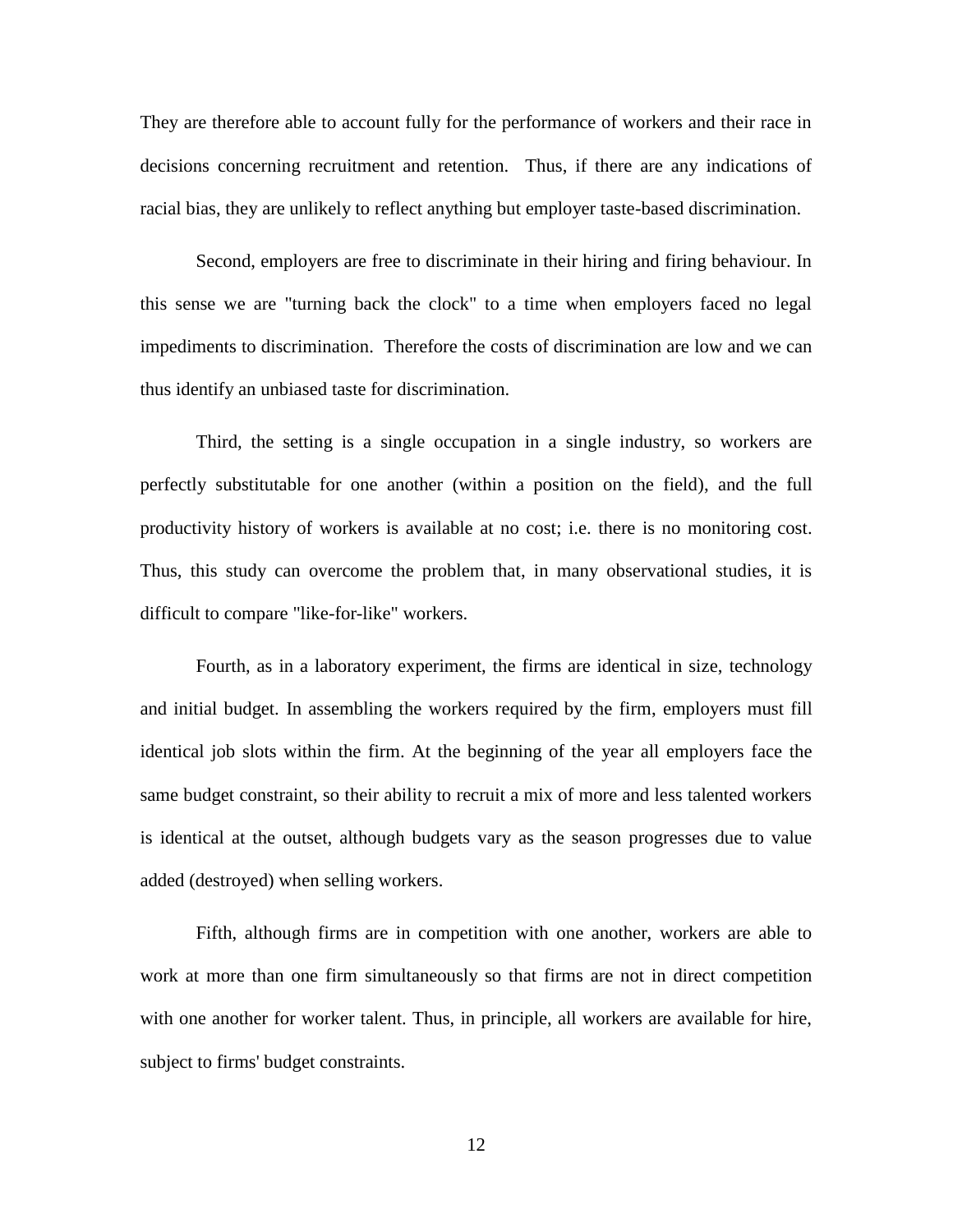Sixth, workers have no say in the firms they join and can only exit if fired, so there is no selection of workers into more (less) discriminating firms.<sup>12</sup>

Finally, employers are price takers: the price of recruiting individual workers, i.e. a sign-on fee, varies substantially but individual employers are unable to influence these prices. Prices attached to workers are exogenous to the firm, but relate very strongly to worker performance, as we shall see. As such, firms cannot exploit minority workers by offering them lower sign on fees. Once signed, there are no wages in our set up.

#### *3.2 Does the FPL function like a normal labour market?*

Before we investigate the racial differences in player hires we need to establish whether the FPL functions like a labour market. Evidence to this effect is presented in Figure 1. Panel A shows that better performing players in the previous season are valued more highly at the start of the new season. Panel B shows that demand for players, as measured by the number of times a player is picked for initial squads, rises steeply with performance in the previous season. The steep non-monotonic rise in price and demand for high-performing players evident in Panels A and B is consistent with a market for superstars, as originally conceived by Rosen (1981). The discontinuity is at 180 points, which represents the top 10% performers. Unsurprisingly, the initial demand/initial price plot follows a similar, albeit smoother, trajectory (Panel C). The remaining two panels (D and E) look at the same relationships as the season progresses. Previous week productivity is positively correlated with demand and change in price. Overall, the FPL

<sup>&</sup>lt;sup>12</sup> Worker selection based on perceptions of discriminatory tendencies in particular occupations or among certain employers may contribute to wage discrimination. For example, Plug et al. (2014) find gays and lesbians in Australia shy away from more prejudiced occupations.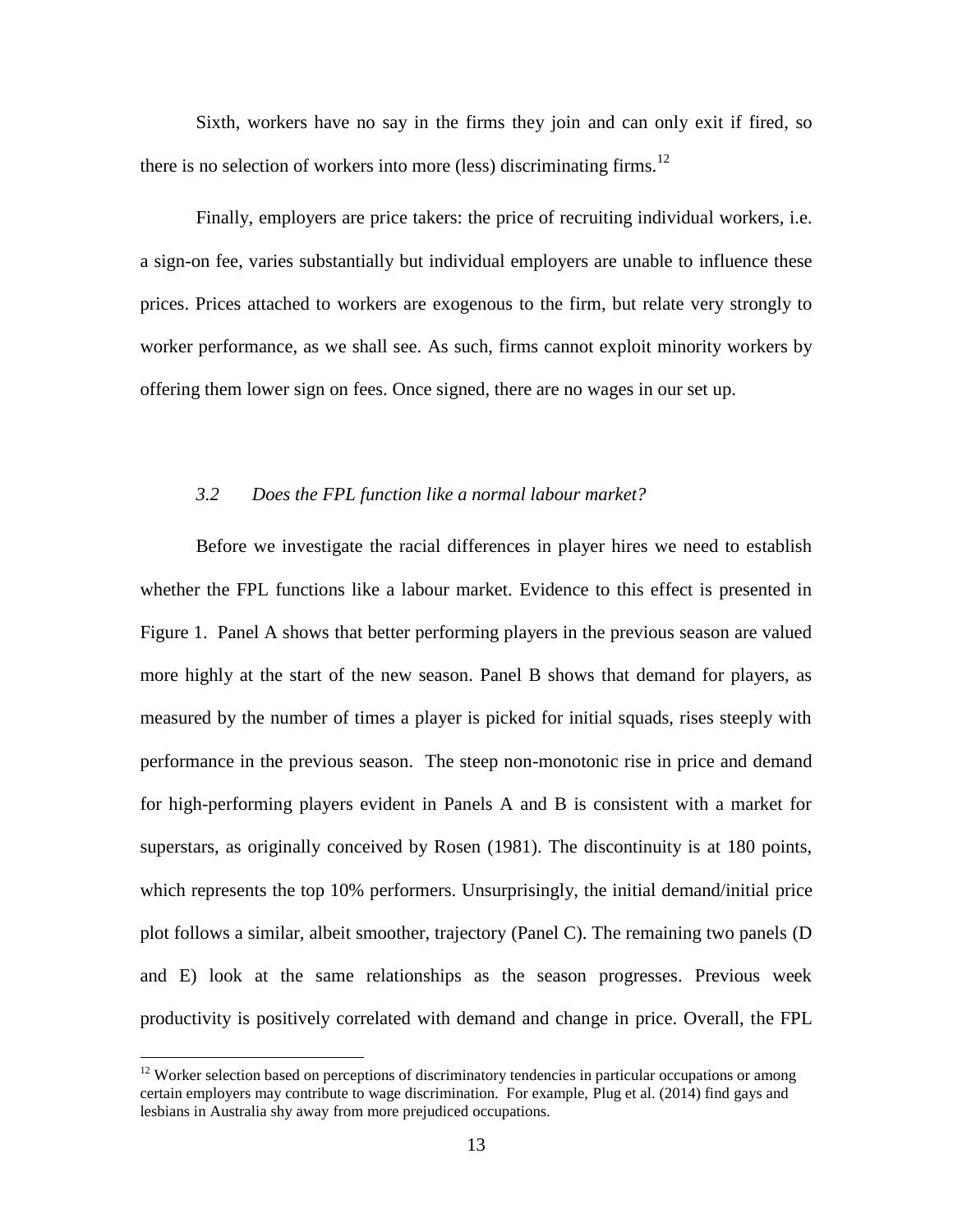appears to behave like a labour market, where more productive workers are in higher demand and command higher fees

#### [FIGURE 1]

 $\overline{a}$ 

#### *3.3: Data Description*

Each week, the FPL participants select the 11 players from their 15 man squad who will score points for their fantasy team depending upon their performance in real football games played that week, as well as a captain whose productivity will be doubled. The data available to us only cover the number of employers who have a given footballer on their books, not whether this player has been selected to score points for the team. In that sense, our set up is similar to audit studies in that we have information on employees not employers. We share with these studies the lack of knowledge on the characteristics of employers, but survey evidence amongst the population of fans attending Premier League games during the season 2008/09 suggest that 8% were non-white, while ethnic minorities represent  $14\%$  of the UK population.<sup>13</sup> Football fans in England are thus disproportionally white. However, while based on the English Premier League, the FPL is open to anybody.

We have match-by-match data on players' performance as indicated by the FPL scoring system of all footballers registered in one of the 24 football teams playing in the Premier League in the three seasons  $2008/09$ ,  $2009/10$  and  $2010/11$ .<sup>14</sup> This gives us a

 $^{13}$  http://www.epfl-europeanleagues.com/changing face.htm and [http://www.ons.gov.uk/ons/rel/census/2011-census/key-statistics-for-local-authorities-in-england-and](http://www.ons.gov.uk/ons/rel/census/2011-census/key-statistics-for-local-authorities-in-england-and-wales/rpt-ethnicity.html)[wales/rpt-ethnicity.html.](http://www.ons.gov.uk/ons/rel/census/2011-census/key-statistics-for-local-authorities-in-england-and-wales/rpt-ethnicity.html)

 $14$ <sup>14</sup> The English Premier League is composed of 20 clubs each season. At the end of the season, the bottom three are dropped (relegated) and replaced by the best performing teams from the Championship league. We only observe 24 teams since Newcastle United and West Bromwich Albion were relegated at the end of the 2008/09 season but gained promotion to play in the 2010/11 season.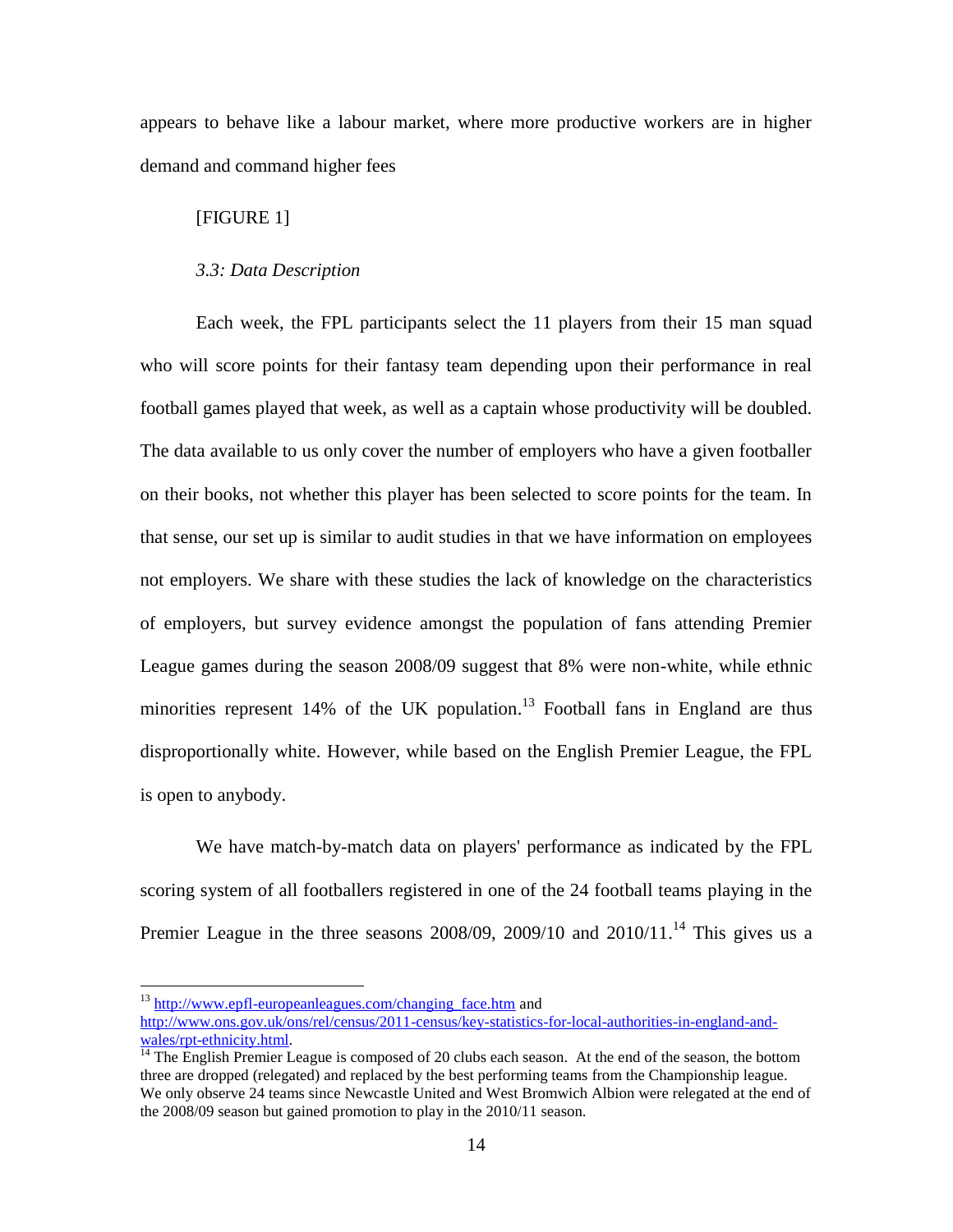total of 1,767 footballers, about 600 per season. Since the Premier league starts before the transfer window for professional footballers is closed, not all footballers are available to be picked for the first game. Subsequently, professional teams can transfer players in January, and players from their academy may join the league during the season. As such, only 1,327 players are available for pick in week  $1<sup>15</sup>$  Each club plays 38 games in the season. We have thus an unbalanced panel of 60,086 player-match observations. Thirtysix per cent of potential employees are non-white, two and half times above the percentage of non-white in the English population as a whole.<sup>16</sup>

The player performance data available to all employers comes from FPL, which runs the fantasy league. Players' productivity is based on rudimentary objectively verifiable data of their performance in a game, as explained above and in Appendix Table A1. Individual points in a given week range between  $-6$  and  $+32$  with a mean of  $1.50$ .<sup>17</sup> Points scored by players is of interest in its own right since we can establish to what extent there are any racial differences in the productivity of players. Table 1 and Figure 2D report no difference in weekly performance by race. Over the full season, total productivity is also very similar between white and non-white players, with the average player scoring about 40 points. Note however that the superstar footballers are disproportionally white: whites represent 78% of the top 1% performers (Figure 2A).

[TABLE 1]

[FIGURE 2]

<sup>&</sup>lt;sup>15</sup> That is 444 players in season 2008/09 and 2009/10 and 239 in season 2010/11.

<sup>&</sup>lt;sup>16</sup> Szymanski (2000: 597) notes that there were only 4 black players playing in the 38 English professional football clubs in his data in 1974. By 1993 black players were much more common, accounting for around 8 per cent of his sample.

 $17$  Not all footballers play in a given week, so the mode score is actually zero.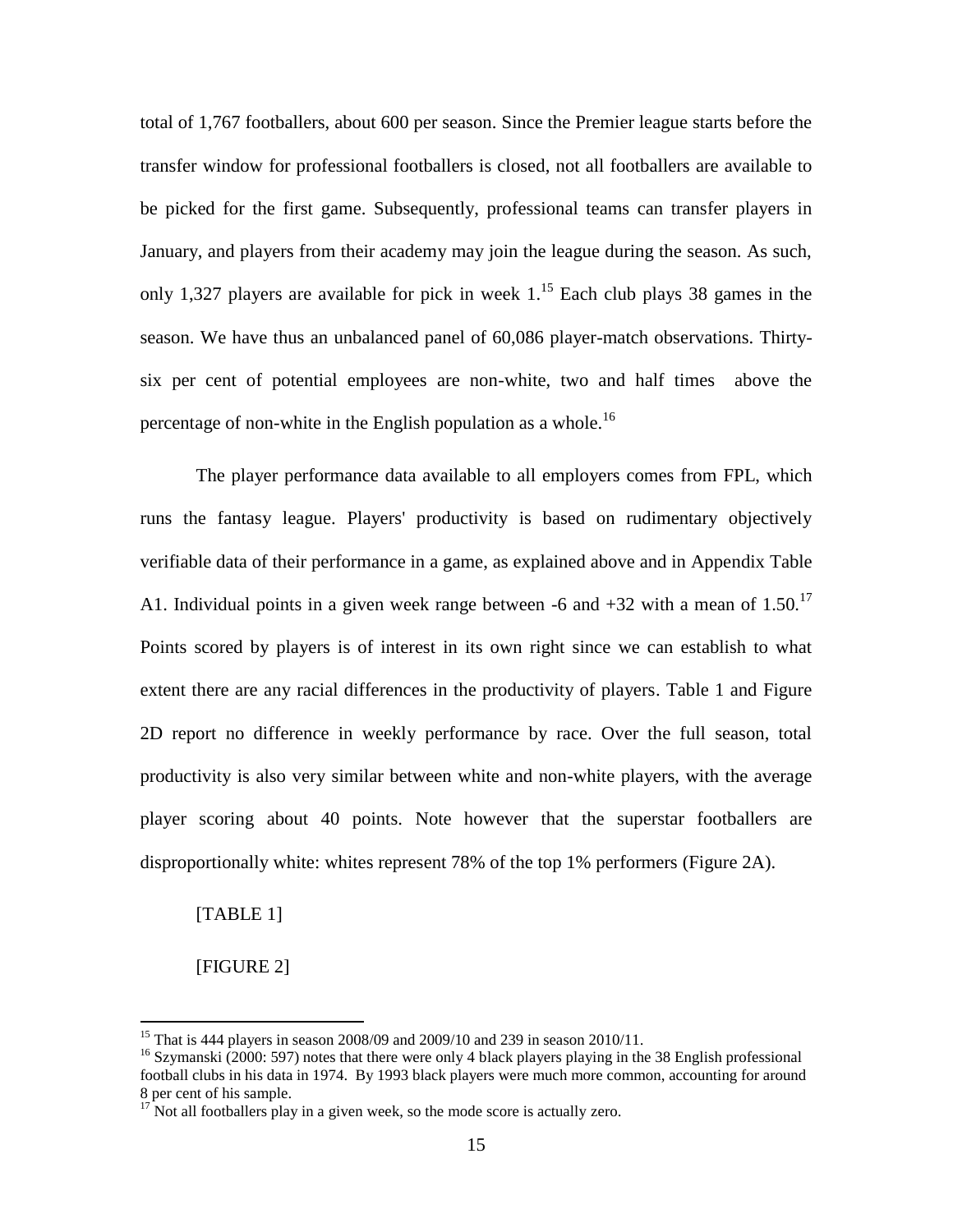Time on the pitch enters our performance metric. But this could itself be a function, in part, of racial discrimination among "real world" Premiership coaches if their decisions regarding who to play and how long to play them for are racially biased, either because they are responding to customer preferences for white players, or because they are indulging their own taste-based discrimination or statistical discrimination. There is, however, little evidence of racial differences in playing times; whites are marginally less likely to play but conditional on playing, play for a few more minutes. These two inputs appear to compensate for one other so they are unlikely to contribute to any variation in overall productivity.

We find little evidence of differences in productivity between players of different races, supporting Goff et al.'s (2002) observation that top-flight professional sports are racially integrated. The second main determinant of demand for a player is price. Prices are set by the FPL and appear to be a function of performance and net demand (see below). At the beginning of the season, price ranges between £3.9 million and £14 million (Christiano Ronaldo) and, on average, non-white players are marginally more expensive at the outset. Indeed the distribution of initial price is slightly shifted to the right for non-white players (Figure 2B) This is surprising considering that there is no difference in productivity but may reflect the fact that players differ along racial line on observable characteristics. Non-whites are more likely to have been present in the league last season, as such there is less uncertainty about their productivity. They are also more likely to be non-British nationals, more likely to have played for their national team and to play at least once in the season. More importantly, they play in different positions. Non-whites are more likely to play as forwards, the most expensive players on average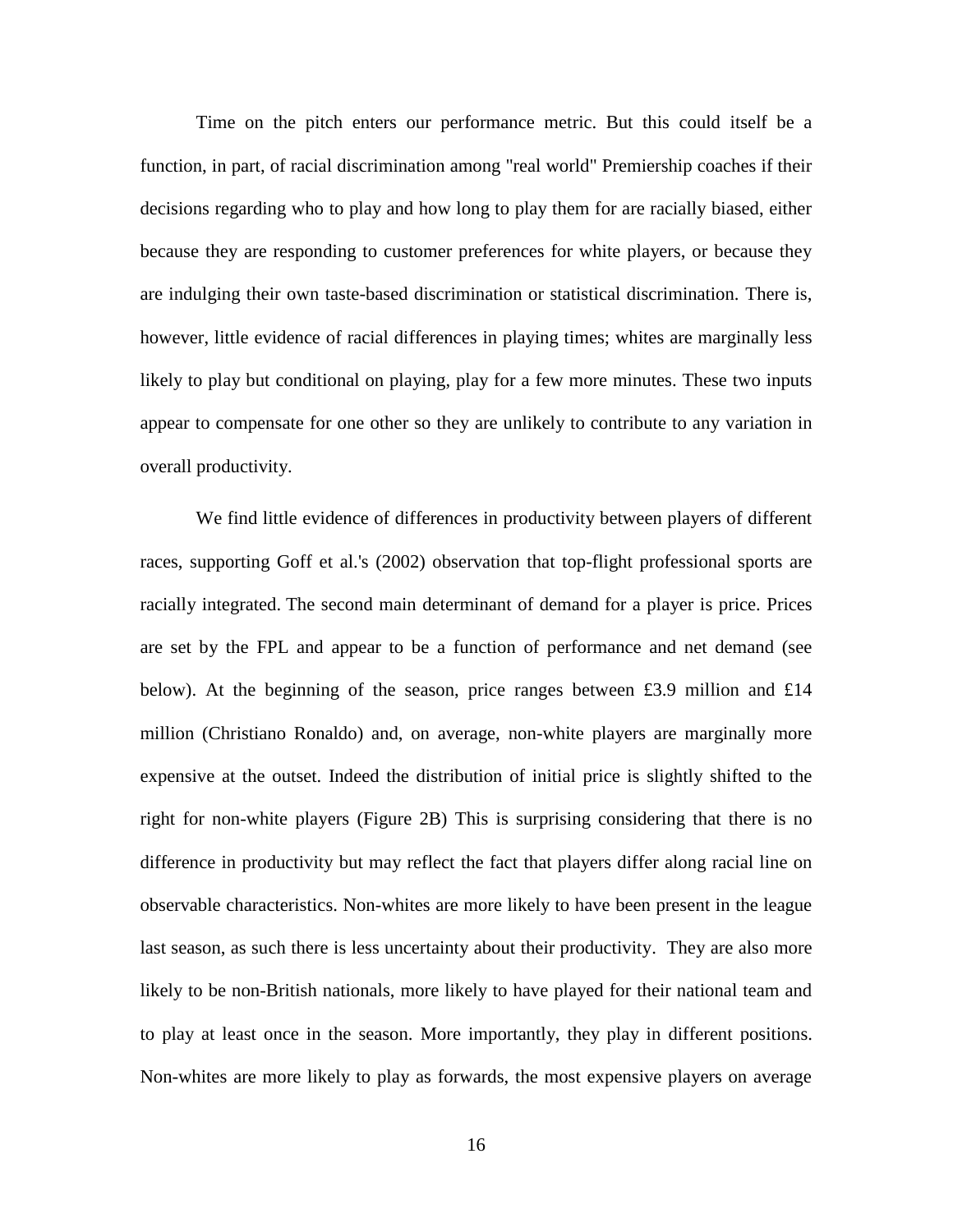and they are least likely to be goalkeepers, the least expensive players on average.<sup>18</sup> Below we come back to this issue of whether the set prices are fair. After the initial valuation, players' prices are reviewed on a weekly basis. In any week, 80% of prices remain the same, and weekly price adjustments are in general small. These distributions are almost identical by race (Figure 2E) but non-whites loose marginally more value than white players in any given week  $(-0.007 \text{ vs } -0.005)$ .

Table 1 also reports the mean of the two outcomes of interest: initial demand and weekly net flow. The number of times a player is chosen by employers in their initial squad is only available for the 2009 and 2010 seasons. On average, there are 70,000 picks for a white player and 60,000 for a non-white but this difference is not statistically significant. The distributions of initial demand are almost indistinguishable but note that at the top end, there are only white players. There is no difference in net transfers and the distributions are perfectly super-imposed.<sup>19</sup> Based on these descriptive statistics there appears to be little evidence of discriminatory behaviour amongst FPL participants.

#### **4. EMPIRICAL STRATEGY**

 $\overline{a}$ 

We investigate two potential dimensions along which racial discrimination may occur, namely initial hires at the start of the season and transfers during the course of the season. There may be discrimination in the labour market if, conditional on performance, employers are simply less likely to purchase non-white players at a given price. Since all

 $18$  Lang and Lehmann (2011) discuss constraints on employer ability to discriminate when potential working populations are heavily skewed racially. Even for the most racially biased position, goalkeeper, non-whites represent 10% of the potential employees.

<sup>&</sup>lt;sup>19</sup> The mean net transfer is positive as some participants join the FPL during the season. Those late participants buy 15 players and do not sell any, leading to a small positive net demand overall.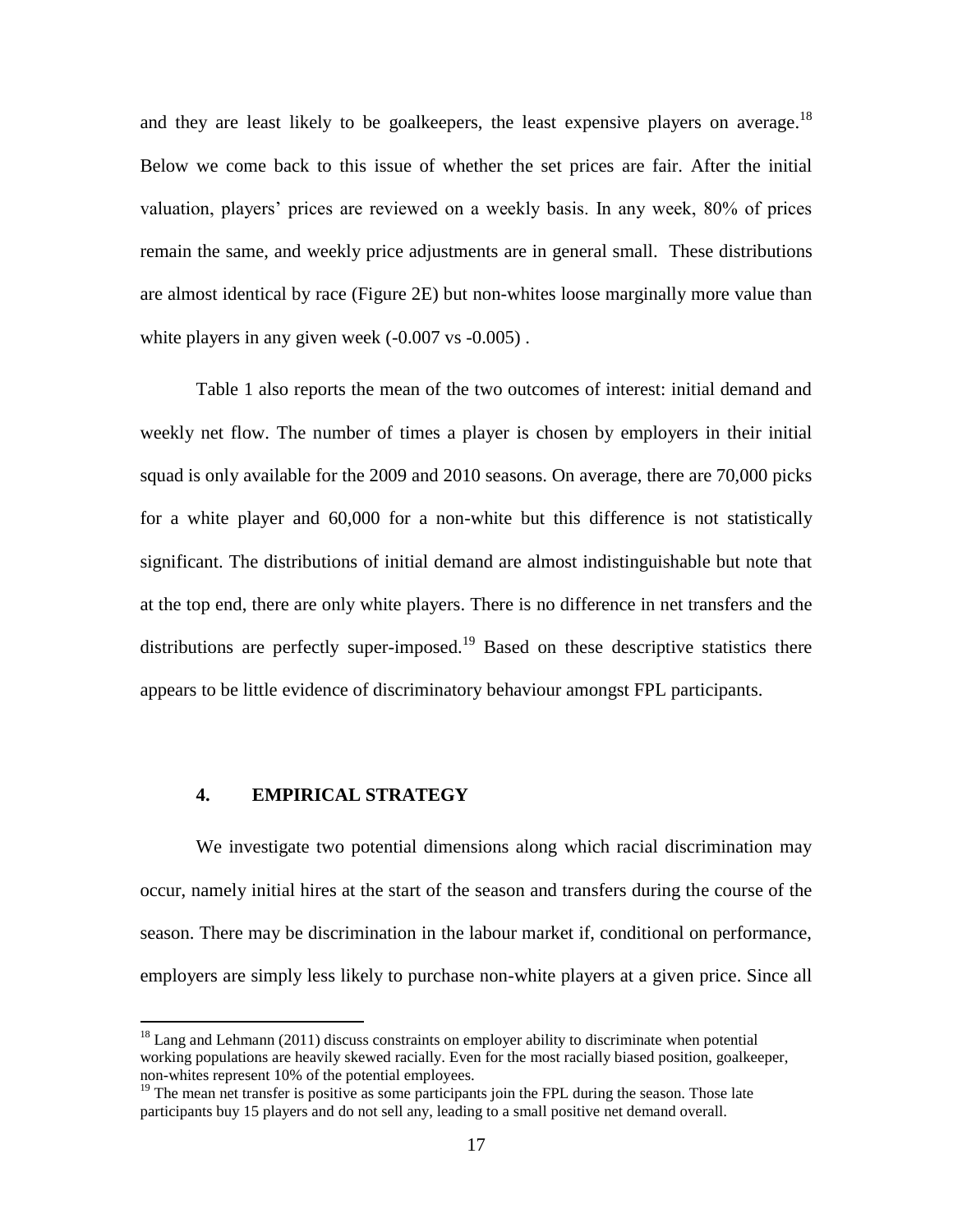other channels of discrimination are blocked, racial differences in hires will arise through taste-based discrimination in the way Becker envisaged (see Altonji and Blank, 1999: 3170). As Kahn (2009: 14-15) notes, identification of racial bias in hiring and firing decisions is best investigated using performance differences of marginal workers, as opposed to the average worker because only the former is informative about the margin where the hiring/firing decision is made. This is precisely what we observe in our data since all players are available for hire by all employers at any point in time, and can be dismissed with the low dismissal costs described in Section Three.

First we investigate whether there are any racial differences in employers' squad choice for the start of the season and, if so, whether they can be accounted for by performance in the previous season, initial price and other observable characteristic of the player. If a player is new to the league and has no information on performance in the prior season, values for previous season metrics are set to zero and the observations identified with a dummy variable set to unity for players new to the league. This category is a mix of young players, players who used to play in lower leagues (especially those of promoted teams) and players who previously played abroad. We thus estimate a regression of the (log) number of initial picks for each professional footballer, accounting for race, a quadratic in price, a quadratic in previous year performance and the player's characteristics.

$$
lnPick_i = \beta_1 Race_i + \beta_2 Fees_i + \beta_3 Fees_i^2 + \beta_4 Perf_i + \beta_5 Perf_i^2 + \beta X_i + \varepsilon_i
$$
 (1)

Standard errors are clustered at the individual level, so as to capture correlation in the popularity of a player between seasons. Additional robustness checks estimate this model using quantile regressions rather than ordinary least square.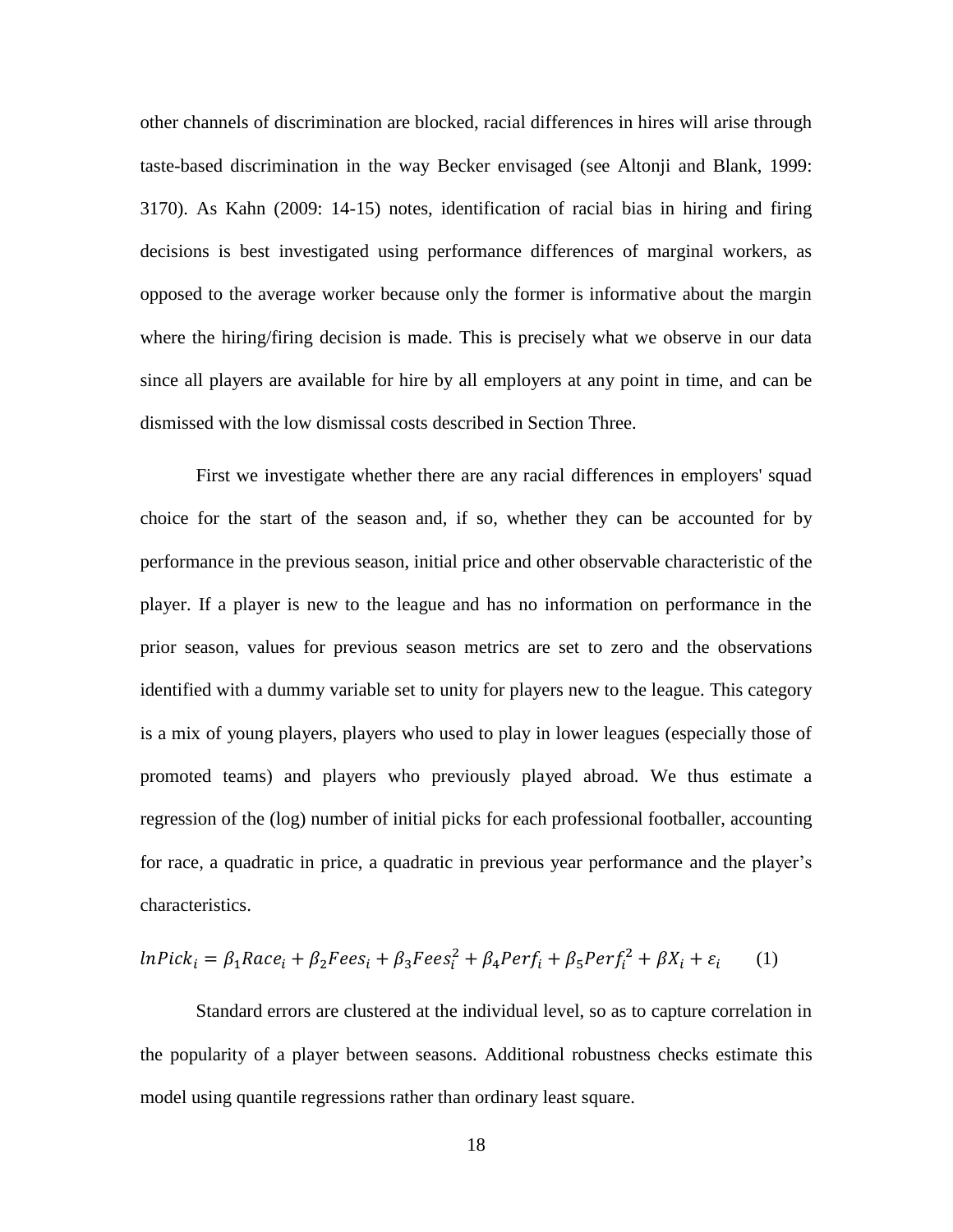Second, we investigate the determinants of employers' net demand for players, that is, the difference between the number of hires and the number of fires a player is subject to each week, as participants to the FPL are allowed to revise their team.

There are three reasons to suspect that discriminatory behaviour of employers may diminish over the course of the season. First, as Antonovic et al. (2005: 923) note in the context of *The Weakest Link* TV show, "the implicit cost of taste-based discrimination rises as the game progresses (because one's probability of winning the game is higher in later rounds) discriminatory outcomes due to taste-based discrimination should diminish over time". Intensified competition should limit such behaviour in the FPL for the same reasons. Second, whereas at the start of the season employers must rely on player performance information from the previous season, employer information about player performance is continually up-dated throughout the season such that, if there is any uncertainty regarding productivity at the outset that could induce some statistical discrimination, this dissipates over time as employers observe player's "form", including that of footballers they have not selected such that the information on productivity is perfect and covers the full set of employees and potential employees. Third, there may be attrition in the employers remaining active in the league if, for example, it is those who are most committed to winning, or have the greatest chance of winning, who continue to hire and fire to the end of the season. Figure 3 shows movement in the net demand for players over the course of the 38 week season for the pooled seasons. It is apparent that market activity declines over the course of the season, perhaps reflecting falling effort as most employers find they are unable to win, or growing employer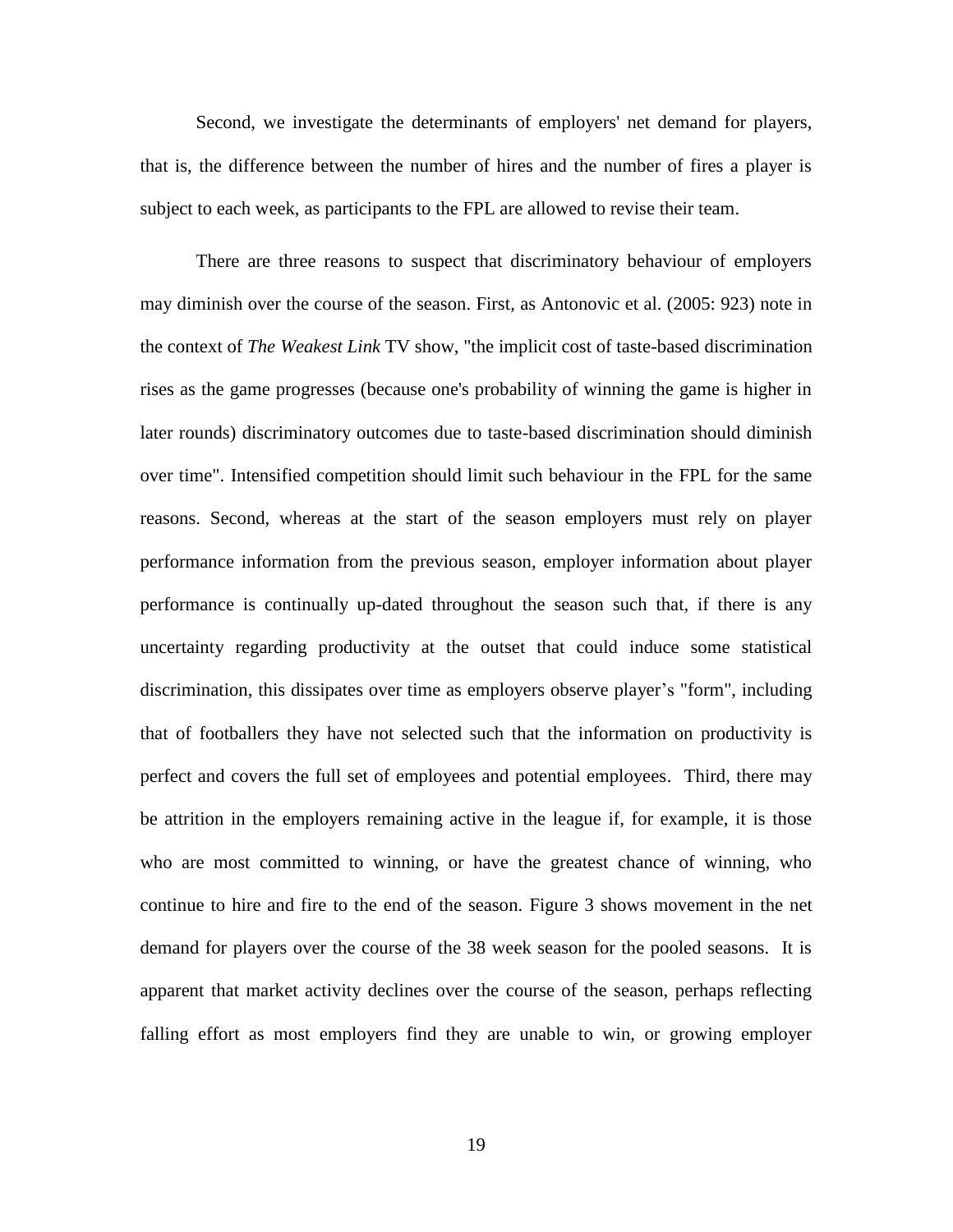perceptions that they have optimised in the face of budget constraints.<sup>20</sup> The sudden drop before week 20 is likely due to the Christmas holiday season. If we assume that discriminatory behaviour is costlier for these employers still playing towards the end of the season (since under-performance via discrimination is most keenly felt by these employers) differential attrition should mean discrimination declines over the season. For all these reasons we should expect diminishing discriminatory behaviour as the season progresses. As well as flexibly controlling for time, we run robustness check splitting the season into four periods.

#### [FIGURE 3]

 $\overline{a}$ 

We isolate race-related differences with a dummy variable identifying non-white players. The specification includes the same individual characteristics as in (1), plus indicators of weeks of play, to capture potential fluctuation in participants' interest through the season, and an indicator on the number of games scheduled to play during the week (usually one, but sometimes zero or two). Fees are the updated values after last performance. The measures of productivity capture various time dimensions. A priori, employers may use different productivity metrics, and face a trade-off between using recent productivity which may capture some random luck component, or use a long term average which may fail to capture recent change in player's form. We include three, covering different periods: the immediate productivity (last period performance), the three previous periods, and the overall performance since the season started. Considering

 $20$  We are unable to identify individual employers in our data so we are unable to assess the direct effects of employer attrition.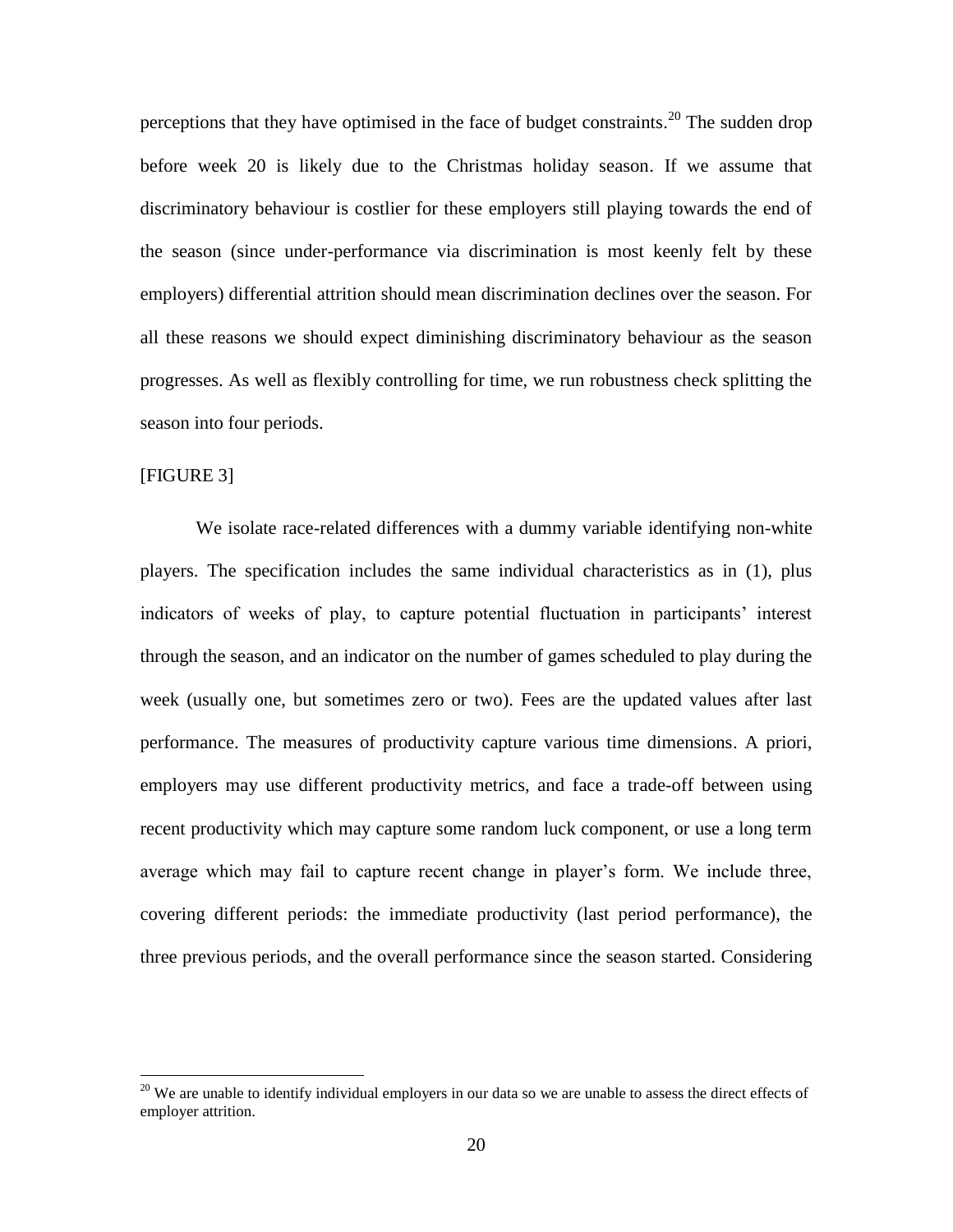that we have repeat observation for players, standard errors are again clustered at the player level. 21

$$
\Delta Pick_{it} = \beta_1 Race_i + \beta_2 Fees_{it} + \beta_3 Perf_{it-1} + \beta_4 Perf_{it-2/4} + \beta_5 Perf_{i1/t-1} + \beta X_{it} +
$$
  

$$
f(t) + \varepsilon_{it}
$$
 (2)

Finally, to absorb any remaining characteristics of the player that may not be captured by these observables, we also estimate a player/season level fixed effect. The race effect is then identified through its interaction with performance and price; i.e. are non-white players more likely to be traded than white players at a given level of recent performance or price.

$$
\Delta Pick_{it} = \beta_2 Fees_{it} + \beta_3 Perf_{it-1} + \beta_4 Perf_{it-2/4} + \beta_5 Perf_{i 1/t-1} +
$$
  
\n
$$
\gamma_2 Fees_{it} * Race_i + \gamma_3 Perf_{it-1} * Race_i + \gamma_4 Perf_{it-2/4} * Race_i + \gamma_5 Perf_{i 1/t-1} *
$$
  
\n
$$
Race_i + \beta X_{it} + f(t) + \mu_i + \varepsilon_{it}
$$
\n(3)

#### **5. RESULTS**

 $\overline{a}$ 

#### *5.1 Graphical Evidence*

Figure 4 presents information on the relationship between performance, price and demand for players by race, both at the start of the season and during the season. As shown from Figure 2, it is notable that there are only white players towards the very top of the rankings in terms of last season's performance, raising questions as to whether one can recover a white-nonwhite differential in demand conditional on performance at the very top of the performance scale. Where there appears to be common support the

<sup>&</sup>lt;sup>21</sup> We also estimated models with standard errors clustered at the player/season level, but results were very similar and are not reported here.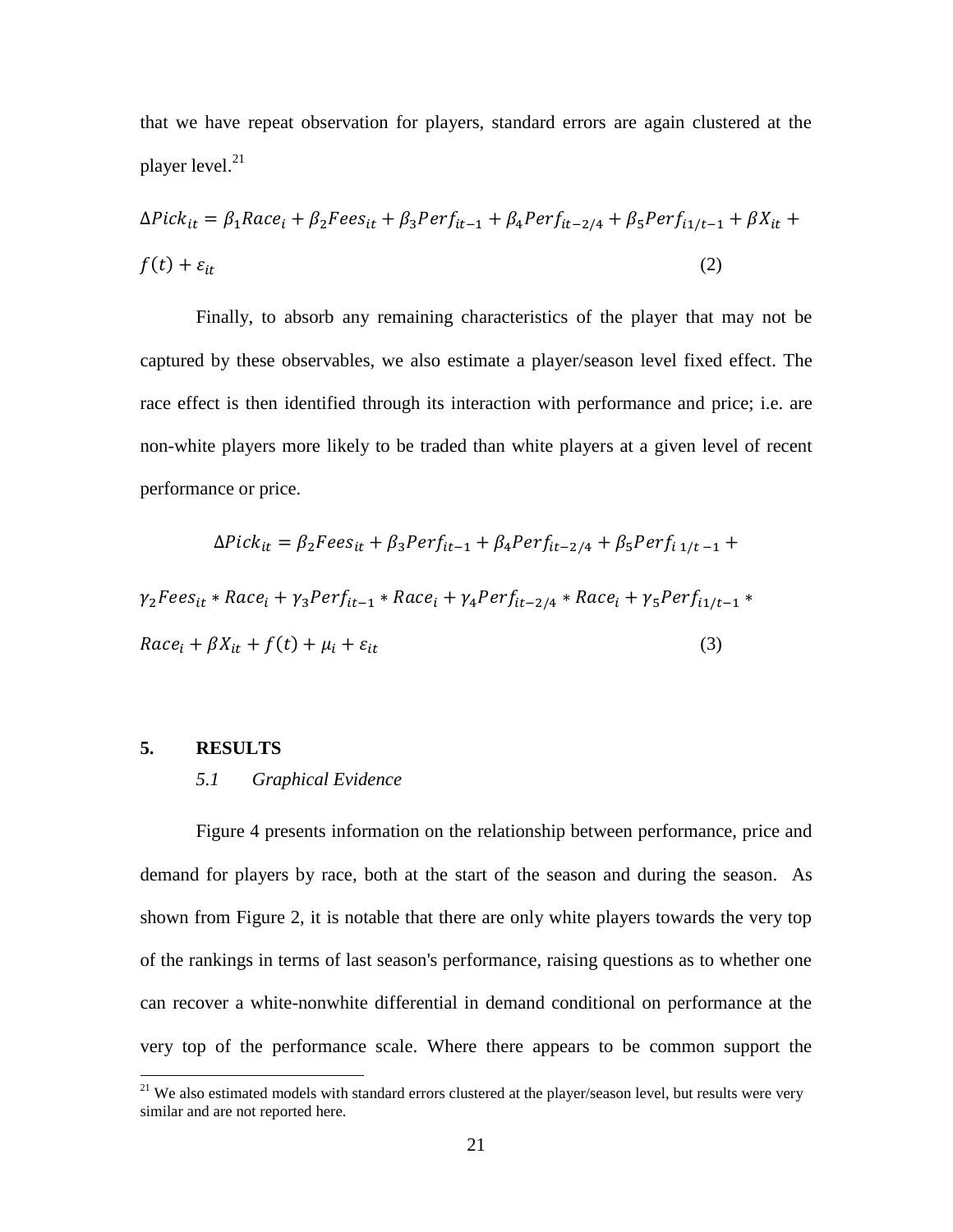association between initial demand for players at the start of the season and their performance in the previous season appears very similar by race (Panel A). Note that while the relation between performance and pick is linear there is a definite kink for top performers. The same is also true during the course of the season, with demand rising with points for both whites and nonwhites in a similar fashion, at least up to the higher reaches of the points distribution, after which point the number of player observations is very small (Panel C). Similarly, throughout most of the points distribution the association between player performance and price is similar by race, both at the start of the season (Panel B) and during the course of the season (Panel D), but while the pricing of performance is linear for whites, for non-whites it tails off at very high weekly productivity levels.

#### [FIGURE 4]

#### *5.2 Racial Differences in Outcomes Other than Employer Demand for Players*

As Table 1 shows, white and non-white players differ in observable traits in ways which may also influence players' propensity to be chosen for starting squads. It is therefore sensible to move to a multivariate framework in which we can control for racial differences in observable traits which might obscure employers' propensity to discriminate. Table 2 presents results for eight different outcomes - four related to players at the beginning of the season, and four outcomes that unfold during the course of the season. It is apparent that, conditioning on the observable player and team traits displayed at the bottom of the table, there are no racial differentials with respect to the various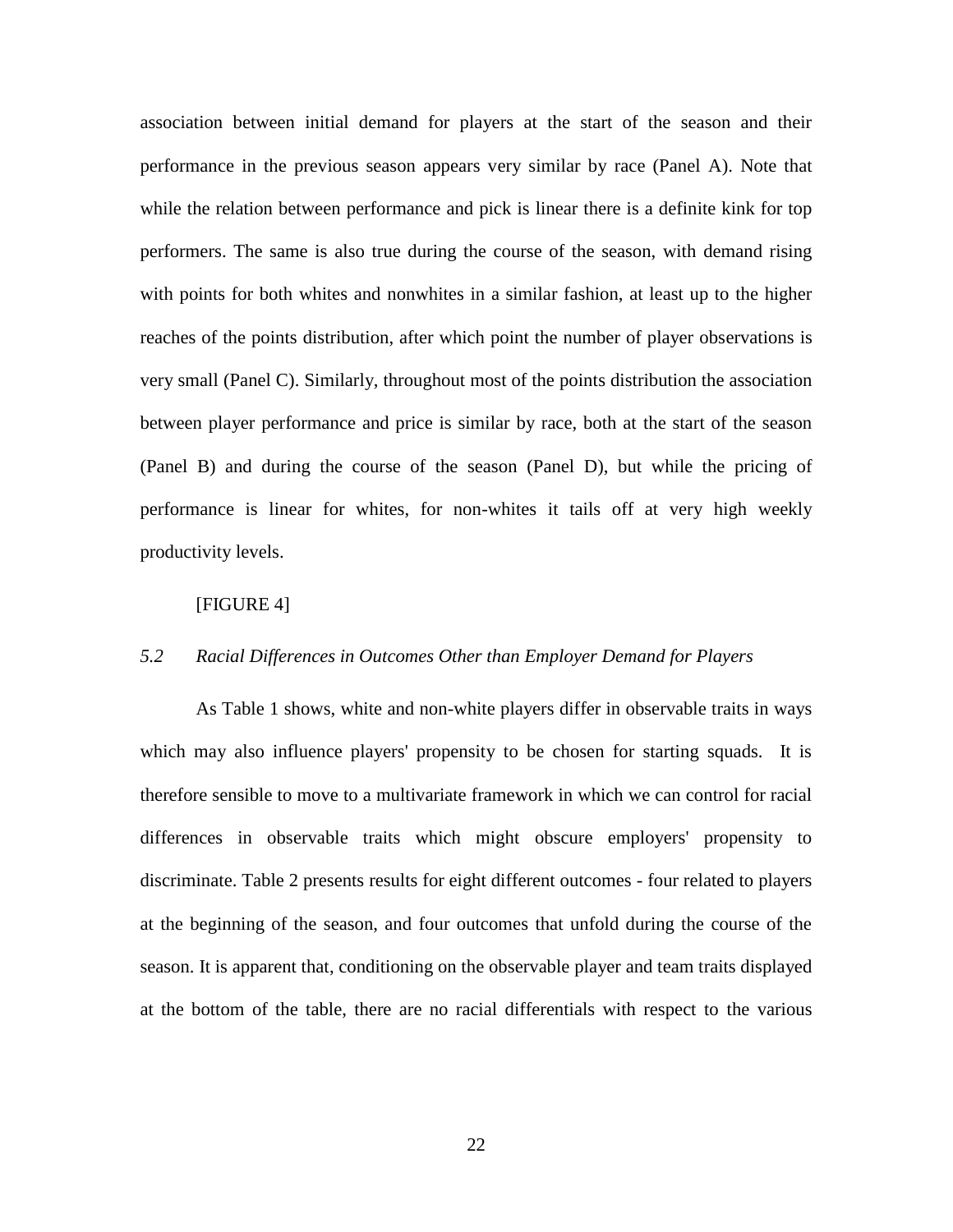dimensions of footballers' productivity.<sup>22</sup> The only statistically significant differential is that non-white players are valued at around 2 per cent less than observationally equivalent white players at the beginning of the season (row 1), something that remains over the season, since there is no difference in price change as the season unfolds (row  $5$ .<sup>23</sup> Since we control for initial price in most regressions, this differential will not affect our estimates of discrimination in hiring.

#### [TABLE 2]

#### *5.3 Initial Squad Selection*

Table 3 presents our first main set of findings on log hires at the start of the season. There is no racial differential in initial hires when comparing raw hiring rates (column 1), a finding that holds conditioning on player's position, age, birth place, international caps status and club playing for in the Premier League (column 2). However, initial price plays a big part in whether a player is selected by employers for their initial squad, as we saw in Figure 1 Panel C. When we condition on initial price we find non-white players are *more* likely to be selected than white players. This positive discrimination is likely related to the initial under-pricing of non-white players. However, the non-white coefficient falls in size with the addition of player performance in the previous season, such that the racial differential is no longer statistically significant (column 5). When including both price and productivity measures, initial demand is driven by past productivity but not price. However, players for which past productivity is unknown, because they did not play in the Premier League last season, are also more

 $^{22}$  For points accrued this week and minute played conditioning on having played does not alter these conclusions.

 $^{23}$  We are not privy to the algorithm used by FPL to determine prices.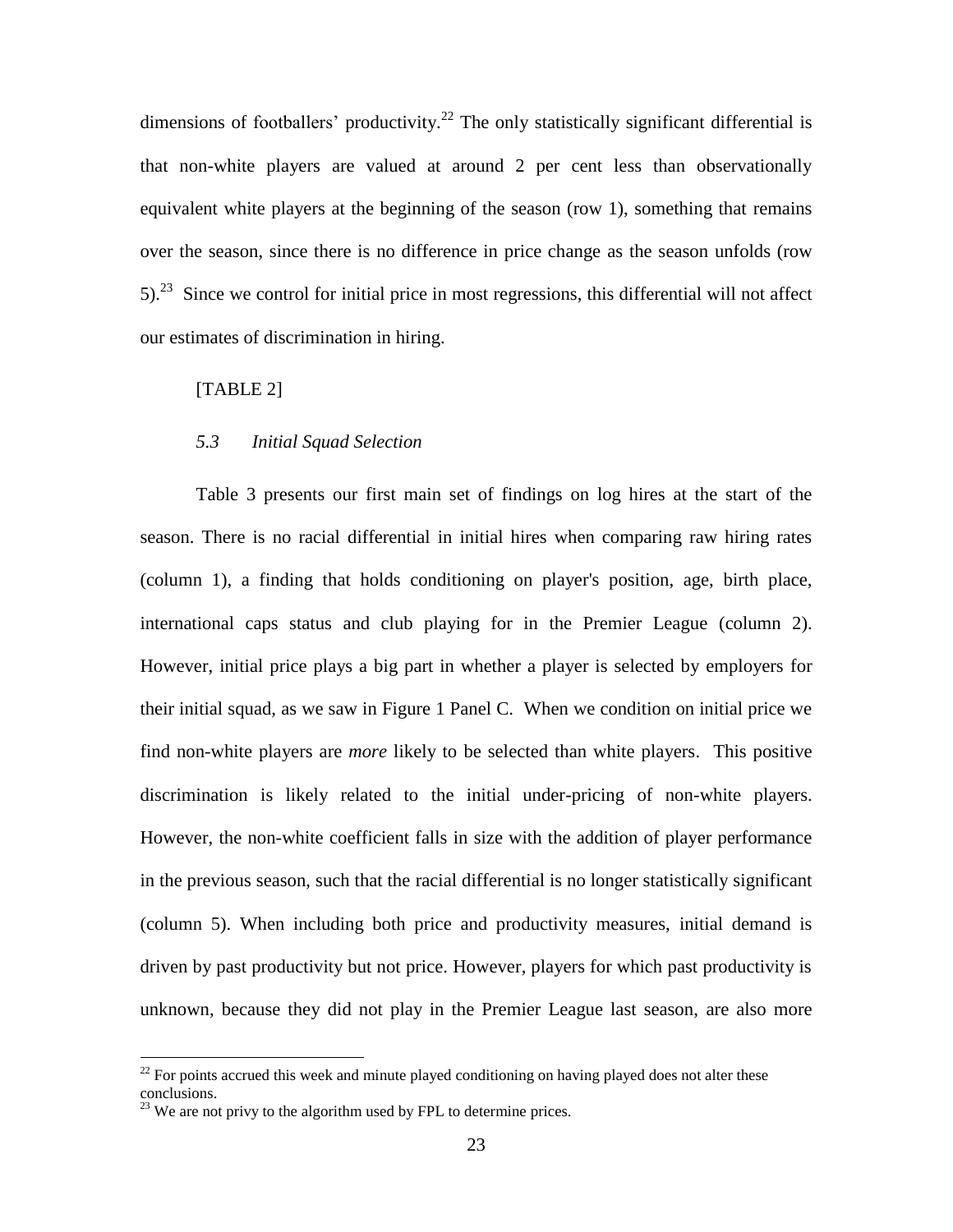popular. This may be driven by well-known foreign players joining the league and benefiting from a halo effect.

#### [TABLE 3]

The distribution of initial pick is characterised by a large bulk of players with very low number of hirings and a long tail of super-stars attracting a large fraction of participants – note that the pricing is such that participants can only afford a few superstars due to their budget constraint. Thus, we assess whether the racial differential in hiring differs at different points of the hiring distribution. Table 4 reports estimates of quantile regressions estimated for the following quantile: 10, 25, 50, 75 and 90. While the point estimates are consistent with some discrimination happening amongst the superstars, these differences are not statistically significant. Note, that the positive effect of not having a productivity record is driven by very popular players.

#### [TABLE 4]

Finally, we estimate our favoured specification (Table 3, Column 5) for different subsamples. First, we differentiate for having played in the Premier League previously. Our prior would be that for individuals who haven't played, there is more uncertainty about their productivity such that potential employers may revert to some type of statistical discrimination. Second, we split the sample by previous productivity to test whether variation in the penalty for discrimination faced by employers (in term of lost inputs) affects their discriminatory behaviour. Third, we split the sample by position on the field since productivity and racial composition differ by position. Lastly, we split the panel by nationality, as employers may be more likely to discriminate against non-white foreigners than against non-white nationals. Table 5 displays the results of these tests of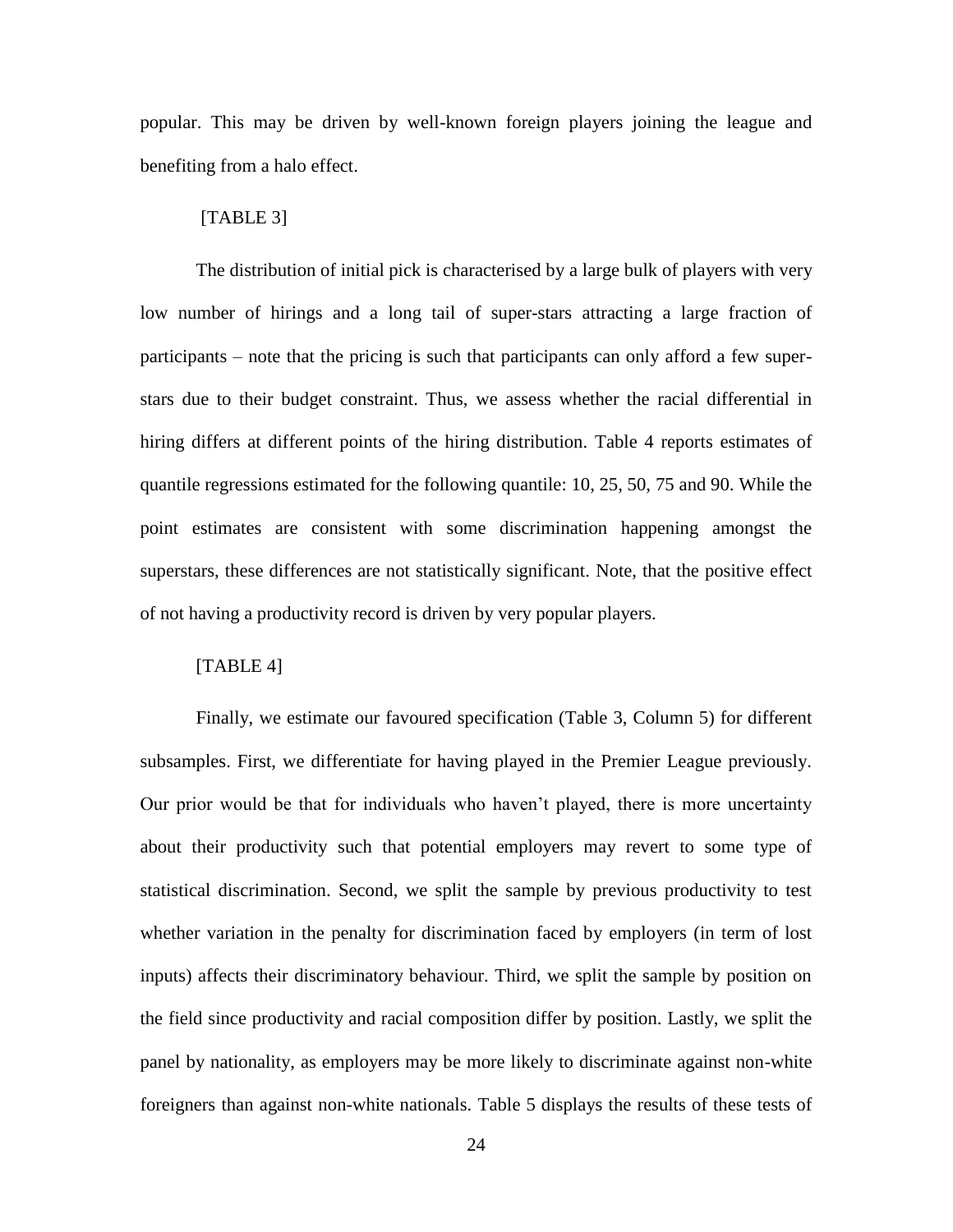heterogeneity in the racial gap in hiring. In most instances the non-white coefficient is positive but it is only statistically significant in the bottom quartile of last year's performance distribution where non-white players are substantially more likely to be picked. Overall, we find no evidence to suggest that employers are discriminating on grounds of race when making their first hires for the season.

#### [TABLE 5]

#### *5.4 Net employer demand for players*

We now turn to net employer demand for players over the course of the season. An advantage of our set-up is that we can observe the dynamics of hiring and firing. This is important since as more information about contemporaneous productivity of employees and prospective employees become available, employers may revise their hiring decisions.

#### [TABLE 6]

Although net demand for non-white players is lower than it is for white players, the difference is quantitatively small and statistically non-significant in the absence of controls (Table 6, column 1). The non-white coefficient becomes positive but remains statistically non-significant when we introduce controls for player characteristics and three measures of productivity: performance in the last game, performance in the previous three games, and total points accumulated in the games up until that point. Note that hiring/firing decisions appear to be primarily based on the most contemporaneous measure of productivity, even so this measure, to a large extent, may be affected by chance. The coefficient becomes negative when conditioning on player price in column 3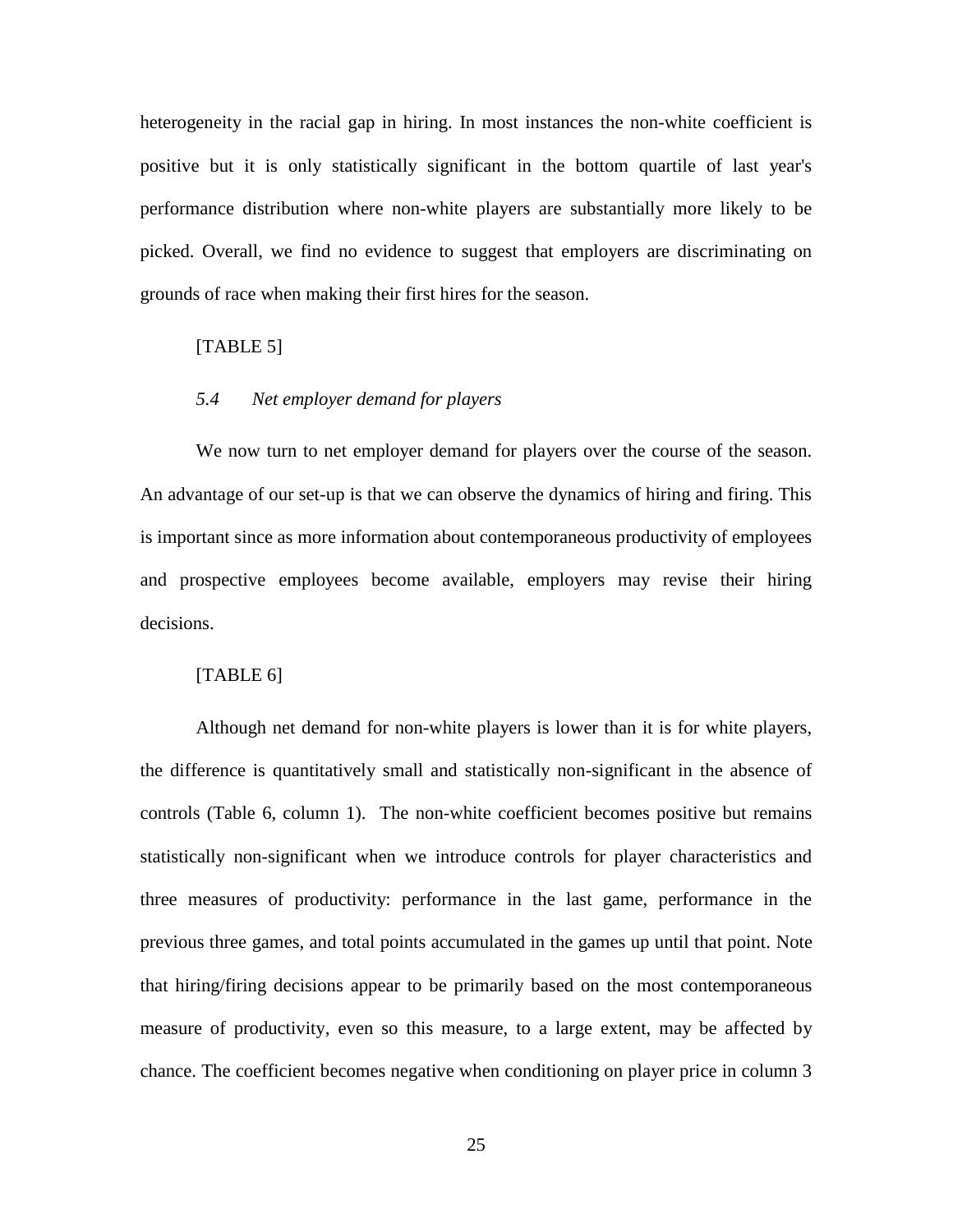but, again, it is far from statistically significant. The picture remains the same when additionally conditioning on the number of times the player was picked for squads at the start of the season, as this affects the number of future transactions (column 4). In column (5) we test whether employer demand reacts differently to productivity information depending on the race of the player. None of the interactions are significant but the main race coefficient turns statistically significant. However, the effect is still small: being non-white would be related to an decrease of almost 2,000 participants who own a nonwhite player. This is 0.18 of a standard deviation in net trade. Finally, moving to a fixed effects model (Column 6), a small negative effect between being non-white and accumulated points in the season is apparent when incorporating player fixed effects (column 6) but again this is not economically relevant.

There is little evidence of racial differentials at the mean, and also very little at any of the quantiles in the net transfer distribution (Table 7). Demand for non-white players is statistically significant at the 90th percentile but again the effect is so small as to be economically negligible.

#### [TABLE 7]

Finally, in Table 8 we test for heterogeneous effects in discrimination across subpopulations using specification 3 of Table 6. First, we restrict the sample to footballers who actually played at least once in the league during the season. Second, we assess whether individuals for whom less information on past productivity was available (because they did not participate in the league in the previous season) are more or less likely to be discriminated against as productivity information is revealed. Third, initial pick is likely to affect the potential subsequent net transfers so we split the sample into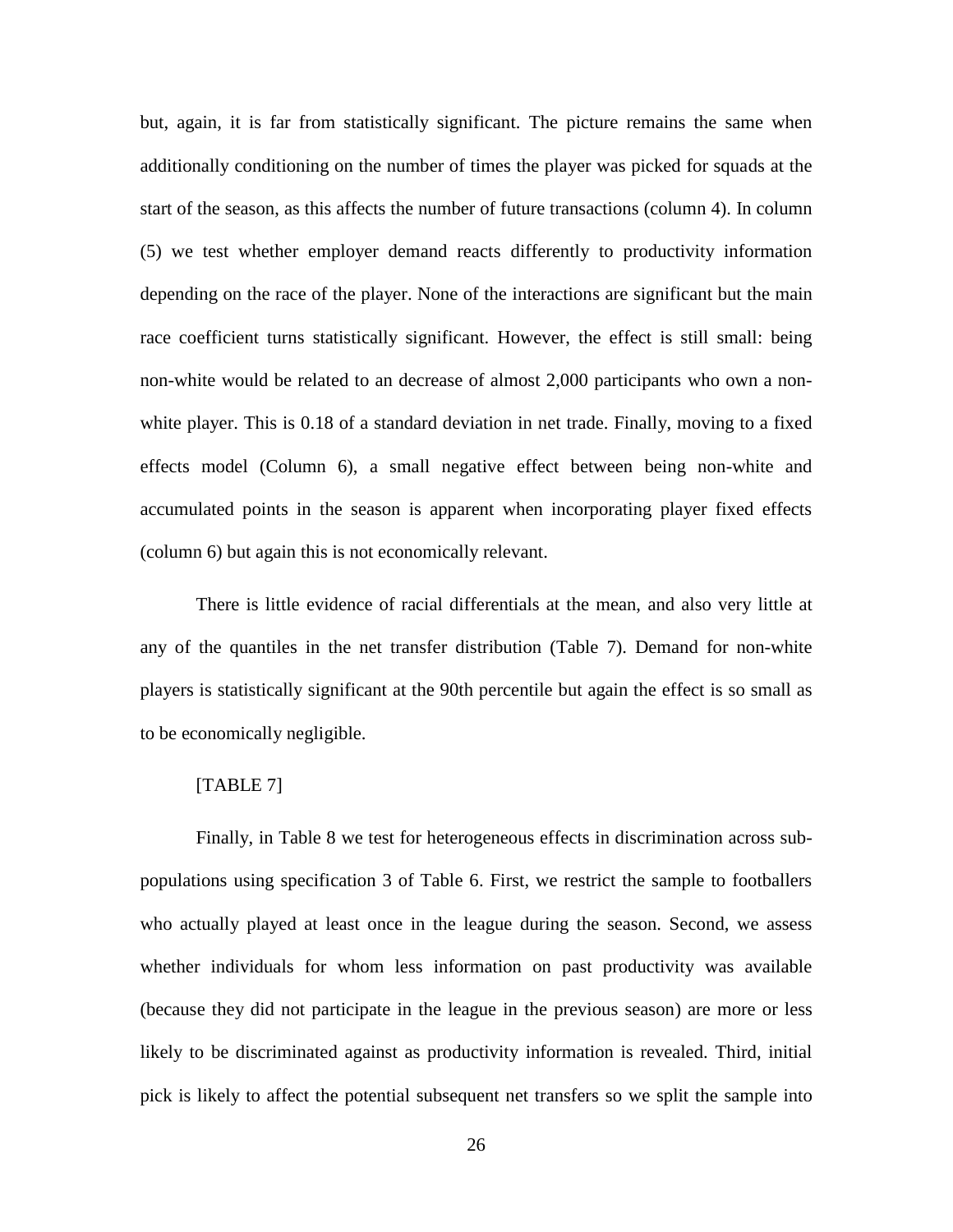quartiles of initial picks. Fourth, since the racial composition differs by position, we separately estimate the regression for each position. Fifth, we split the sample between national and non-national players. Sixth, we test whether, as expected, discrimination decreases over time for reasons presented above: costs of discrimination, selection of participant, more valid productivity information. On all these dimensions we find little evidence of racial discrimination (Table 8). The only statistically significant effects are the lower likelihood of keeping non-white players among i) those in the third quartile of the distribution of the initial squad demand, and ii) those for which no productivity information was available at the beginning of the season. Both of these effects are small. Although there are theoretical grounds for suspecting the race coefficient to vary over the course of the season, there is no empirical support for this proposition.

[TABLE 8]

#### **6. CONCLUSIONS**

We have examined whether there are racial differences in hiring rates in a setting where we can discount the possibility of discrimination on grounds other than taste-based discrimination. This setting is a virtual labour market for professional football players. The players are real: they play each week in England's top professional league, the Barclays Premier League. However, the market for their services is virtual: it is an online game where participants operate as employers, buying and selling players in order to win the fantasy football league. The setting is particularly attractive because the football players do not play together once picked, so there is no opportunity for co-worker discrimination; the employers have no customers, so there is no consumer-based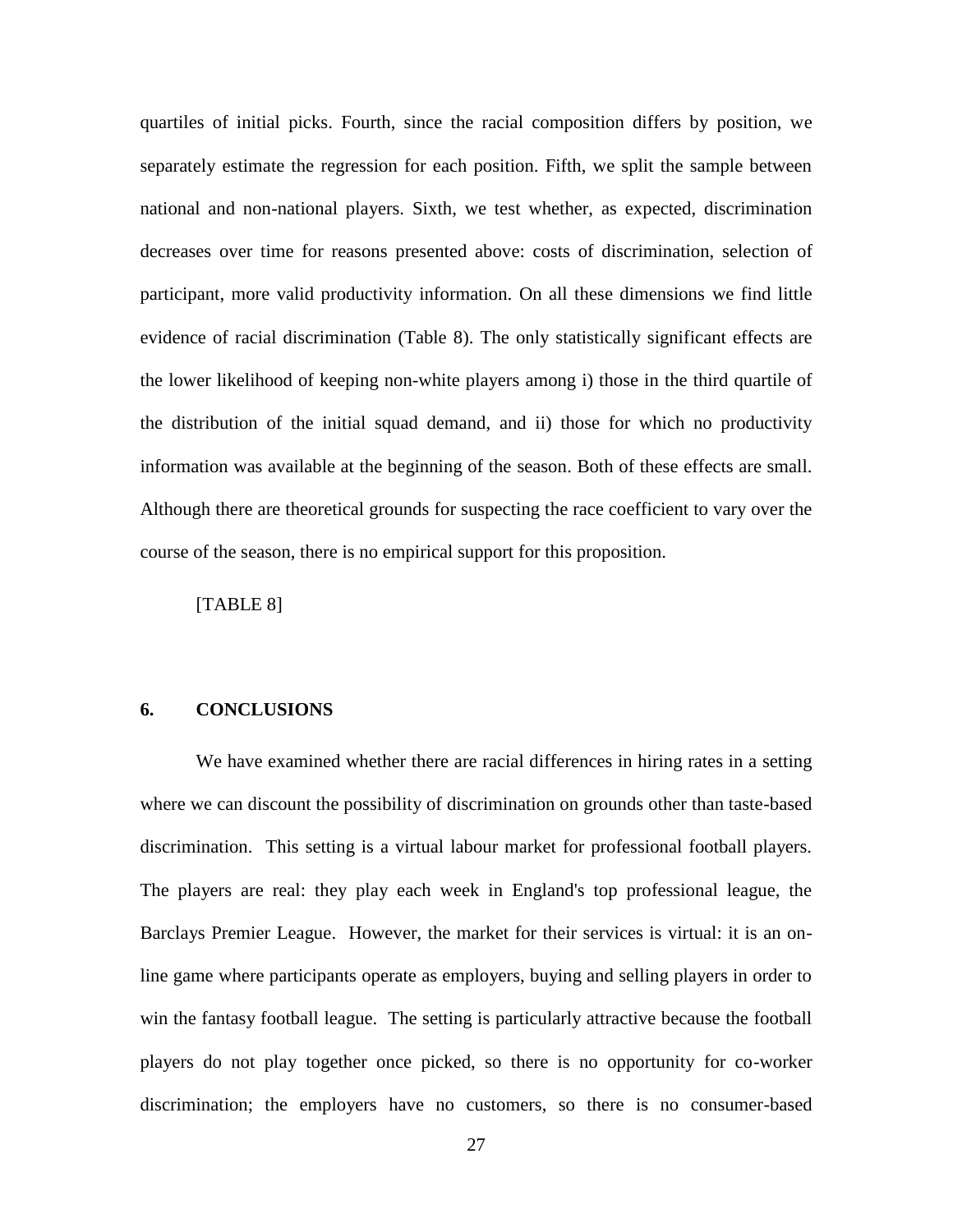discrimination; and employers have perfect knowledge of individual players' timevarying labour productivity, precluding the possibility of statistical discrimination. What is more, there is no legal bar to employers exercising any taste for discrimination they may possess, making the costs of such discrimination lower than they are in the real world. If taste-based discrimination is an important component in employers' hiring decisions, we would therefore find it here. In addition to our ability to isolate the impact of taste-based discrimination, our setting has a number of other very attractive features including identical firms with identical budgetary constraints; the substitutability of football players for one another (at least within position on the pitch); players are simultaneously available for hire by multiple firms; fees for employees are exogenously given; and players have no choice as to whether they are hired by an employer or not.

We find no evidence of racial discrimination in hires, either at the start of the season, when employers pick their initial squad, nor during the course of the season. Productivity is the main driver of hiring/firing decisions. A rare occurrence of discrimination is in the hiring/firing of employees who are new to the league and for which productivity information at the beginning of the season was not available. However, this effect while statistically significant is very small.

The finding of no discriminatory behavior against non-whites is consistent with other studies which suggest that racial differences in market outcomes are not driven by taste considerations. Instead other factors are at play. For example, a number of studies point to the importance of statistical discrimination (List, 2004; Zussman, 2013; Doleac and Stein, 2013) while others, such as Plug et al. (2014), emphasize the importance of worker sorting based on perceptions of discrimination in certain occupations or among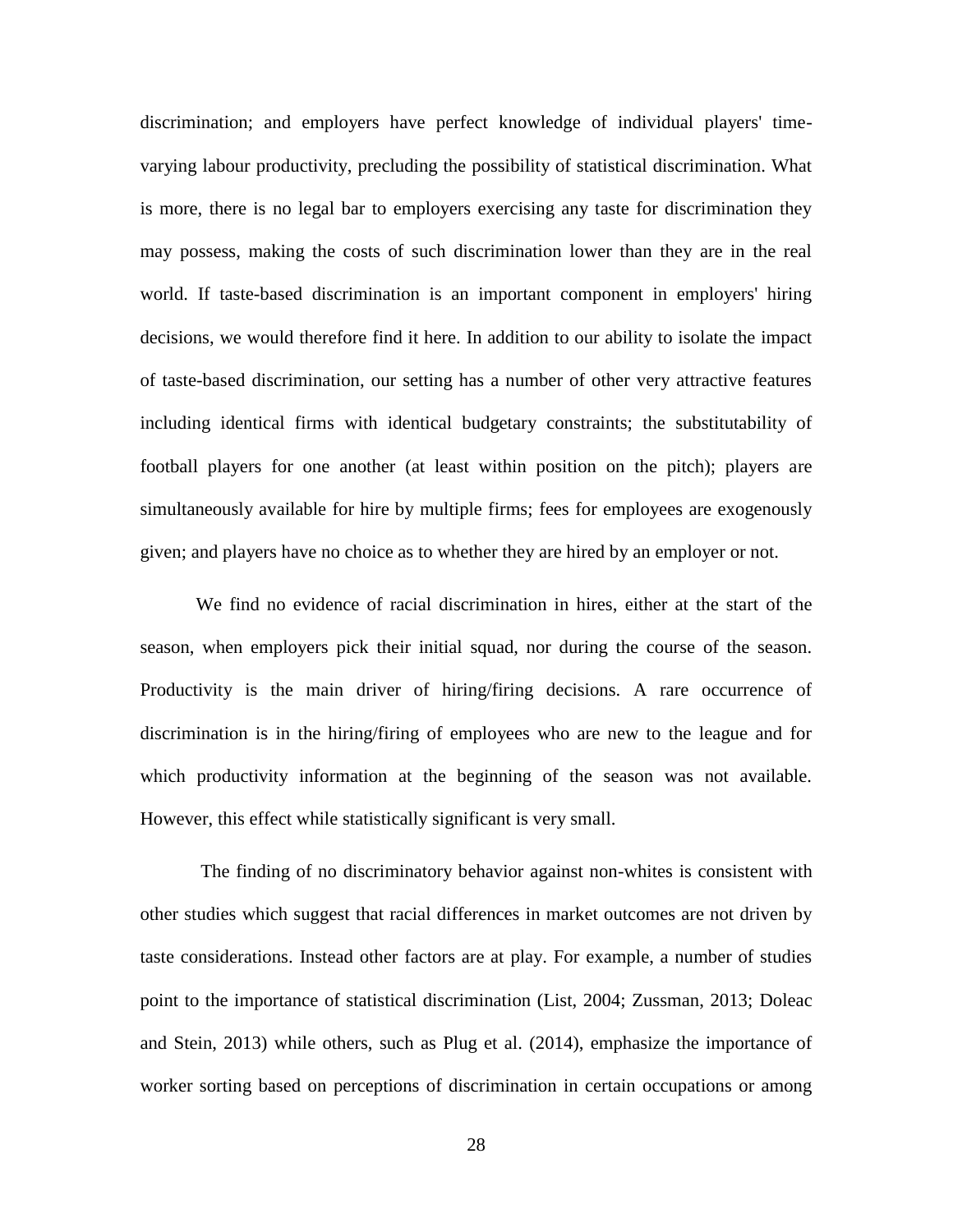particular types of employer. Since those channels are closed in our setting, it is perhaps unsurprising that we do not find any evidence of discrimination. Our findings are also consistent with studies which point to a diminution in the extent of racial discrimination in sports on the part of employers and fans. The difference in discriminatory behaviour between the sport context and the general labour market is likely to be driven by the availability of good productivity measures for all possible employees in the sports labour market, something that is clearly not possible in the general labour market.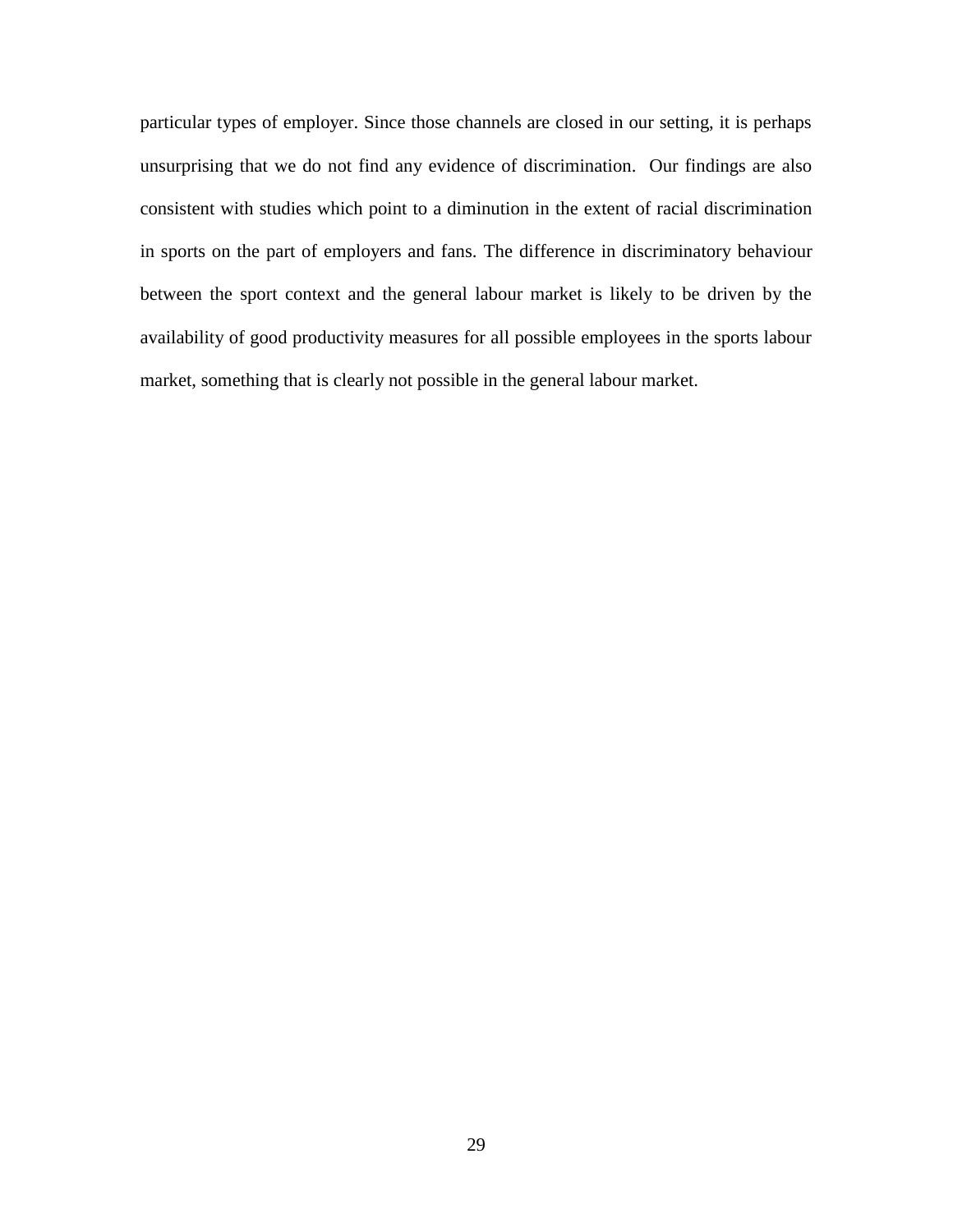#### **References**

- Altonji, J. G. and Blank, R. M. (1999) "Race and gender in the labor market", Chapter 48, *Handbook of Labor Economics*, vol. 3, 3143-3259
- Antonovics, K., Arcidiacono, P. and Walsh, R. (2005) "Games and Discrimination: Lessons from *The Weakest Link*", *The Journal of Human Resources*, XL, 4: 918- 947
- Arrow, K. J. (1972) "Models of job discrimination" in A. H. Pascal (ed.) *Discrimination in Economic Life*, pp. 83-102, Lexington, MA: Lexington Books
- Arrow, K. J. (1973) "The Theory of Discrimination" in O. Ashenfelter and A. Rees (eds.) *Discrimination in Labor Markets*, pp. 3-33, Princeton, NJ, Princeton University Press
- Becker, G. S. (1957) *The Economics of Discrimination*, Chicago: Chicago University Press
- Bendick, M., Jr. (2007) "Situation Testing for Employment Discrimination in the United States of America", *Horizons Strategiques*, 3(5): 17-39
- Bertrand, M. and Mullainathan, S. (2004) "Are Emily and Greg More Employable Than Lakisha and Jamal? A Field Experiment on Labor Market Discrimination", *American Economic Review*, *94*(4): 991-1013
- Bodvarsson, O. B. and Brastow, R. T. (1999) "A Test of Employer Discrimination in the NBA", *Contemporary Economic Policy*, 17, 2: 243-244
- Brown, E, Spiro, R. and Keenan, D. (1991) "Wage and Nonwage Discrimination in Professional Basketball: Do Fans Affect It?", *American Journal of Economics and Sociology*, 50, 3: 333-345
- Bryson, A., Rossi, G. and Simmons, R. (2014) "The Migrant Wage Premium in Professional Football: A Superstar Effect?", *Kyklos*, 67, 1: 12-28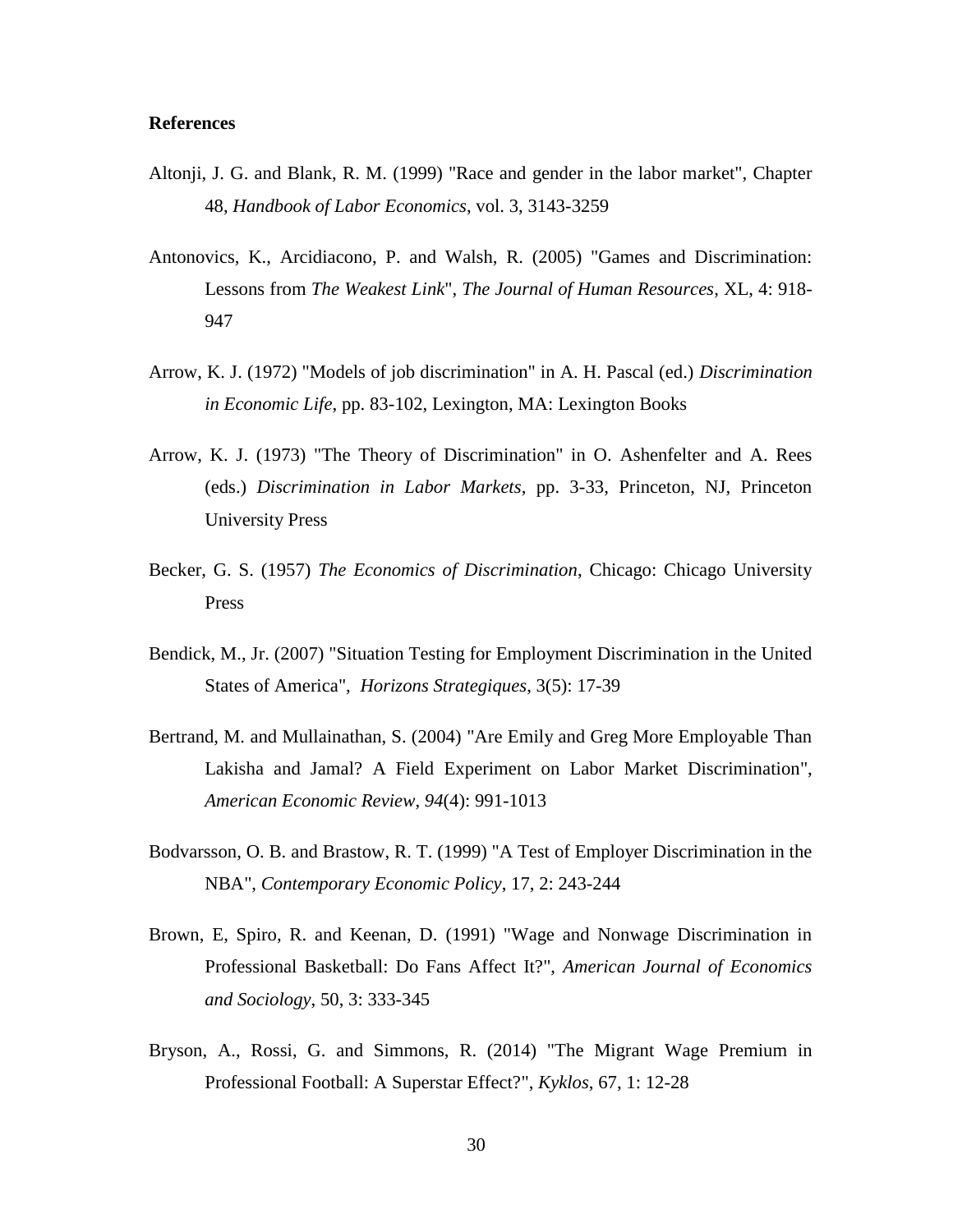- Charles, K. and Guryan, J. (2008) "Prejudice and The Economics of Discrimination", *Journal of Political Economy*, 116(5): 773-809.
- Charness, G. and Kuhn, P. J. (2010) "Lab Labor: What Can Labor Economists Learn from the Lab?", *NBER Working Paper No. 15913*
- Doleac, J. L. and Stein, L. C. D. (2013) "The Visible Hand: Race and Online Market Outcomes", *The Economic Journal*, 123, F469-F492
- Dovidio J. F, and Gaertner, S.L (2000) "Aversive racism and selection decisions", *Psychological Science,* 11(4):315–19
- Feld, J., Salamanca, N. and Hamermesh, D. S. (2013) "Endophilia or Exophobia: Beyond Discrimination", *NBER Working Paper No. 19471*
- Goff, B. L., McCormick, R. E., and Tollison, R. D. (2002) "Racial Integration as an Innovation: Empirical Evidence from Sports Leagues", *The American Economic Review*, 92, 1: 16-26
- Goldin, C. and Rouse, C. (2000) "Orchestrating impartiality: the impact of 'blind' auditions on female musicians", *American Economic Review*, 90, 4: 715-741
- Hamilton, B. H. (1997) "Racial Discrimination and Professional Basketball Salaries in the 1990s", *Applied Economics*, 29, 3: 287-296
- Kahn, L. M. (2006) "Race, Performance, Pay, and Retention Among National Basketball Association Head Coaches", *Journal of Sports Economics*, 7: 119- 149
- Kahn, L. M. (2009) "The Economics of Discrimination: Evidence from Baseball", *IZA Discussion Paper No. 3987*
- Lang, K. and Lehmann, J. K. (2011) "Racial Discrimination in the Labor Market: Theory and Empirics", *NBER Working Paper Number 17450*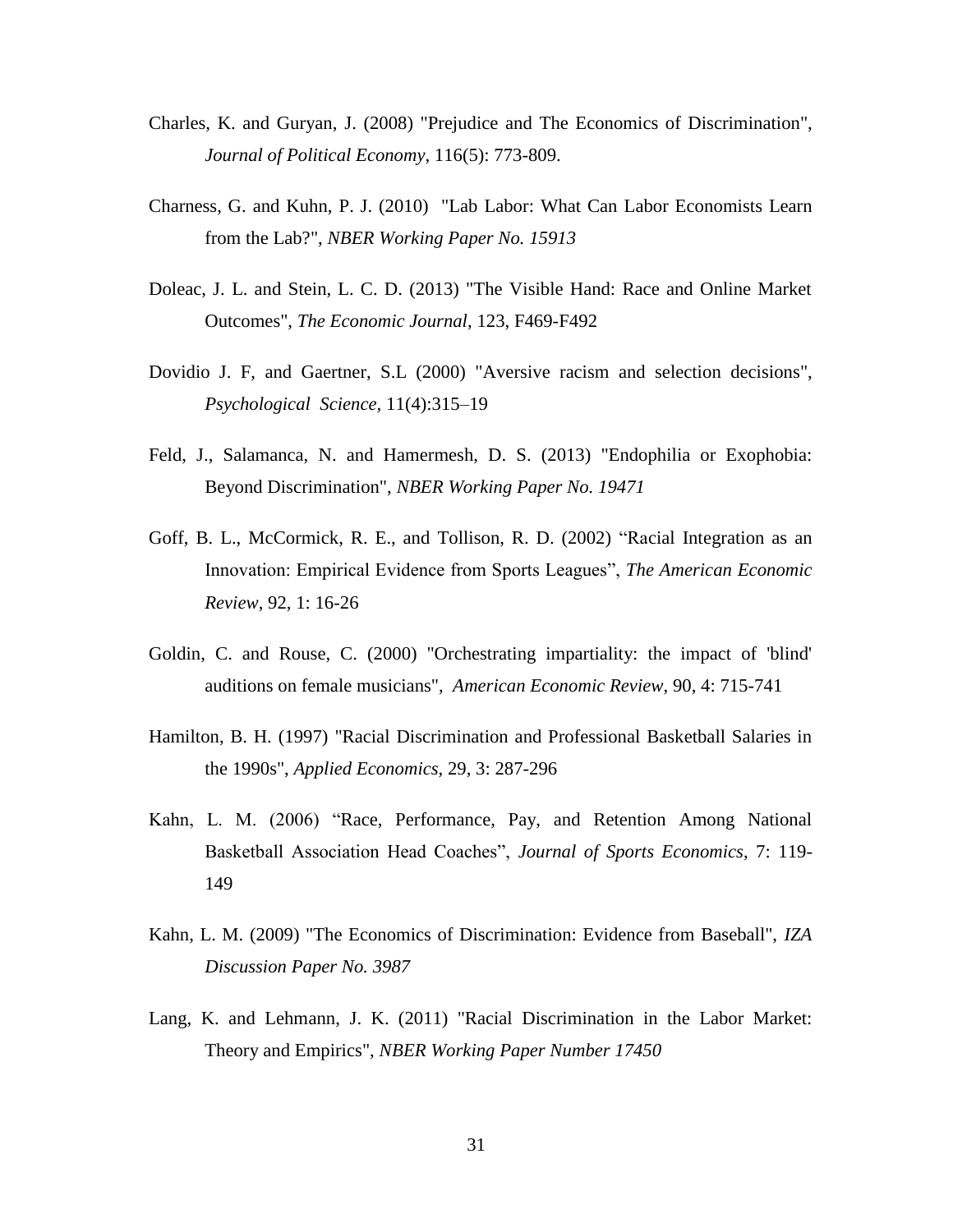- Levitt, S (2004) "Testing Theories of Discrimination: Evidence from *The Weakest Link*." *Journal of Law and Economics*, 47(2): 431–52
- List, J. A. (2004) "The Nature and Extent of Discrimination in the Marketplace: Evidence from the Field", *The Quarterly Journal of Economics*, 119, 1: 49-89
- Nardinelli, C. and Simon, C. (1990) "Customer racial discrimination in the market for memorabilia: the case of baseball", *The Quarterly Journal of Economics*, 105, 3: 575-595
- Pager, D. and Shepherd, H. (2008) "The Sociology of Discrimination: Racial Discrimination in Employment, Housing, Credit and Consumer Markets", *Annual Review of Sociology*, 1, 34: 181-209
- Plug, E., Webbink, D. and Martin, N. (2014) "Sexual Orientation, Prejudice and Segregation", *Journal of Labor Economics*, 32, 1: 123-159
- Phelps, E. (1972) " The Statistical Theory of Racism and Sexism", *American Economic Review*, 62, 4:659-661
- Pope, D., and Sydnor, J. (2011) "What's in a picture? Evidence of Discrimination from Prosper.com", *Journal of Human Resources*, 46, 1: 53-92
- Rosen, S. (1981) "The economics of superstars", *American Economic Review*. 71; 845– 858
- Rosen, S. and Sanderson, A. (2001) "Labour Markets in Professional Sports", *The Economic Journal*, 111, F47-F68
- Szymanski, S. (2000) "A market test of discrimination in the English Soccer Leagues", *Journal of Political Economy*, 108: 590-603
- Zussman, A. (2013) "Ethnic Discrimination: Lessons from the Israeli Online Market for Used Cars", *The Economic Journal*, 123, F433-F468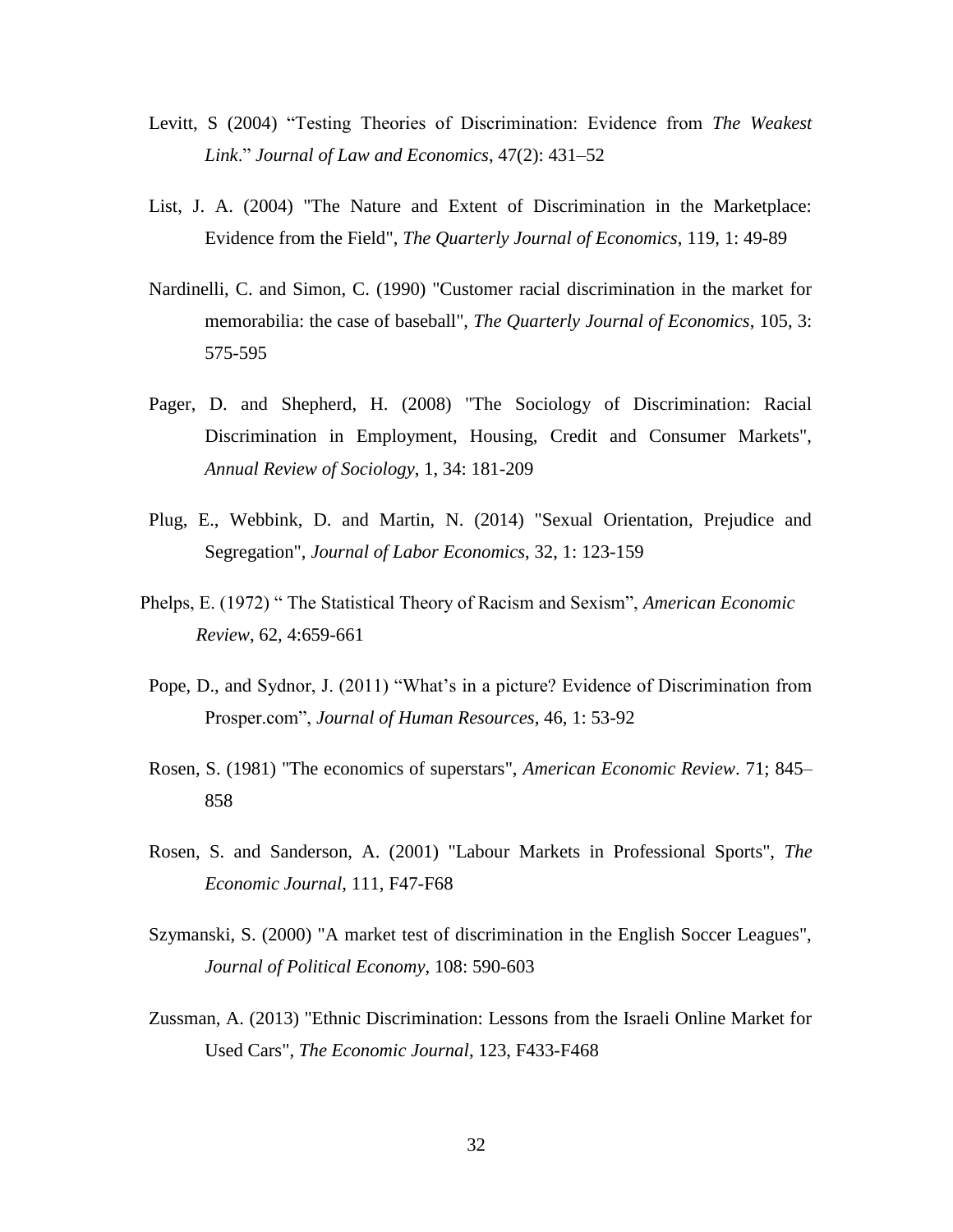## **Figure 1: Does Fantasy League function like a market**

A: Last year Productivity and Initial Price



B: Last year productivity and Initial Demand



C]: Initial Price and Initial Demand



Note: Own calculation based on Fantasy Football League 2008/09, 2009/10 2010/11 Shaded area represent the 95 per cent confidence interval

D: Productivity and change in Price:



E: Productivity and net employer demand

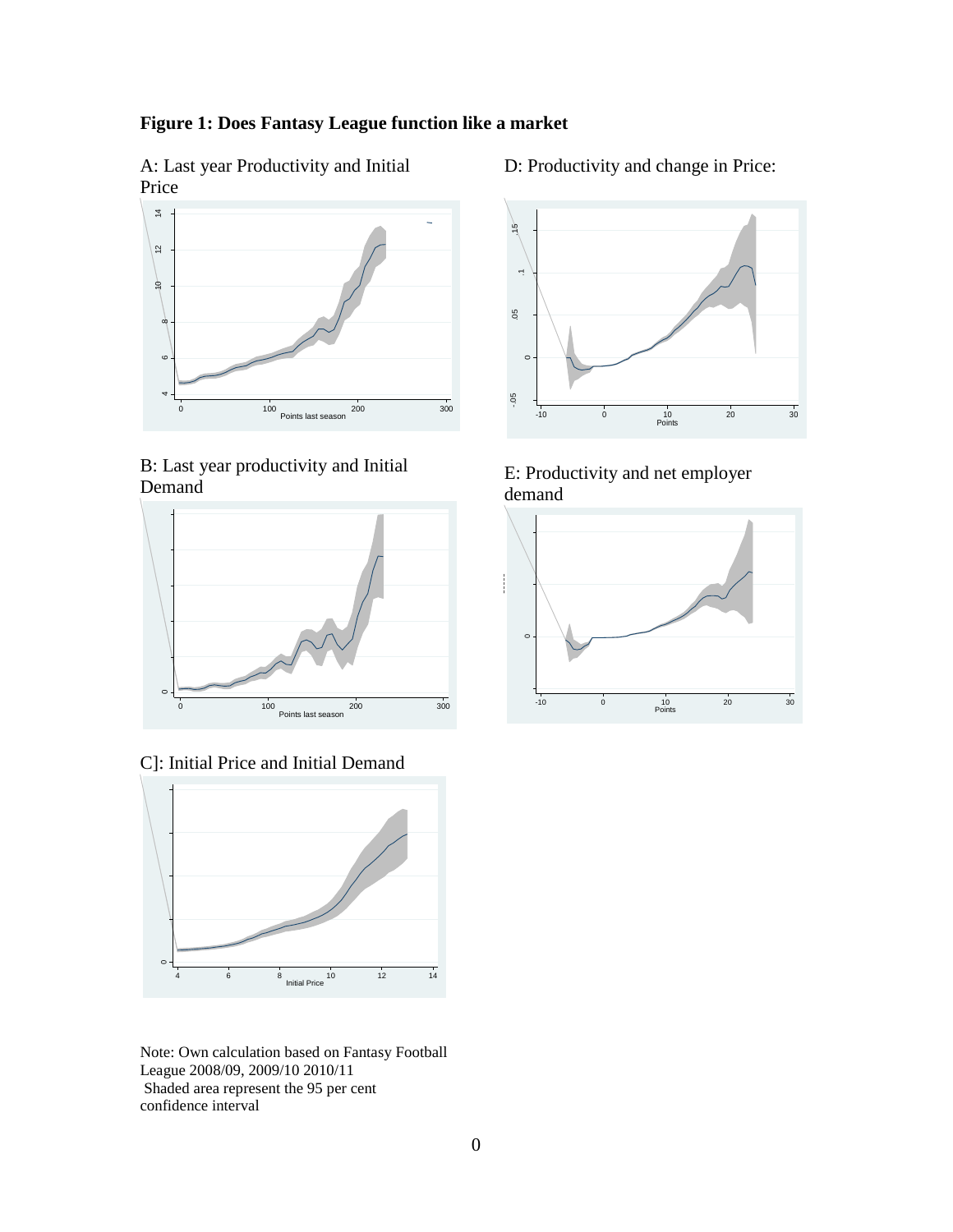



### B] Initial Price by Race



## C] Initial Demand by Race



Source: Fantasy Football League 2008/09, 2009/10 2010/11

## D] Weekly Performance by Race



E] Weekly Price Change by Race



F]: Weekly Net Demand by Race

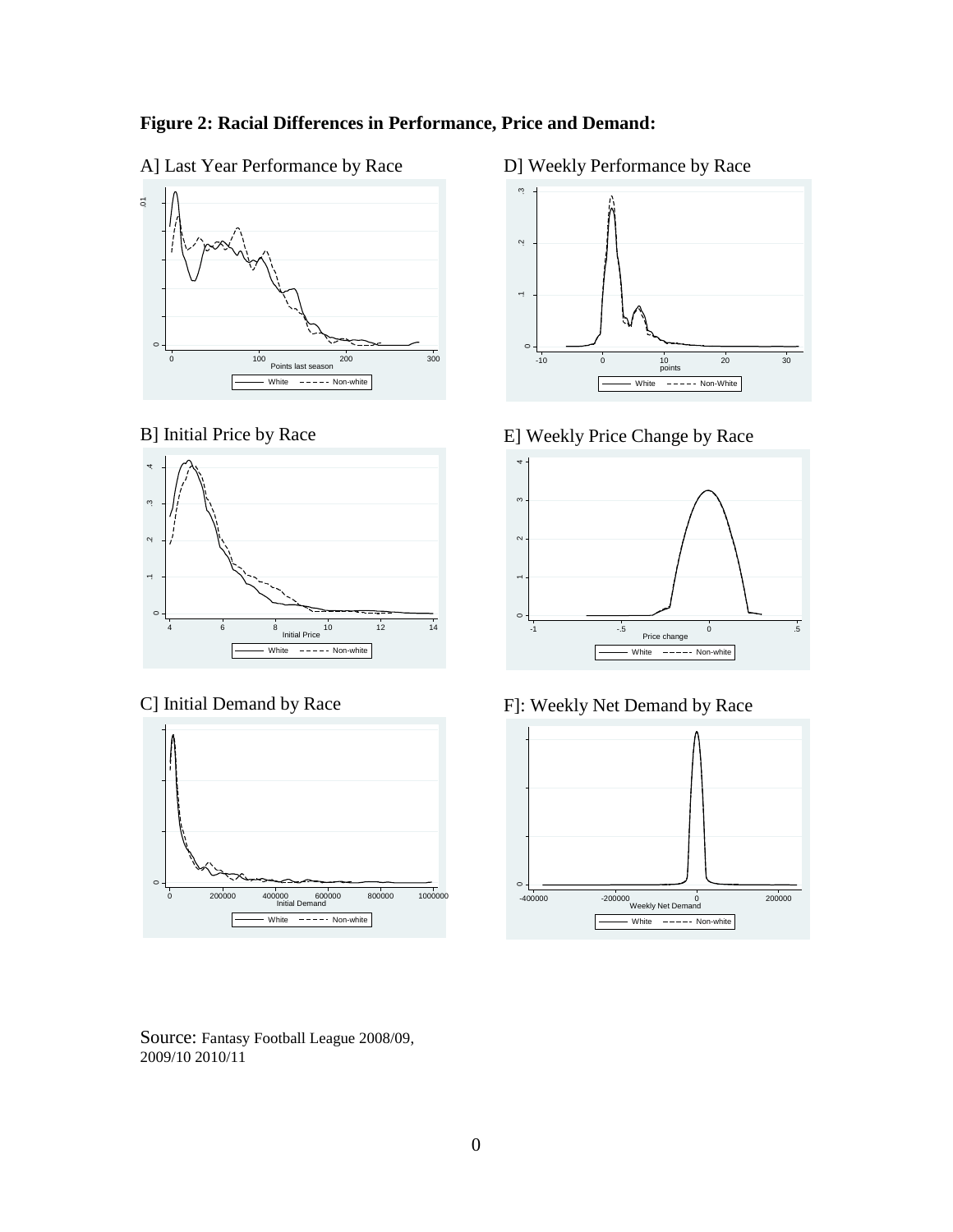**Figure 3: Market activity per week**



Note: Own calculation based on Fantasy Football League 2008/09, 2009/10 2010/11. Market activity is the sum of all the absolute net transfers in a given week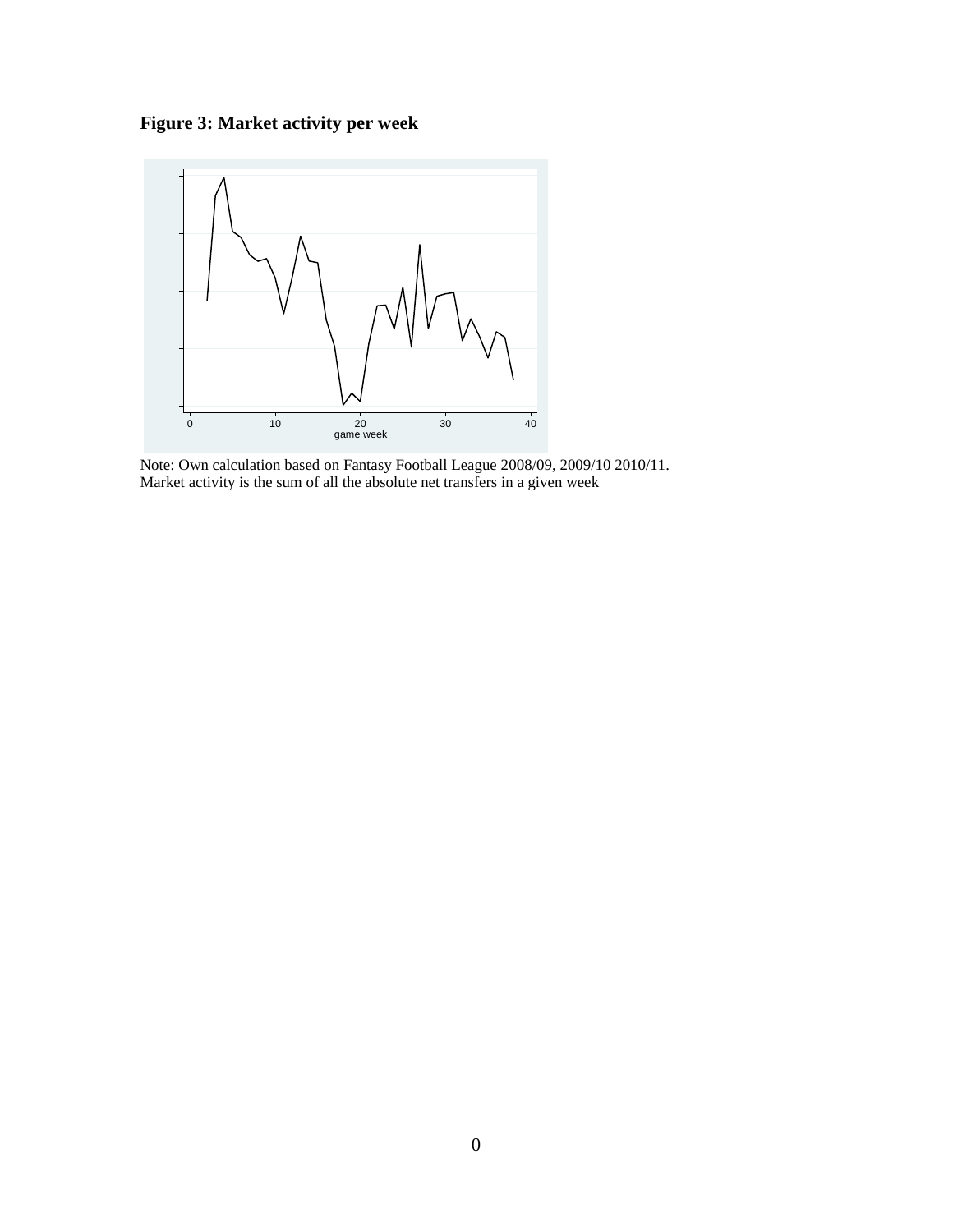## **Figure 4: Racial Differences in market relationship:**

A] First Picks by Race and Previous seasons Points



B] Initial Price and last year performance by race



Fantasy Football League 2008/09, 2009/10 2010/11

C] Net Demand and Performance



D] Change in Price and Performance

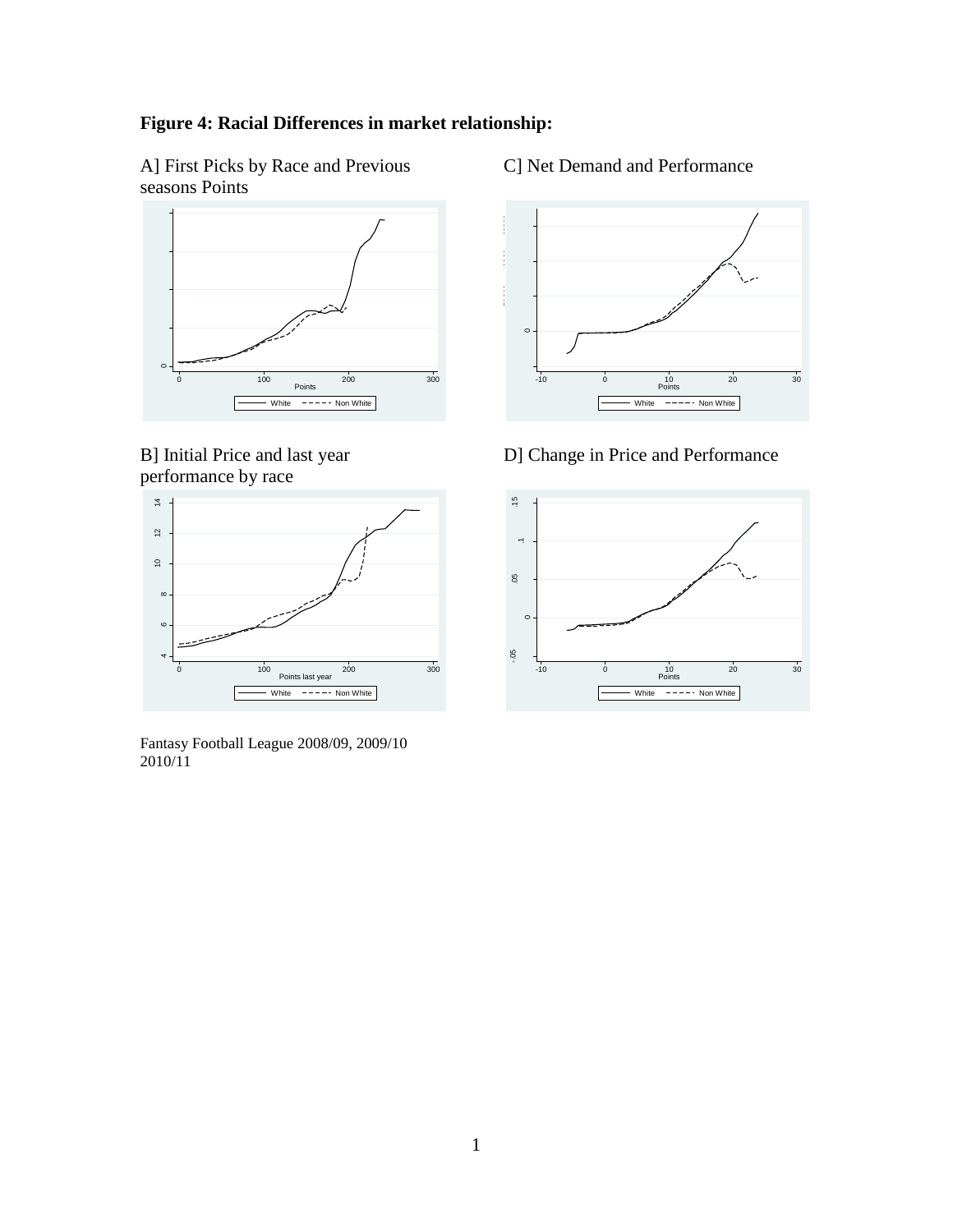## **Table 1: Descriptive Statistics:**

|                                          | White    |        | Non-White    |        |  |
|------------------------------------------|----------|--------|--------------|--------|--|
| <b>Fixed characteristics</b>             | mean     | s.d.   | mean         | s.d.   |  |
| Price at $t=1$                           | 5.239    | 1.404  | 5.403**      | 1.274  |  |
| Nbr of picks at $t=1^a$                  | 70779    | 129493 | 60226        | 100267 |  |
| Points last year                         | 40.751   | 51.833 | 42.944       | 48.517 |  |
| Top decile points last year <sup>b</sup> | 0.104    | 0.306  | $0.070**$    | 0.255  |  |
| Not in league last year                  | 0.367    | 0.482  | $0.308**$    | 0.462  |  |
| Non UK national                          | 0.482    | 0.500  | $0.664***$   | 0.473  |  |
| Age                                      | 26.610   | 5.131  | 26.079**     | 4.505  |  |
| International cap                        | 0.586    | 0.493  | $0.651***$   | 0.477  |  |
| Defender                                 | 0.317    | 0.466  | 0.333        | 0.472  |  |
| Forward                                  | 0.147    | 0.354  | $0.266***$   | 0.442  |  |
| Goalkeeper                               | 0.159    | 0.366  | $0.030***$   | 0.170  |  |
| Mid fielder                              | 0.377    | 0.485  | 0.371        | 0.483  |  |
| Never played in Season                   | 0.160    | 0.367  | $0.109***$   | 0.312  |  |
| <b>Nbr</b> Observations                  | 1125     |        | 642          |        |  |
| <b>Weekly varying variable</b>           |          |        |              |        |  |
| Played in Game                           | 0.478    | 0.500  | $0.502***$   | 0.500  |  |
| Minutes played \if played                | 77.15    | 0.233  | 73.54***     | 0.304  |  |
| Points                                   | 1.508    | 2.569  | 1.499        | 2.525  |  |
| Change in Price                          | $-0.005$ | 0.037  | $-0.007$ *** | 0.038  |  |
| Net Transfer                             | 123      | 11,441 | 72           | 10,777 |  |
| <b>Nbr</b> Observations                  | 38,059   |        | 22,027       |        |  |

Source: Fantasy Football league 2008/2011

\*\*\*, \*\*, \* reflect statistical difference of the means for the two groups at the 99%, 95% and 90% confidence

 $^{\circ}$ Number of picks is only available for season 2009/10 and 2010/11, the sample size is thus White (751) non White (416).

 $<sup>b</sup>$  Conditional on being in the league last year: sample size: White (712), non White (444).</sup>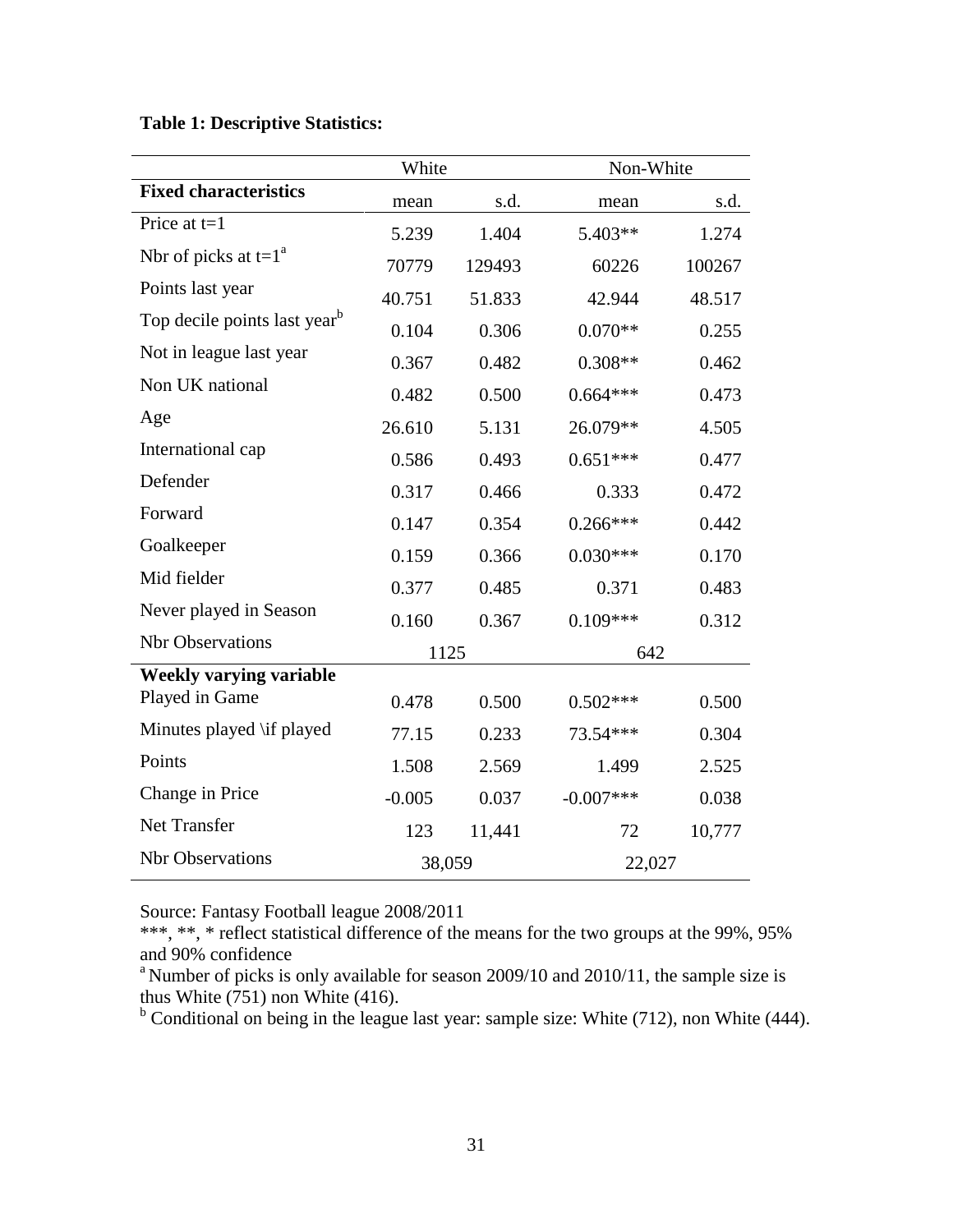| <b>Table 2: Racial Differences in Outcomes:</b> |  |  |  |
|-------------------------------------------------|--|--|--|
|-------------------------------------------------|--|--|--|

|                                      | Coefficient | s.d.   | $R^2$ |
|--------------------------------------|-------------|--------|-------|
| <b>Season fixed variable</b>         |             |        |       |
| Ln initial Price                     | $-0.019**$  | 0.008  | 0.79  |
| Never played during season           | 0.000       | 0.014  | 0.19  |
| Duration of play during season       | 19.986      | 53.296 | 0.34  |
| Total number of points during season | $-2.118$    | 2.240  | 0.37  |
|                                      |             |        |       |
| Time varying variable                |             |        |       |
| Weekly change in Price               | $-0.0005$   | 0.0005 | 0.092 |
| Played this week                     | $-0.003$    | 0.018  | 0.122 |
| Points accrue this week              | $-0.104$    | 0.077  | 0.076 |
| Minute played this week              | $-0.470$    | 1.772  | 0.113 |
|                                      |             |        |       |

Note: Estimate of race effects on separate regressions.

The specification for season fixed variables includes: total points last year, value last year, not in league last year, season indicator, a quadratic in player's age, position, UK nationals, international status (English and other), club indicator. The sample size is then 1327 and the standard errors are clustered at the player level.

The specification for time varying variable include: player's characteristics, season, game week and number of games played in that week (0, 1, or 2). For weekly change in value, we also include a quadratic in points accrue in the previous week and initial value. Standard errors are then clustered at the player level and sample size is 58,759.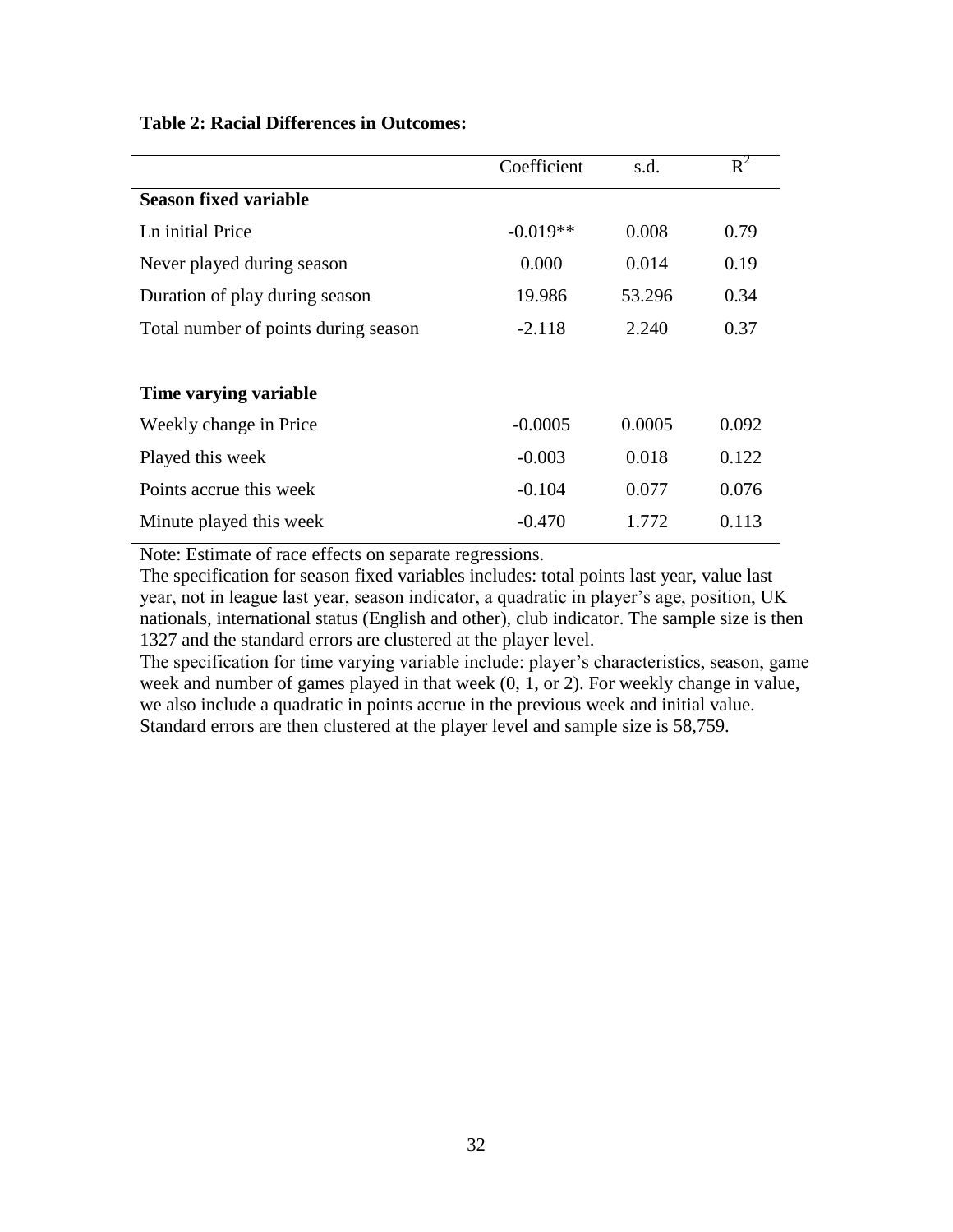|                             | (1)            | (2)      | (3)         | (4)        | (5)         |
|-----------------------------|----------------|----------|-------------|------------|-------------|
|                             |                |          |             |            |             |
| Non-White                   | 0.025          | 0.095    | $0.214**$   | 0.073      | 0.102       |
|                             | (0.127)        | (0.119)  | (0.102)     | (0.087)    | (0.087)     |
| <b>Initial Price</b>        |                |          | 1.396***    |            | 0.152       |
|                             |                |          | (0.181)     |            | (0.193)     |
| <b>Initial Price Square</b> |                |          | $-0.050***$ |            | 0.002       |
|                             |                |          | (0.010)     |            | (0.011)     |
| Points previous season      |                |          |             | $0.025***$ | $0.025***$  |
|                             |                |          |             | (0.002)    | (0.003)     |
| Points previous             |                |          |             | $-0.024*$  | $-0.042***$ |
| season <sup>2</sup> /1000   |                |          |             | (0.012)    | (0.005)     |
| Not in league last year     |                |          |             | $0.785***$ | $0.738***$  |
|                             |                |          |             | (0.180)    | (0.185)     |
| Constant                    | 10.333***      | $-0.424$ | $-0.119$    | 5.429***   | 5.467***    |
|                             | (0.080)        | (1.747)  | (1.504)     | (1.313)    | (1.447)     |
| Controls?                   | N <sub>o</sub> | Yes      | Yes         | Yes        | Yes         |
| Observations                | 883            | 883      | 883         | 883        | 883         |
| R-squared                   | 0.00           | 0.21     | 0.37        | 0.50       | 0.51        |

**Table 3: OLS- Log Hires at the Start of the Season**

Note: OLS estimates: Controls are: season dummy; player's position; quadratic in age; UK born; England international; international of another country, and club at which playing. Standard errors clustered at the individual level in parentheses. \*\*\* p<0.01, \*\* p<0.05, \* p<0.1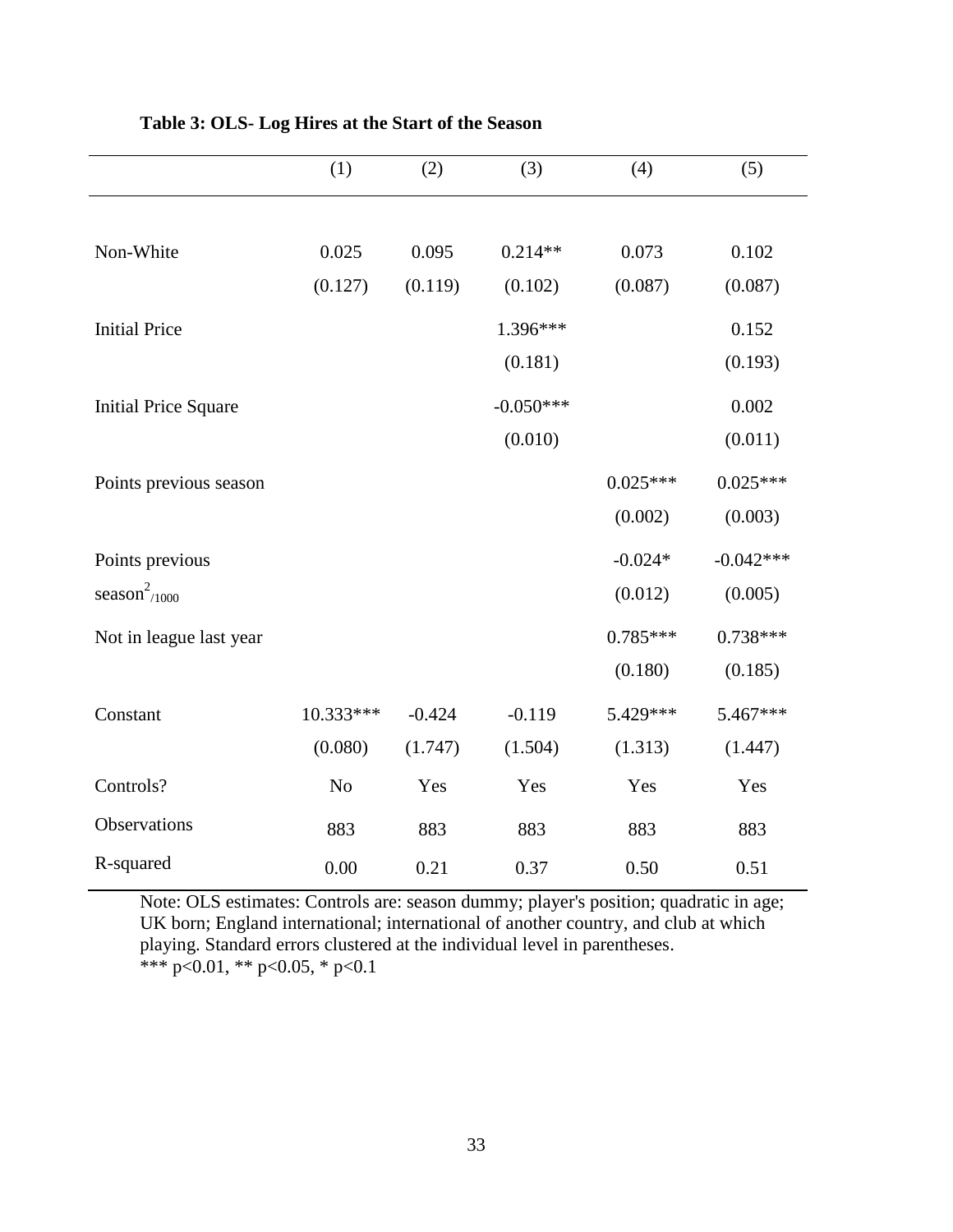|                             | Q10                 | Q25                  | Q50              | Q75                 | Q90              |
|-----------------------------|---------------------|----------------------|------------------|---------------------|------------------|
|                             |                     |                      |                  |                     |                  |
| Non-White                   | 0.142               | 0.128                | 0.162            | 0.068               | $-0.256$         |
|                             | (0.148)             | (0.127)              | (0.105)          | (0.130)             | (0.174)          |
| <b>Initial Price</b>        |                     |                      |                  |                     |                  |
|                             | $0.617*$<br>(0.409) | $0.653**$<br>(0.277) | 0.190<br>(0.264) | $-0.148$<br>(0.274) | 0.002<br>(0.313) |
| <b>Initial Price Square</b> |                     |                      |                  |                     |                  |
|                             | $-0.023$            | $-0.028*$            | $-0.003$         | 0.018               | 0.007            |
|                             | (0.023)             | (0.017)              | (0.016)          | (0.016)             | (0.018)          |
| Points previous season      | $0.020***$          | $0.025***$           | $0.029***$       | $0.030***$          | $0.029***$       |
|                             | (0.004)             | (0.004)              | (0.005)          | (0.004)             | (0.004)          |
| Points previous             | $-0.009$            | $-0.034*$            | $-0056**$        | $-0.081***$         | $-0.076***$      |
| season $2/1000$             | (0.024)             | (0.019)              | (0.022)          | (0.021)             | (0.021)          |
| Not in league last year     |                     |                      |                  |                     |                  |
|                             | 0.138               | 0.423                | $0.845***$       | $0.959***$          | $1.228***$       |
|                             | (0.238)             | (0.263)              | (0.310)          | (0.293)             | (0.346)          |
| Constant                    | 2.517               | $5.044***$           | $6.105***$       | $7.000***$          | $9.637***$       |
|                             | (2.273)             | (1.804)              | (1.17)           | (2.107)             | (2.412)          |
| Pseudo R-squared            | 0.33                | 0.35                 | 0.35             | 0.31                | 0.27             |

**Table 4: Quantile Regression of log Initial Hire**

Note: Quantile estimates are estimated simultaneously: Controls are: season dummy; player's position; quadratic in age; UK born; England international; international of another country, and club at which playing. Standard errors are obtained by bootstrap (100 replications)

\*\*\* p<0.01, \*\* p<0.05, \* p<0.1. Sample size: N=883.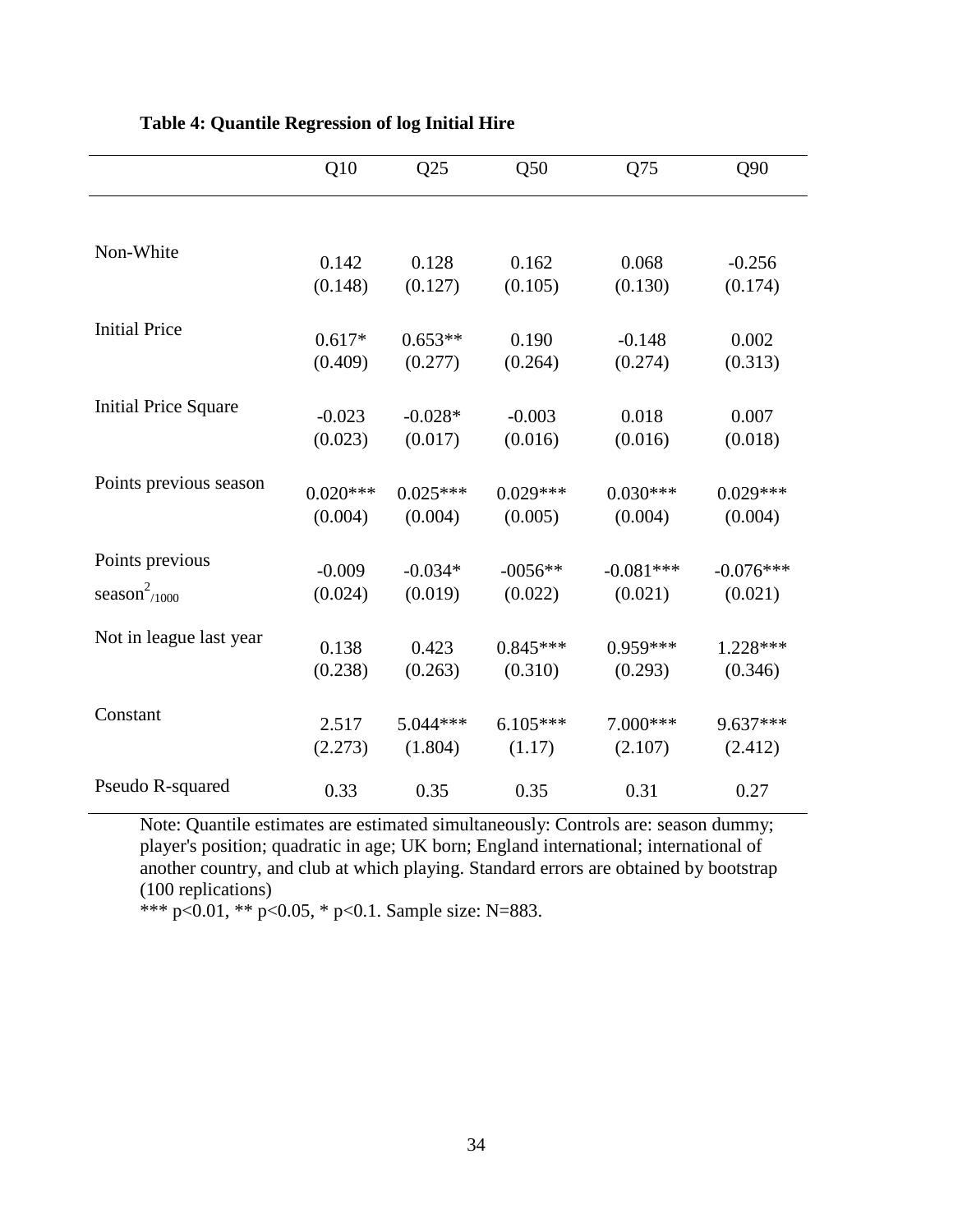| Population                     | Non-White             | $R^2$ | ${\bf N}$ |
|--------------------------------|-----------------------|-------|-----------|
| Played in FF last season       | 0.119<br>(0.091)      | 0.57  | 706       |
| Did not Play in FF last season | 0.084<br>(0.307)      | 0.35  | 177       |
| Points last season: Quartile 1 | $0.625***$<br>(0.232) | 0.41  | 137       |
| Points last season: Quartile 2 | 0.209<br>(0.173)      | 0.36  | 190       |
| Points last season: Quartile 3 | 0.217<br>(0.238)      | 0.35  | 180       |
| Points last season: Quartile 4 | 0.014<br>(0.135)      | 0.44  | 199       |
| Defender                       | 0.039<br>(0.147)      | 0.48  | 304       |
| Forward                        | 0.037<br>(0.238)      | 0.63  | 154       |
| Goalkeeper                     | $-0.001$<br>(0.529)   | 0.74  | 99        |
| Midfielder                     | 0.203<br>(0.147)      | 0.53  | 326       |
| UK national                    | 0.054<br>(0.148)      | 0.52  | 402       |
| Non-UK national                | 0.120<br>(0.113)      | 0.54  | 481       |

## **Table 5: OLS – Log Initial Hire – Test for Heterogeneity**

Note: The non-White column reports the estimates on the coefficient for non-white players in a log initial hire model whose specification is identical to the one defined in Table 3, column(5). Standard errors, in parentheses, account for clustering at the player level: \*\*\*  $p<0.01$ , \*\*  $p<0.05$ , \*  $p<0.1$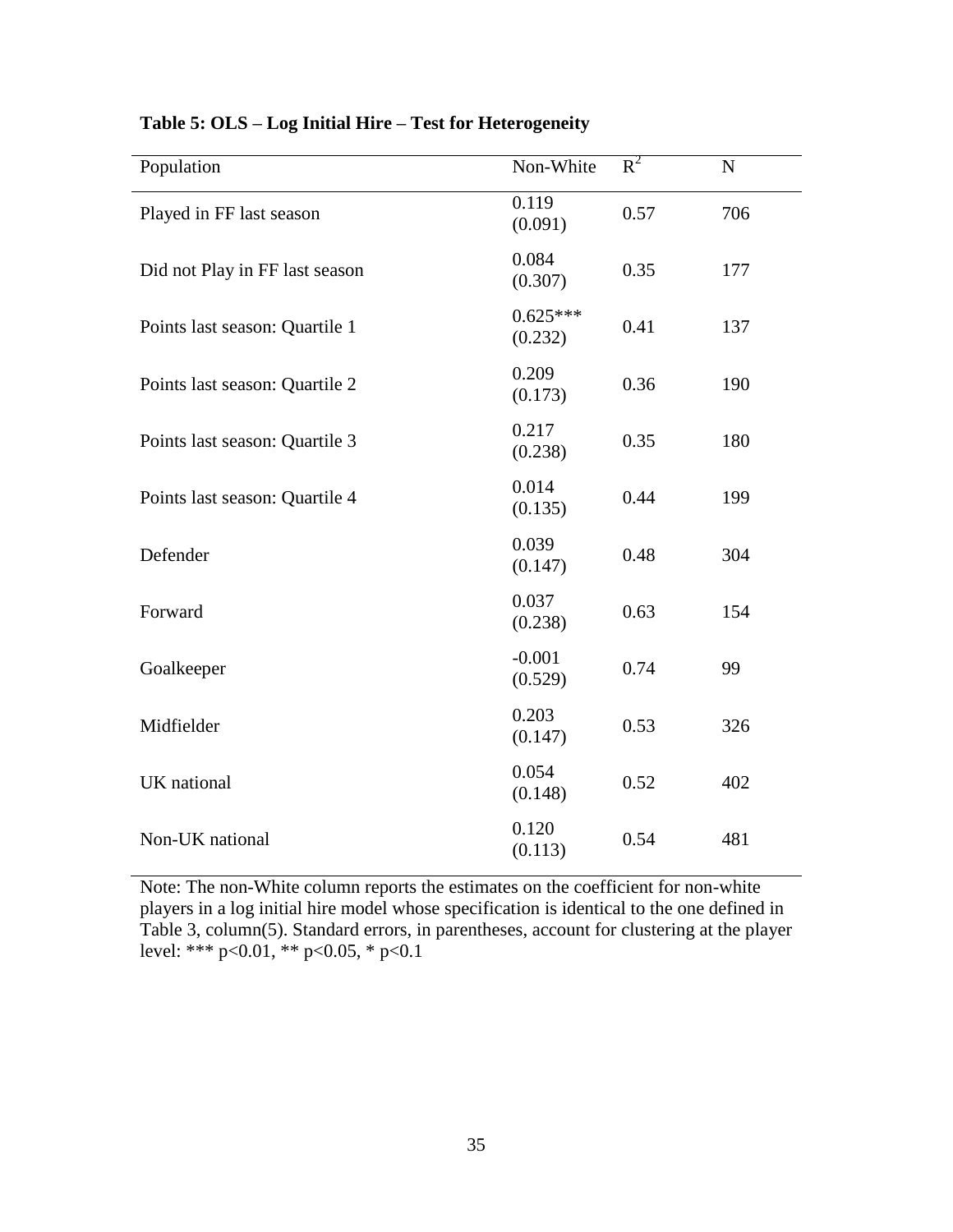|                     |                | $1.00$ Employer Demana for $1.00$ or $0.00$ |              |              |              |             |
|---------------------|----------------|---------------------------------------------|--------------|--------------|--------------|-------------|
|                     | (1)            | (2)                                         | (3)          | (4)          | (5)          | (6)         |
|                     | <b>OLS</b>     | <b>OLS</b>                                  | <b>OLS</b>   | <b>OLS</b>   | <b>OLS</b>   | FE          |
| Non White           | $-51.61$       | 41.06                                       | $-71.68$     | $-106.31$    | $-1976.3*$   |             |
|                     | (93.53)        | (103.25)                                    | (105.59)     | (137.51)     | (1144)       |             |
| Points last         |                | 1244 ***                                    | 1244 ***     | 1323***      | 1229***      | 1166***     |
| game                |                | (101.26)                                    | (101.33)     | (125.32)     | (137.84)     | (133.73)    |
| -- *non-white       |                |                                             |              |              | 41.22        | 25.42       |
|                     |                |                                             |              |              | (194.40)     | (186.66)    |
| Points in           |                | 251.9***                                    | 265.7***     | 302.7***     | 249.8***     | 267.2***    |
| previous 3<br>games |                | (39.68)                                     | (39.67)      | (51.86)      | (52.13)      | (52.51)     |
| -- *non-white       |                |                                             |              |              | 44.65        | 78.09       |
|                     |                |                                             |              |              | (75.09)      | (78.39)     |
| <b>Total Points</b> |                | $-60.84***$                                 | $-49.39***$  | $-40.49***$  | $-46.78***$  | 0.54        |
| Accumulated         |                | (5.49)                                      | (5.25)       | (7.71)       | (6.41)       | (8.28)      |
| -- *non-white       |                |                                             |              |              | $-7.38$      | $-22.82*$   |
|                     |                |                                             |              |              | (9.02)       | (12.72)     |
| Player price        |                |                                             | $-4822.2***$ | $-4585.8***$ | $-5217.9***$ | $-77665***$ |
| after last game     |                |                                             | (581.69)     | (705.79)     | (666.98)     | (7231.68)   |
| -- *non-white       |                |                                             |              |              | 1130.48      | $-7109.70$  |
|                     |                |                                             |              |              | (761.7)      | (10363.1)   |
| N picks for         |                |                                             |              | $-383.51***$ |              |             |
| starting squads     |                |                                             |              | (73.60)      |              |             |
| Constant            | 125.6*         | 3962.9***                                   | 8139.7***    | 9953.4***    | 8715.9***    | 131455***   |
|                     | (69.75)        | (1274.36)                                   | (1395.21)    | (1759.6)     | (1472.21)    | (10451)     |
| Controls            | N <sub>0</sub> | Yes                                         | Yes          | Yes          | Yes          | Yes         |
| R-squared           | 0.00           | 0.11                                        | 0.12         | 0.11         | 0.12         | 0.13        |

### **Table 6: OLS - Net Employer Demand for Players**

Note: Controls are season dummy; player's position; quadratic in age; UK born; England international; international of another country, club at which playing, game week, indicators of number of games played in the week. Nbr of observations =  $58,319$  or  $38,511$  in (4). Standard errors are clustered at the football player level. \*\*\* p<0.01, \*\* p<0.05, \* p<0.1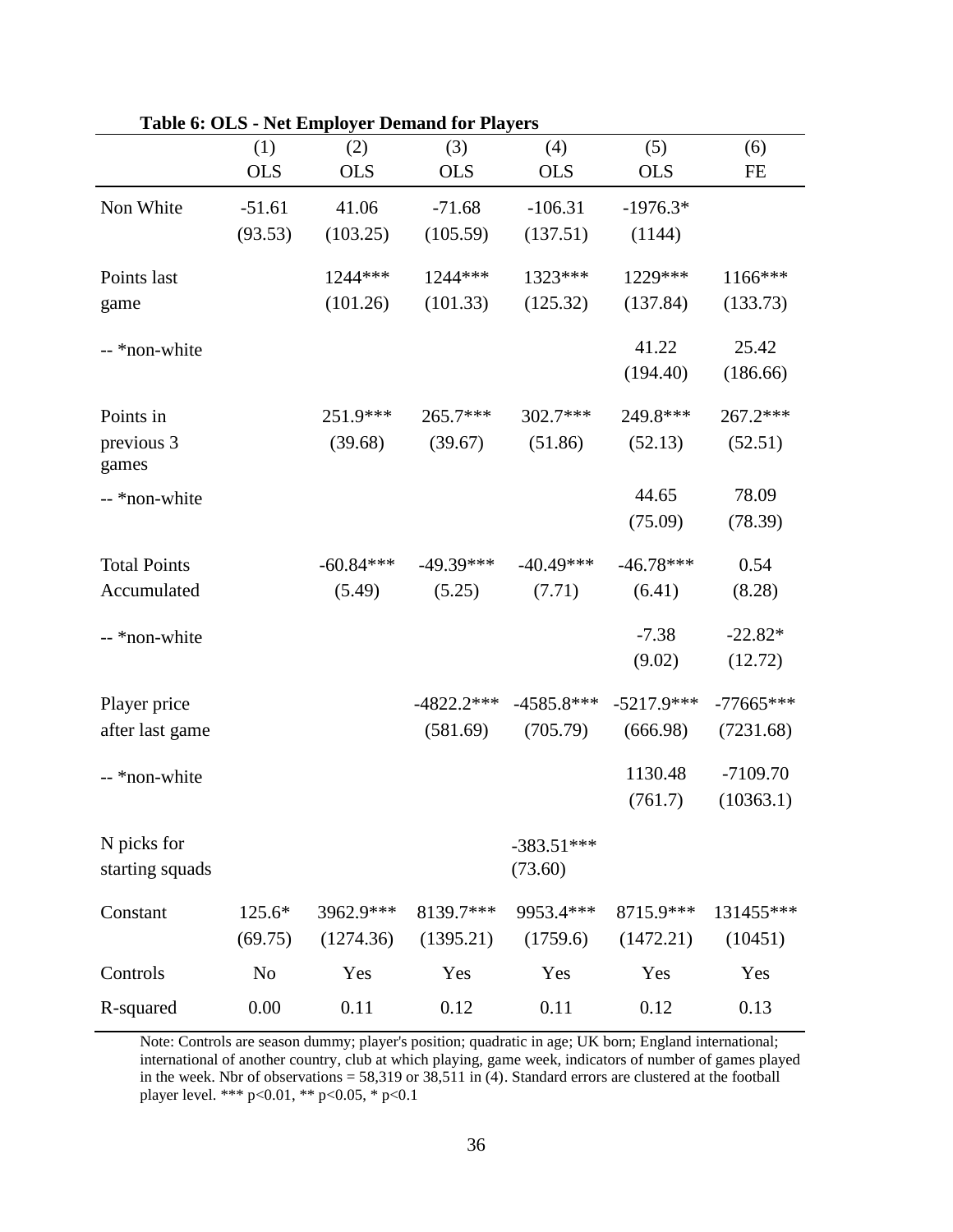|                               | Q10                   | Q25                   | Q50                   | Q75                  | Q90                   |
|-------------------------------|-----------------------|-----------------------|-----------------------|----------------------|-----------------------|
|                               |                       |                       |                       |                      |                       |
| Non-White                     | $-19.05$              | 2.72                  | $-1.73$               | 1.06                 | 1.99**                |
|                               | (20.42)               | (7.03)                | (2.40)                | (1.39)               | (0.88)                |
| Ln Price                      | $-10,703***$          | $-2,743***$           | $-455.7***$           | $24.37**$            | 79.60***              |
|                               | (371, 70)             | (115.06)              | (28.25)               | (10.79)              | (13.10)               |
| Points                        | 463.77***<br>(19.76)  | 223.18***<br>(7.27)   | $162.42***$<br>(4.55) | 649.76***<br>(24.45) | $1,562***$<br>(95.31) |
| Points in previous 3<br>games | $-24.18*$<br>(13.12)  | 4.22<br>(3.78)        | $11.25***$<br>(1.50)  | $52.43***$<br>(5.08) | 424.60***<br>(28.29)  |
| Points accumulated up         |                       |                       |                       |                      |                       |
| to<br>$t-4$                   | $-60.85***$<br>(2.69) | $-23.88***$<br>(0.87) | $-7.39***$<br>(0.25)  | $-3.64***$<br>(0.25) | $-1.10***$<br>(0.20)  |
| Constant                      | 14,749***<br>(598)    | $3,615***$<br>(174)   | 702***<br>(46)        | 130***<br>(20)       | 60.57<br>(20)         |
| Pseudo R-squared              | 0.17                  | 0.06                  | 0.01                  | 0.08                 | 0.27                  |

**Table 7: Quantile Regression: Net Employer Demand for Players** 

Note: Quantile estimates are estimated simultaneously: Controls are season dummy; player's position; quadratic in age; UK born; England international; international of another country, club at which playing. game week and indicators of number of games played in the week. Nbr of observations  $= 58,319$ 

Standard errors are obtained by bootstrap (100 replications)

\*\*\* p<0.01, \*\* p<0.05, \* p<0.1.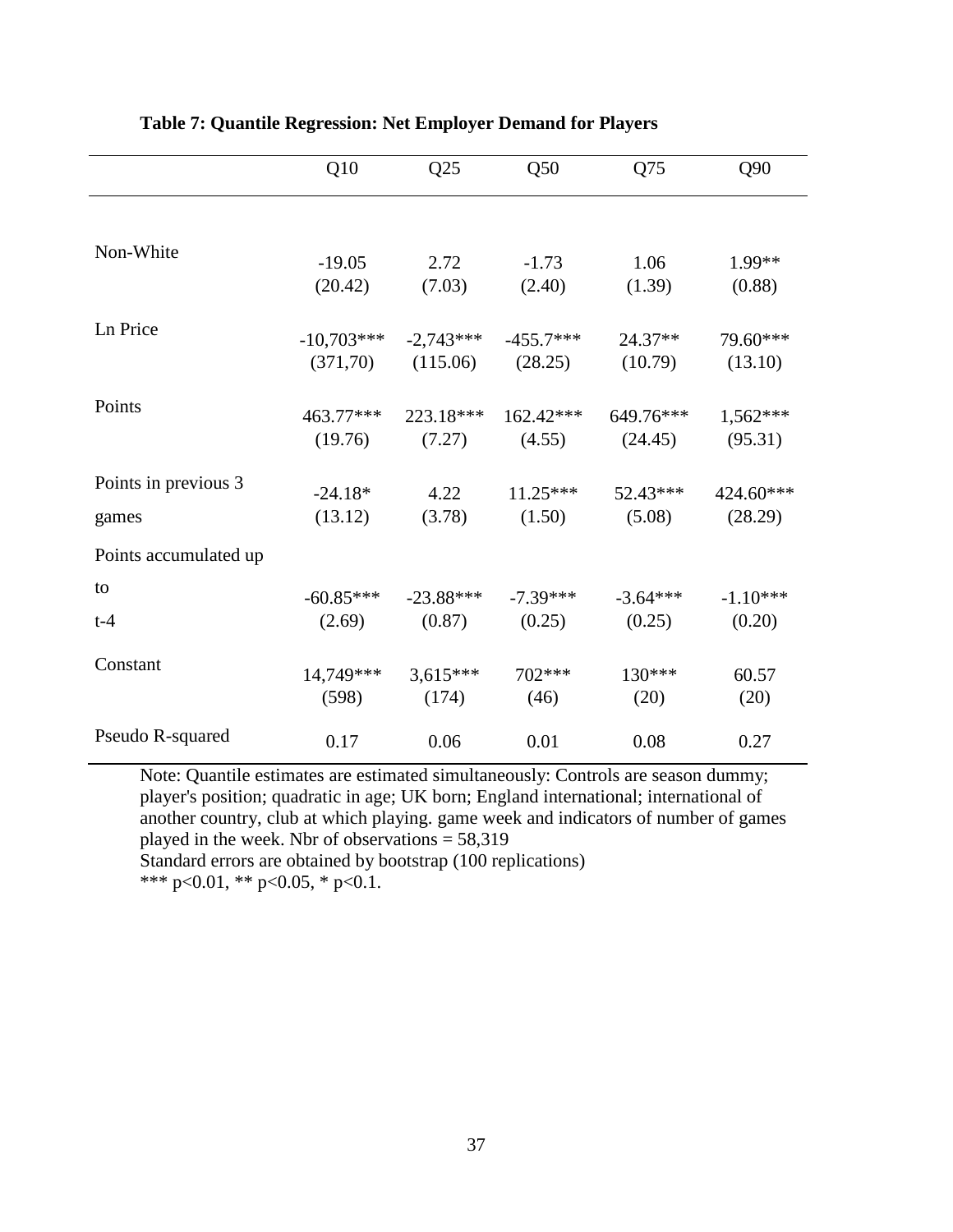| radie o. Old - iver Employer Demand for Flayers – Fest for Heterogeneity |                          |       |        |
|--------------------------------------------------------------------------|--------------------------|-------|--------|
| Population                                                               | Non-White                | $R^2$ | N      |
| Played at least once during season                                       | $-92.834$<br>(114.22)    | 0.12  | 52,275 |
| Not in league last year                                                  | $-308.858**$<br>(153.68) | 0.14  | 16,913 |
| Initial Selection: Quartile 1                                            | 36.405<br>(33.30)        | 0.07  | 9,556  |
| Initial Selection: Quartile 2                                            | $-101.789$<br>(72.43)    | 0.07  | 9,654  |
| Initial Selection: Quartile 3                                            | $-287.846**$<br>(120.12) | 0.13  | 9,673  |
| Initial Selection: Quartile 4                                            | 470.882<br>(474.40)      | 0.18  | 9,628  |
| Defender                                                                 | $-99.478$<br>(117.64)    | 0.14  | 19,425 |
| Forward                                                                  | $-423.888$<br>(273.14)   | 0.13  | 10,907 |
| Goalkeeper                                                               | 115.86<br>(229.45)       | 0.13  | 6,516  |
| Midfielder                                                               | 41.146<br>(194.35)       | 0.13  | 21,471 |
| UK national                                                              | 6.004<br>(131.18)        | 0.12  | 26,005 |
| Non-UK national                                                          | $-109.24$<br>(146.076)   | 0.12  | 32,314 |
| <b>Week 2-10</b>                                                         | 263.03<br>(355.26)       | 0.23  | 12,898 |
| Week 11-19                                                               | $-300.75$<br>(241.86)    | 0.12  | 13,746 |
| <b>Week 20-29</b>                                                        | $-315.18$<br>(227.80)    | 0.10  | 16,202 |
| Week 30-38                                                               | 89.81<br>(198.18)        | 0.08  | 15,473 |

**Table 8: OLS - Net Employer Demand for Players – Test for Heterogeneity** 

Note: The non-White column reports the estimates on the coefficient for non-white players in a net-transfer model whose specification is identical to the one defined in Table 5, column(3. Standard errors, in parentheses, account for clustering at the player level: \*\*\* p<0.01, \*\* p<0.05, \* p<0.1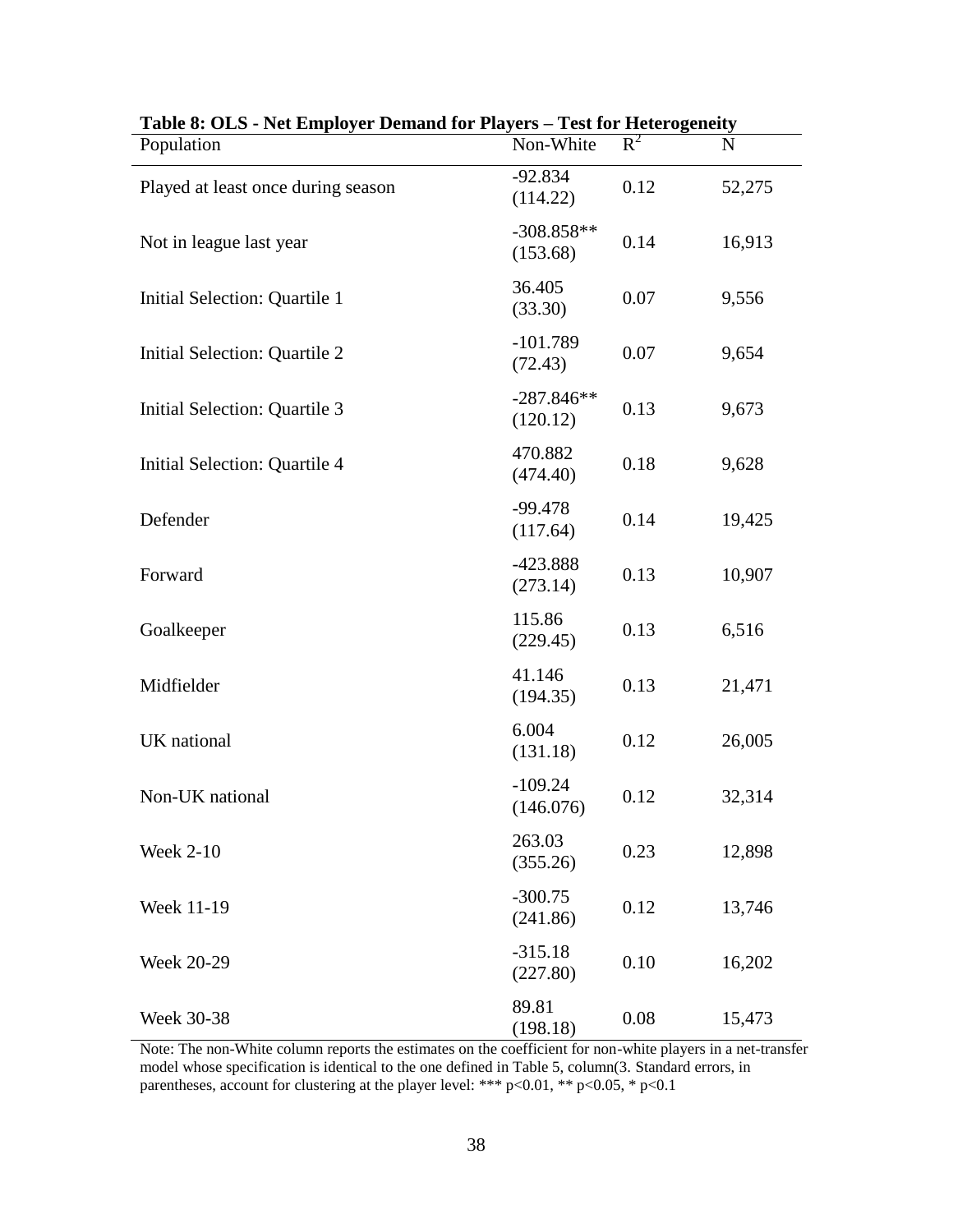### APPENDIX

| <b>ACTION</b>                                          | <b>POINTS</b> |
|--------------------------------------------------------|---------------|
| Playing up to 60 minutes                               |               |
| Playing 60 minutes or more                             |               |
| For each goal scored by a goalkeeper or defender       | 6             |
| For each goal scored by a midfielder                   | 5             |
| For each goal scored by a forward                      | 4             |
| For each goal assist                                   | 3             |
| Clean sheet by a goalkeeper or defender                |               |
| Clean sheet by a midfielder                            |               |
| For every 3 shot saves by a goalkeeper                 |               |
| For each penalty save                                  | 5             |
| For each penalty miss -                                | $-2$          |
|                                                        |               |
| For every 2 goals conceded by a goalkeeper or defender | -1            |
| For each yellow card                                   | $-1$          |
| For each red card                                      | $-3$          |
| For each own goal                                      | $-2$          |
| Bonus points for the best players in a match           | 1/3           |

## TABLE A1: POINTS SYSTEM IN FANTASY FOOTBALL

#### BONUS POINTS:

The three best performing players in each match according to the Bonus Points System will receive additional bonus points. 3 points will be awarded to the highest scoring player, 2 to the second best and 1 to the third. The Bonus Points System is based on statistics on various dimensions of the player's performance collected by OPTA (http://www.optasports.com/).